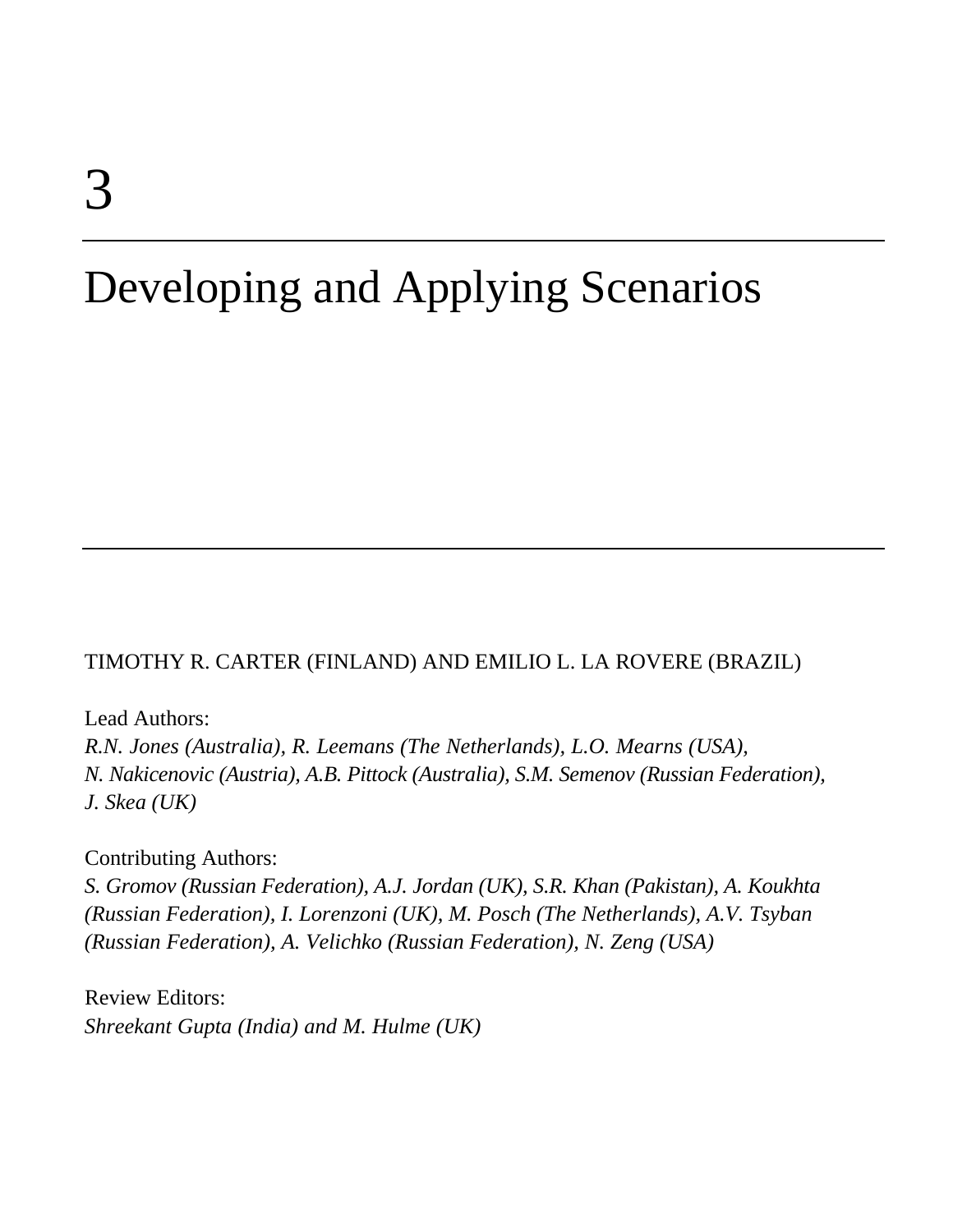## **CONTENTS**

| <b>Executive Summary</b> | 147    |                                                 |     |
|--------------------------|--------|-------------------------------------------------|-----|
| 3.1.                     |        | <b>Definitions and Role of Scenarios</b>        | 149 |
|                          | 3.1.1  | Introduction                                    | 149 |
|                          | 3.1.2. | Function of Scenarios in                        |     |
|                          |        | <b>Impact and Adaptation Assessment</b>         | 149 |
|                          | 3.1.3. | Approaches to Scenario Development              |     |
|                          |        | and Application                                 | 150 |
|                          | 3.1.4. | What Changes are being Considered?              | 150 |
| 3.2.                     |        | <b>Socioeconomic Scenarios</b>                  | 151 |
|                          |        | 3.2.1. Purpose                                  | 151 |
|                          |        | 3.2.2. Representing Baseline Conditions         | 152 |
|                          |        | 3.2.3. Constructing Socioeconomic Scenarios     | 152 |
|                          |        | 3.2.4. Use of Socioeconomic Scenarios           | 154 |
| 3.3.                     |        | <b>Land-Use and Land-Cover Change Scenarios</b> | 155 |
|                          |        | 3.3.1. Purpose                                  | 155 |
|                          |        | 3.3.2. Methods of Scenario Development          | 156 |
|                          |        | 3.3.3. Types of Land-Use and                    |     |
|                          |        | <b>Land-Cover Change Scenarios</b>              | 157 |
|                          | 3.3.4. | Application and Interpretation                  |     |
|                          |        | of Scenarios and their Uncertainties            | 158 |
| 3.4.                     |        | <b>Environmental Scenarios</b>                  | 158 |
|                          |        | 3.4.1. Purpose                                  | 158 |
|                          |        | 3.4.2. $CO2$ Scenarios                          | 158 |
|                          |        | 3.4.3. Scenarios of Acidifying Compounds        | 160 |
|                          |        | 3.4.4. Scenarios of Tropospheric Ozone          | 160 |
|                          |        | 3.4.5. Ultraviolet (UV)-B Radiation Scenarios   | 161 |
|                          |        | 3.4.6. Water Resource Scenarios                 | 162 |
|                          |        | 3.4.7. Scenarios of Marine Pollution            | 163 |
| 3.5.                     |        | <b>Climate Scenarios</b>                        | 163 |
|                          |        | 3.5.1. Purpose                                  | 163 |
|                          |        | 3.5.2. Methods                                  | 163 |
|                          |        | 3.5.3. Baseline Climatologies                   | 166 |
|                          |        | 3.5.4. Construction of Scenarios                | 166 |
|                          |        | 3.5.5. Uncertainties of Climate Scenarios       | 169 |
|                          |        |                                                 |     |

| 3.6. |                   | <b>Sea-Level Rise Scenarios</b>                 | 170 |
|------|-------------------|-------------------------------------------------|-----|
|      |                   | 3.6.1. Purpose                                  | 170 |
|      | 3.6.2.            | <b>Baseline Conditions</b>                      | 170 |
|      |                   | 3.6.3. Global Average Sea-Level Rise            | 170 |
|      |                   | 3.6.4. Regional Sea-Level Rise                  | 170 |
|      |                   | 3.6.5. Scenarios that Incorporate Variability   | 171 |
|      | 3.6.6.            | Application of Scenarios                        | 171 |
| 3.7. |                   | <b>Representing Interactions in Scenarios</b>   |     |
|      |                   | and Ensuring Consistency                        | 171 |
|      |                   | 3.7.1. Introduction                             | 171 |
|      |                   | 3.7.2. Representing Processes and               |     |
|      |                   | Interactions in Scenarios                       | 172 |
|      |                   | 3.7.3. Tools Capable of Addressing Interactions | 174 |
|      |                   | 3.7.4. Problems of Compatibility                |     |
|      |                   | between Scenarios                               | 174 |
| 3.8. |                   | <b>Scenarios of the 21st Century</b>            | 175 |
|      | 3.8.1.            | <b>SRES Storylines and Emissions Scenarios</b>  | 175 |
|      | 3.8.2.            | Implications of SRES Scenarios                  |     |
|      |                   | for Atmospheric Composition                     |     |
|      |                   | and Global Climate                              | 176 |
|      | 3.8.3.            | Implications of SRES Scenarios                  |     |
|      |                   | for Regional Mean Climate                       | 176 |
|      |                   | 3.8.4. Stabilization Scenarios                  | 179 |
|      | 3.8.5.            | Scenarios of Changes in Climate                 |     |
|      |                   | Variability and Extreme Events                  | 179 |
| 3.9. |                   | <b>State of the Science and Future Needs</b>    |     |
|      |                   | for Scenario Development                        | 179 |
|      |                   | 3.9.1. Well-Developed Features                  | 179 |
|      | 3.9.2.            | Deficiencies in Knowledge                       |     |
|      |                   | and Future Needs                                | 181 |
|      | <b>References</b> |                                                 | 181 |
|      |                   |                                                 |     |
|      |                   |                                                 |     |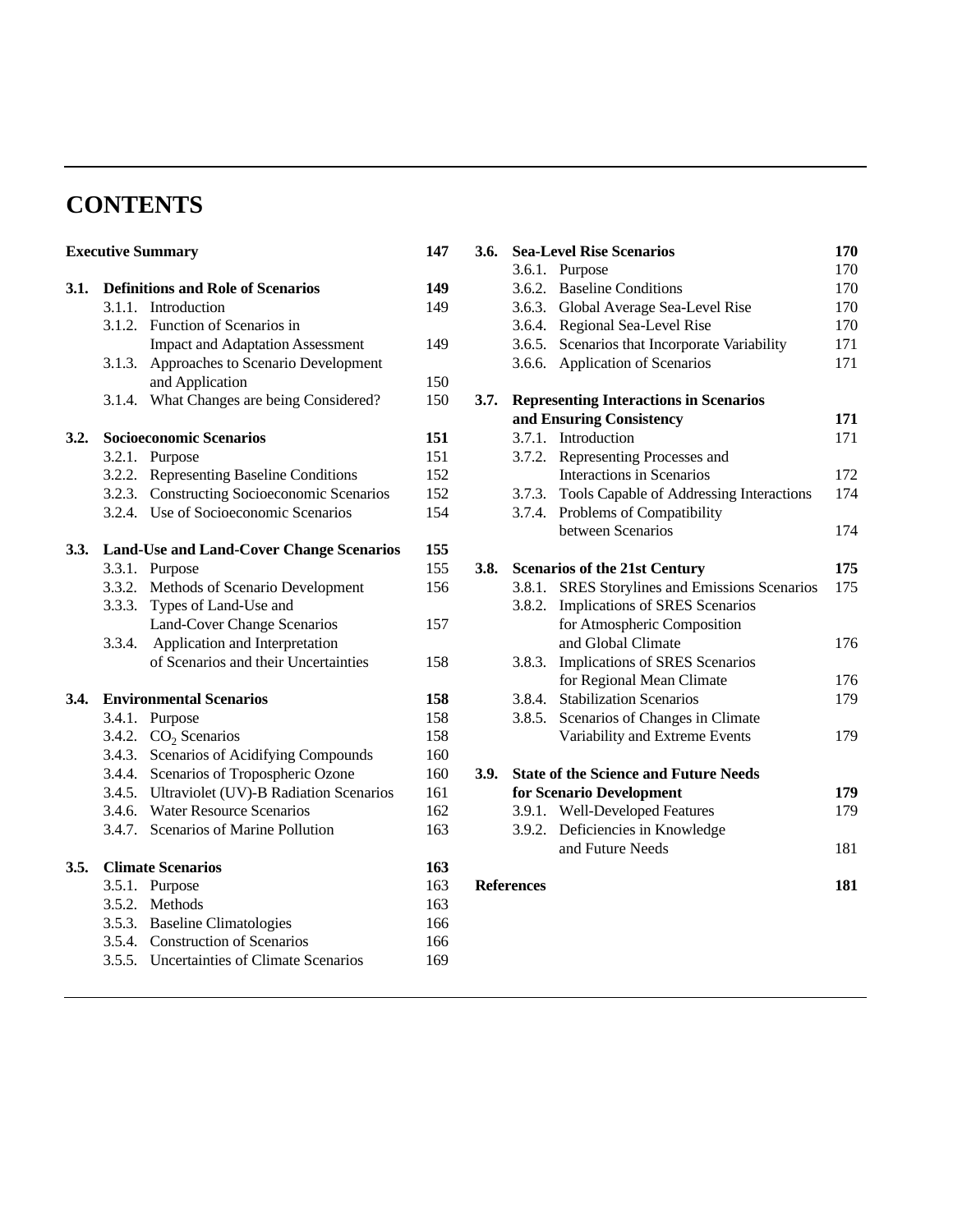## **EXECUTIVE SUMMARY**

#### **What are Scenarios and What is Their Role?**

A scenario is a coherent, internally consistent, and plausible description of a possible future state of the world. Scenarios commonly are required in climate change impact, adaptation, and vulnerability assessments to provide alternative views of future conditions considered likely to influence a given system or activity. A distinction is made between climate scenarios which describe the forcing factor of focal interest to the Intergovernmental Panel on Climate Change (IPCC)—and nonclimatic scenarios, which provide socioeconomic and environmental "context" within which climate forcing operates. Most assessments of the impacts of future climate change are based on results from impact models that rely on quantitative climate and nonclimatic scenarios as inputs.

#### **Types of Scenarios**

*Socioeconomic scenarios* can serve multiple roles within the assessment of climate impacts, adaptation, and vulnerability. Until recently, they have been used much more extensively to project greenhouse gas (GHG) emissions than to assess climate vulnerability and adaptive capacity. Most socioeconomic scenarios identify several different topics or domains, such as population or economic activity, as well as background factors such as the structure of governance, social values, and patterns of technological change. Scenarios make it possible to establish baseline socioeconomic vulnerability, pre-climate change; determine climate change impacts; and assess post-adaptation vulnerability.

*Land-use and land-cover scenarios*should be a major component of scenarios for climate change impact and adaptation assessments. A great diversity of land-use and land-cover change scenarios have been constructed. However, most of these scenarios do not address climate change issues explicitly; they focus instead on other issues—for example, food security and carbon cycling. Large improvements have been made since the Second Assessment Report (SAR) in defining current and historic land-use and land-cover patterns, as well as in estimating future scenarios. Integrated assessment models currently are the most appropriate tools for developing land-use and land-cover change scenarios.

*Environmental scenarios* embrace changes in environmental factors other than climate that will occur in the future regardless of climate change. Because these changes could have an important role in modifying the impacts of future climate change, scenarios are required to portray possible future environmental conditions,

such as atmospheric composition [e.g., carbon dioxide  $(CO<sub>2</sub>)$ , tropospheric ozone  $(O_3)$ , acidifying compounds, and ultraviolet (UV)-B radiation]; water availability, use, and quality; and marine pollution. Apart from the direct effects of  $CO<sub>2</sub>$  enrichment, changes in other environmental factors rarely have been considered alongside climate changes in past impact assessments, although their use is increasing with the emergence of integrated assessment methods.

*Climate scenarios* of three main types have been employed in impact assessments: incremental scenarios, analog scenarios, and climate model-based scenarios. Of these, the most common use outputs from general circulation models (GCMs) and usually are constructed by adjusting a baseline climate (typically based on regional observations of climate over a reference period such as 1961–1990) by the absolute or proportional change between the simulated present and future climates. Most recent impact studies have constructed scenarios on the basis of transient GCM outputs, although some still apply earlier equilibrium results. Regional detail is obtained from the coarse-scale outputs of GCMs by using three main methods: simple interpolation, statistical downscaling, and high-resolution dynamic modeling. The simple method, which reproduces the GCM pattern of change, is the most widely applied in scenario development. In contrast, the statistical and modeling approaches can produce local climate changes that are different from the large-scale GCM estimates. More research is needed to evaluate the value added to impact studies of such regionalization exercises. One reason for this caution is the large uncertainty of GCM projections, which requires further quantification through model intercomparisons, new model simulations, and pattern-scaling methods. Such research could facilitate future evaluation of impacts in a risk assessment framework.

*Sea-level rise scenarios* are required to evaluate a diverse range of threats to human settlements, natural ecosystems, and landscape in coastal zones. Relative sea-level scenarios (i.e., sea-level rise with reference to movements of the local land surface) are of the most interest for impact and adaptation assessments. Tide gauge and wave height records of 50 years or more are required, along with information on severe weather and coastal processes, to establish baseline levels or trends. Although some components of future sea-level rise can be modeled regionally, using coupled ocean-atmosphere models, the most common method of obtaining scenarios is to apply global mean estimates from simple models. Changes in the occurrence of extreme events such as storm surges and wave set-up, which can lead to major coastal impacts, sometimes are investigated by superimposing historically observed events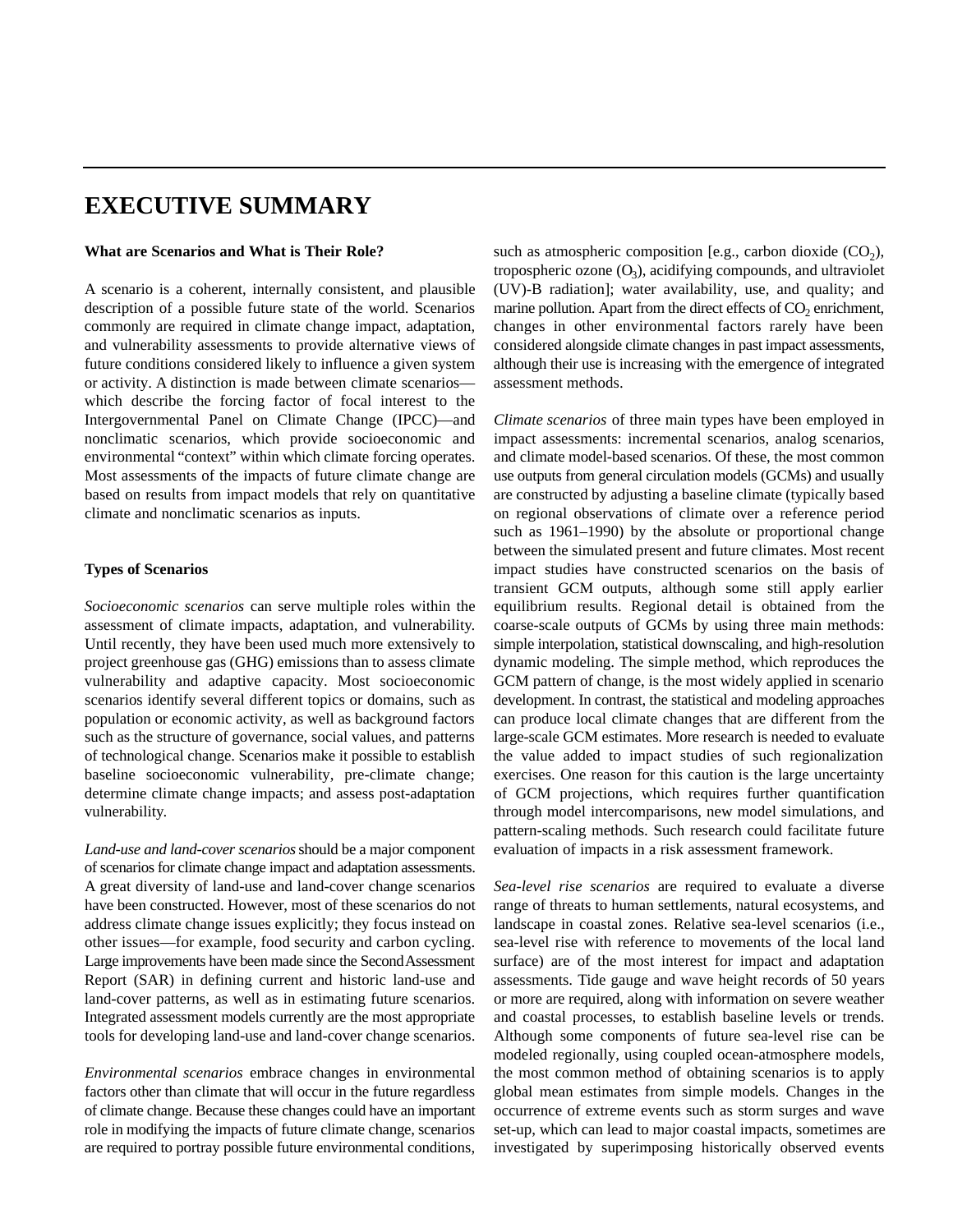onto rising mean sea level. More recently, some studies have begun to express future sea-level rise in probabilistic terms, enabling rising levels to be evaluated in terms of the risk that they will exceed a critical threshold of impact.

#### **How Useful have Scenarios Been in Past Impact and Adaptation Assessments?**

Study of past assessments has highlighted problems of compatibility in the development and application of scenarios. These problems include difficulties in obtaining credible and compatible projections over long time horizons across different scientific disciplines, inconsistencies in scenarios adopted and their methods of application between different impact assessments, and time lags between reporting of recent climate science and the use of this science in developing scenarios for impact assessment. Furthermore, the use of nonclimatic scenarios at the regional level, alongside more conventional climate scenarios, is only a relatively recent introduction to impact assessment, and methods of scenario development (especially of socioeconomic scenarios) still are at a rudimentary level.

#### **Scenarios of the 21st Century**

The IPCC recently completed the *Special Report on Emissions Scenarios* (SRES) to replace the earlier set of six IS92 scenarios developed for the IPCC in 1992. These new scenarios consider the period 1990–2100 and include a range of socioeconomic assumptions [e.g., a global population by 2100 of 7.0–15.1 billion; average gross domestic product (GDP) of \$197–550 trillion (1990 US\$)]. Their implications for other aspects of global change also have been calculated. For example, mean groundlevel  $O<sub>3</sub>$  concentrations in July over the industrialized continents of the northern hemisphere are projected to rise from about 40 ppb in 2000 to more than 70 ppb in 2100 under the highest illustrative SRES emissions scenarios. Estimates of  $CO<sub>2</sub>$ concentration range from 478 to 1099 ppm by 2100, accounting for the range of SRES emissions and uncertainties about the carbon cycle. This range of implied radiative forcing gives rise to an estimated global warming from 1990 to 2100 of  $1.4-5.8^{\circ}C$ , assuming a range of climate sensitivities. This range is somewhat higher than the  $0.7-3.5\textdegree C$  of the SAR because of higher levels of radiative forcing in the SRES scenarios than in the IS92a-f scenarios, primarily because of lower sulfate aerosol emissions, especially after 2050. The equivalent range of estimates of global sea-level rise (for this range of global temperature change in combination with a range of ice-melt sensitivities) to 2100 is 9–88 cm (compared to 15–95 cm in the SAR).

In terms of *mean changes of climate*, results from GCMs that have been run to date—assuming the new SRES emissions scenarios—display many similarities with previous runs. Rates of warming are expected to be greater than the global average over most land areas and most pronounced at high latitudes in winter. As warming proceeds, northern hemisphere snow cover and sea-ice extent will be reduced. Models indicate warming below the global average in the North Atlantic and circumpolar southern ocean regions, as well as in southern and southeast Asia and southern South America in June–August. Globally, there will be increases in average water vapor and precipitation. Regionally, December–February precipitation is expected to increase over the northern extratropics and Antarctica and over tropical Africa. Models also agree on a decrease in precipitation over Central America and little change in southeast Asia. Precipitation in June–August is expected to increase in high northern latitudes, Antarctica, and south Asia; to change little in southeast Asia; and to decrease in Central America, Australia, southern Africa, and the Mediterranean region.

*Changes in the frequency and intensity of extreme climate events* also can be expected. Based on the conclusions of the Working Group I report and the likelihood scale employed there, under GHG forcing to 2100, it is very likely that daytime maximum and minimum temperatures will increase, accompanied by an increased frequency of hot days. It also is very likely that heat waves will become more frequent; the number of cold waves and frost days (in applicable regions) will decline. Increases in high-intensity precipitation events are likely at many locations, and Asian summer monsoon precipitation variability also is likely to increase. The frequency of summer drought will increase in many interior continental locations, and it is likely that droughts, as well as floods, associated with El Niño events will intensify. The peak wind intensity and mean and peak precipitation intensities of tropical cyclones are likely to increase. The direction of changes in the average intensity of midlatitude storms cannot be determined with current climate models.

#### **How can We Improve Scenarios and Their Use?**

Methods of scenario construction and application are evolving rapidly, but numerous deficiencies still must be addressed:

- Representing and integrating future nonclimatic (socioeconomic, environmental, and land-use) changes in scenarios for impact assessment
- Treatment of scenario uncertainties
- The requirement for scenario information at higher spatial and temporal resolution
- Representing changes in variability and the frequency of extreme events in scenarios
- Reducing time lags between climate modeling and climate scenario development
- Increasing attention on the construction of policyrelevant scenarios (e.g., stabilization of atmospheric  $CO<sub>2</sub> concentration)$
- Recognizing linkages between scenarios for studies of mitigation, impacts, and adaptation
- Improving guidance material and training in construction and application of scenarios.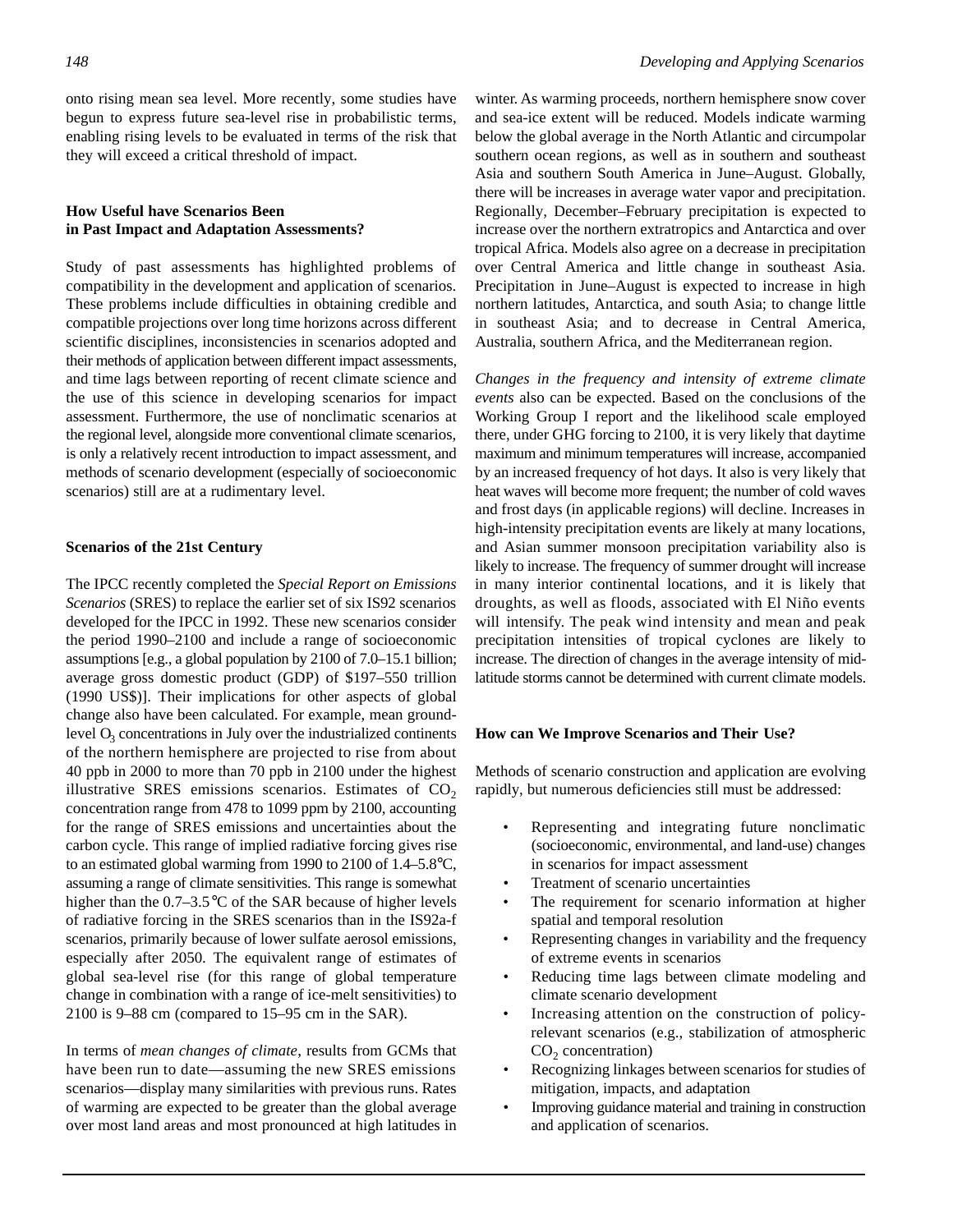#### **3.1. Definitions and Role of Scenarios**

#### *3.1.1. Introduction*

This chapter examines the development and application of scenarios required for assessment of climate change impacts, adaptation, and vulnerability. Scenarios are one of the main tools for assessment of future developments in complex systems that often are inherently unpredictable, are insufficiently understood, and have high scientific uncertainties. The central goals of the chapter are to set out the different approaches to scenario use, to evaluate the strengths and weaknesses of these approaches, and to highlight key issues relating to scenario application that should be considered in conducting future assessments.

Recognizing the central role of scenarios in impact and adaptation studies, scenarios are treated separately for the first time by Working Group II.<sup>1</sup> This chapter builds on Chapter 13 of the WGI contribution to the Third Assessment Report (TAR), which describes construction of climate scenarios, by embracing scenarios that portray future developments of any factor (climatic or otherwise) that might have a bearing on climate change vulnerability, impacts, and adaptive capacity. A distinction is drawn between climate scenarios, which describe the forcing factor of key interest in this report, and nonclimatic scenarios (e.g., of projected socioeconomic, technological, land-use, and other environmental changes), which provide the "context"—a description of a future world on which the climate operates. Many early impact assessments tended to focus on climate forcing without properly considering the context, even though this might have an important or even dominant role in determining future vulnerability to climate.

In addition to serving studies of impacts, scenarios are vital aids in evaluating options for mitigating future emissions of greenhouse gases (GHGs) and aerosols, which are known to a ffect global climate. For instance, projections of future socioeconomic and technological developments are as essential for obtaining scenarios of future emissions as they are for evaluating future vulnerability to climate (see TAR WGIII Chapter 2). Thus, although the focus of this chapter is on the development and use of scenarios in impact and adaptation assessment, reference to scenarios that have been developed for purposes of addressing mitigation is important and unavoidable.

There is a varied lexicon for describing future worlds under a changing climate; alternative terms often reflect differing disciplinary origins. Therefore, for the sake of consistency in this chapter, working definitions of several terms are presented in Box 3-1.

#### **Box 3-1. Definitions**

*Projection*. The term "projection" is used in two senses in this chapter. In general usage, a projection can be regarded as any description of the future and the pathway leading to it. However, a more specific interpretation was attached to the term "climate projection" throughout the Second Assessment Report (SAR) to refer to model-derived estimates of future climate.

*Forecast/Prediction*. When a *projection* is branded "most likely," it becomes a forecast or prediction. A forecast is often obtained by using deterministic models—possibly a set of such models—outputs of which can enable some level of confidence to be attached to projections.

*Scenario.* A scenario is a coherent, internally consistent, and plausible description of a possible future state of the world (IPCC, 1994). It is not a *forecast*; each scenario is one alternative image of how the future can unfold. A *projection* may serve as the raw material for a scenario, but scenarios often require additional information (e.g., about *baseline* conditions). A set of scenarios often is adopted to reflect, as well as possible, the range of uncertainty in projections. Indeed, it has been argued that if probabilities can be assigned to such a range (while acknowledging that significant unquantifiable uncertainties outside the range remain), a new descriptor is required that is intermediate between *scenario* and *forecast* (Jones, 2000). Other terms that have been used as synonyms for scenario are "characterization" (*cf*. Section 3.8), "storyline" (*cf.* Section 3.2), and "construction."

*Baseline/Reference*. The baseline (or reference) is any datum against which change is measured. It might be a "current baseline," in which case it represents observable, present-day conditions. It also might be a "future baseline," which is a projected future set of conditions, excluding the driving factor of interest. Alternative interpretations of reference conditions can give rise to multiple baselines.

#### *3.1.2. Function of Scenarios in Impact and Adaptation Assessment*

Selection and application of baseline and scenario data occupy central roles in most standard methodological frameworks for conducting climate change impact and adaptation assessment (e.g., WCC, 1993, 1994; IPCC, 1994; Smith *et al.*, 1996; Feenstra *et al.*, 1998; see Section 2.1). Many assessments treat scenarios *exogenously*, as an input, specifying key future socioeconomic and environmental baselines of importance for

<sup>1</sup>Hereafter the Working Group I, II, and III contributions to the Third Assessment Report (TAR) are referred to as WGI, WGII, and WGIII, respectively.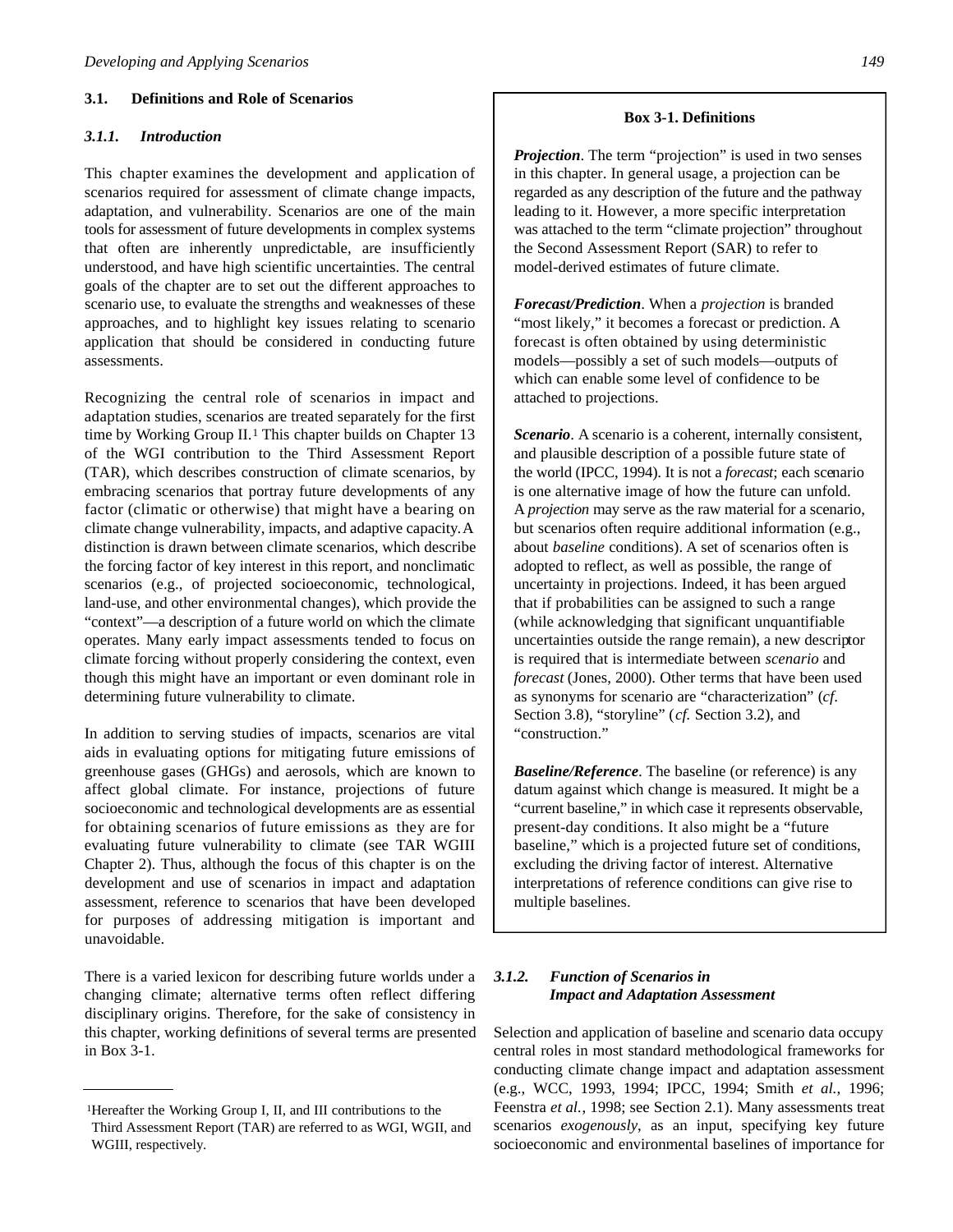an exposure unit,<sup>2</sup> possibly with some aspects of adaptation potential also considered. Other assessments—especially those that use integrated assessment models (IAMs)—generate projections (e.g., of emissions, concentrations, climate, sea level) *endogenously* as outcomes, requiring only prior specification of the key driving variables (e.g., economic development, population). Outputs from such assessments might be applied themselves as scenarios for downstream analysis. Moreover, in IAMs, some of the original driving variables may be modified through modeled feedbacks.

Scenarios are widely used in climate change-related assessments. For some uses, scenarios are qualitative constructions that are intended to challenge people to think about a range of alternative futures that might go beyond conventional expectations or "business as usual" (BAU). Some of the socioeconomic and technological assumptions underlying GHG emissions scenarios are of this type (see TAR WGIII Chapter 2). For other uses, scenarios may be mainly quantitative, derived by running models on the basis of a range of different input assumptions. Most assessments of the impacts of future climate change are based on results from impact models that rely on quantitative climate and nonclimatic scenarios as inputs. Some scenario exercises blend the two approaches. However, not all impact assessments require a scenario component; in some cases, it may be sufficient that system sensitivities are explored without making any assumptions about the future.

#### 3.1.3. Approaches to Scenario Development and Application

The approaches employed to construct scenarios vary according to the purpose of an assessment. For instance, scenarios may be required for:

- Illustrating climate change (e.g., by depicting the future climate expected in a given region in terms of the present-day climate currently experienced in a familiar neighboring region)
- Communicating potential consequences of climate change (e.g., by specifying a future changed climate to estimate potential future shifts in natural vegetation and identifying species at risk of local extinction)
- Strategic planning (e.g., by quantifying possible future sea-level and climate changes to design effective coastal or river flood defenses)
- Guiding emissions control policy (e.g., by specifying alternative socioeconomic and technological options for achieving some prespecified GHG concentrations)
- Methodological purposes (e.g., by describing altered conditions, using a new scenario development technique, or to evaluate the performance of impact models).

Abroad distinction can be drawn between exploratory scenarios, which project anticipated futures, and normative scenarios, which project prescribed futures. In practice, however, many scenarios embrace aspects of both approaches.

#### *3.1.3.1. Exploratory Scenarios*

Exploratory (or descriptive) scenarios describe how the future might unfold, according to known processes of change or as extrapolations of past trends. They are sometimes described as BAU scenarios; often they involve no major interventions or paridigm shifts in the organization or functioning of a system but merely respect established constraints on future development (e.g., finite resources, limits on consumption). However, the term "business-as-usual" may be misleading because exploratory scenarios also can describe futures that bifurcate at some point (an example might be uptake or rejection of a new technology) or that make some assumptions about regulation and/or adaptation of a system. The simplest model is a direct extrapolation of past trends (e.g., projection of future agricultural crop productivity often is based on extrapolation of recorded increases in productivity; Mela and Suvanto, 1987; Alexandratos, 1995). Most climate scenarios considered in this report can be regarded as exploratory: They are future climates that might occur in the absence of explicit policies of GHG reduction.

#### *3.1.3.2. Normative Scenarios*

Normative (or prescriptive) scenarios describe a prespecified future, presenting "a picture of the world achievable (or avoidable) only through certain actions. The scenario itself becomes an argument for taking those actions" (Ogilvy, 1992). Normative scenarios span a wide spectrum, according to their degree of prescriptiveness. At one end of the spectrum are scenarios that are constrained in only one or a few dimensions. For example, scenarios that lead to a substantial degree of climate change sometimes are used as a reference for assessing the "worst case" as far as impacts are concerned (e.g., scenarios that explore extreme events and tails of frequency distributions).

At the other extreme of the spectrum are comprehensive, multidimensional normative scenarios that are constructed to meet the constraints of a prescribed target world. Examples are scenarios that constrain emissions within bounds ("safe emissions corridors") that avoid inducing a critical climate change, defined according to a subjectively selected impact criterion (Alcamo and Kreileman, 1996). Most of the emissions stabilization scenarios explored by the IPCC in recent assessments (IPCC, 1996a; Schimel *et al.*, 1997a) are founded on similar premises.

#### *3.1.4. What Changes are Being Considered?*

The types of scenarios examined in this chapter are depicted schematically in Figure 3-1; they include scenarios of:

• *Socioeconomic factors*(Section 3.2), which are the major underlying anthropogenic cause of environmental

<sup>2</sup>An exposure unit is an activity, group, region, or resource that is exposed to significant climatic variations (IPCC, 1994).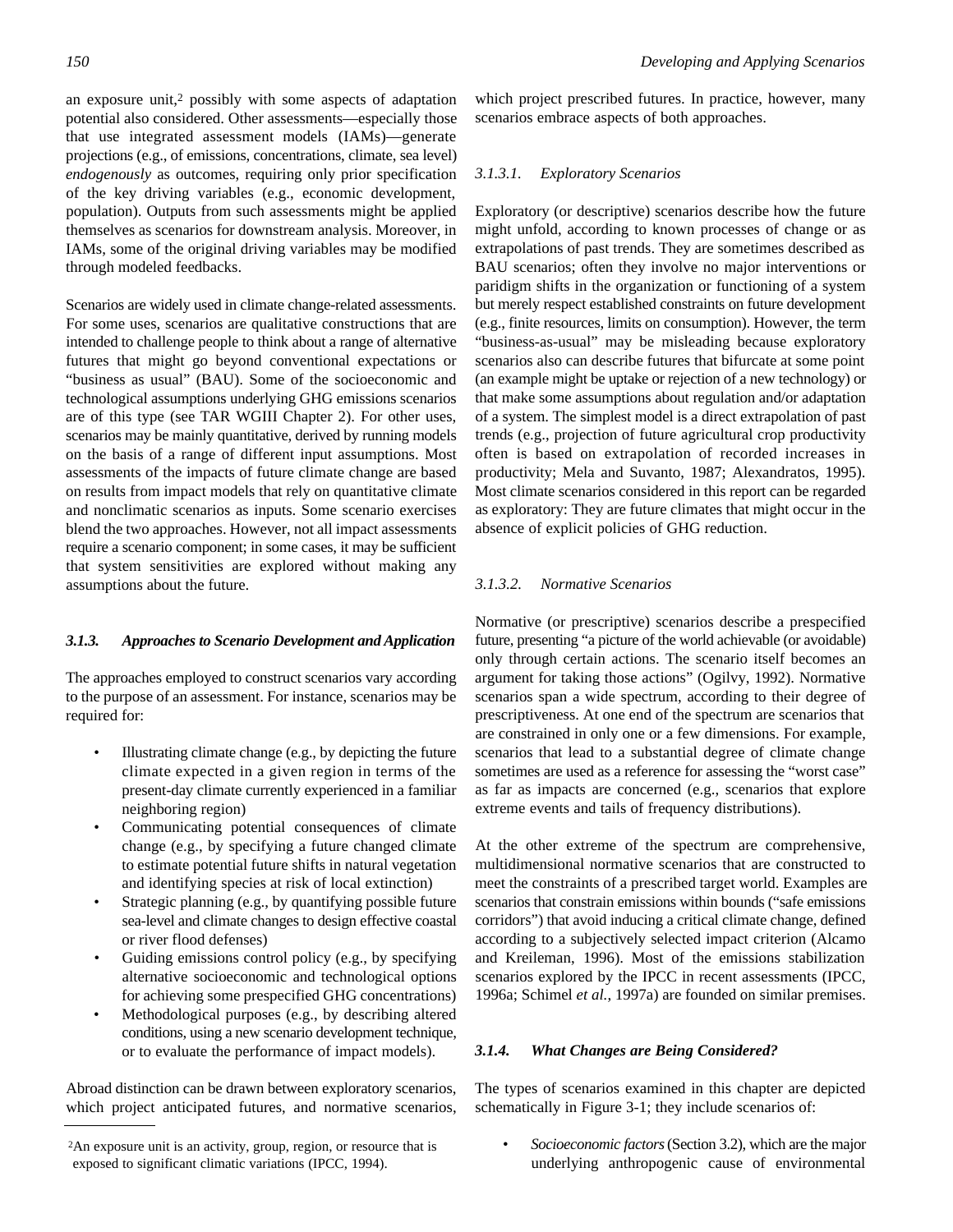

**Figure 3-1**: Types of scenarios required in climate impact, adaptation, and vulnerability assessment and their interactions. Numbers in parentheses refer to sections of this chapter.

change and have a direct role in conditioning the vulnerability of societies and ecosystems to climatic variations and their capacity to adapt to future changes.

- *Land use and land cover* (Section 3.3), which currently are undergoing rapid change as a result of human activities. Climate change itself may induce land-use and land-cover changes, with probable feedbacks to the climate system. Furthermore, future land cover may be influenced by efforts to sequester carbon and offset GHG emissions into the atmosphere.
- *Other environmental factors* (Section 3.4), which is a catch-all for a range of nonclimatic changes in the natural environment (e.g.,  $CO<sub>2</sub>$  concentration, air pollution, stratospheric ozone depletion, and freshwater availability) that are projected to occur in the future and could substantially modify the vulnerability of a system or activity to impacts from climate change.
- *Climate* (Section 3.5), which is the focus of the IPCC and underpins most impact assessments reported in this volume.
- *Sea level* (Section 3.6), which generally is expected to rise relative to the land (with some regional exceptions) as a result of global warming—posing a threat to some low-lying coasts and islands.

Issues that are common to all scenarios concerning scenario consistency and the interactions and feedbacks between scenarios

are treated in Section 3.7. Characterizations of future climate and related conditions during the 21st century, based on the new IPCC emissions scenarios, are introduced in Section 3.8, and the chapter closes with a brief examination of key gaps in knowledge and emerging new methods of scenario development.

#### **3.2. Socioeconomic Scenarios**

#### *3.2.1. Purpose*

The main purposes of socioeconomic scenarios in the assessment of climate impacts, adaptation, and vulnerability are:

- To characterize demographic, socioeconomic, and technological driving forces underlying anthropogenic GHG emissions that cause climate change
- To characterize the sensitivity, adaptive capacity, and vulnerability of social and economic systems in relation to climate change.

This section focuses on the second use. However, in integrated global assessments, scenarios underpinning these two applications should be consistent with one another. Many key parameters, such as population and economic growth, are common to both types of exercise. More flexibility with regard to consistency may be appropriate at local and regional scales. Regional trends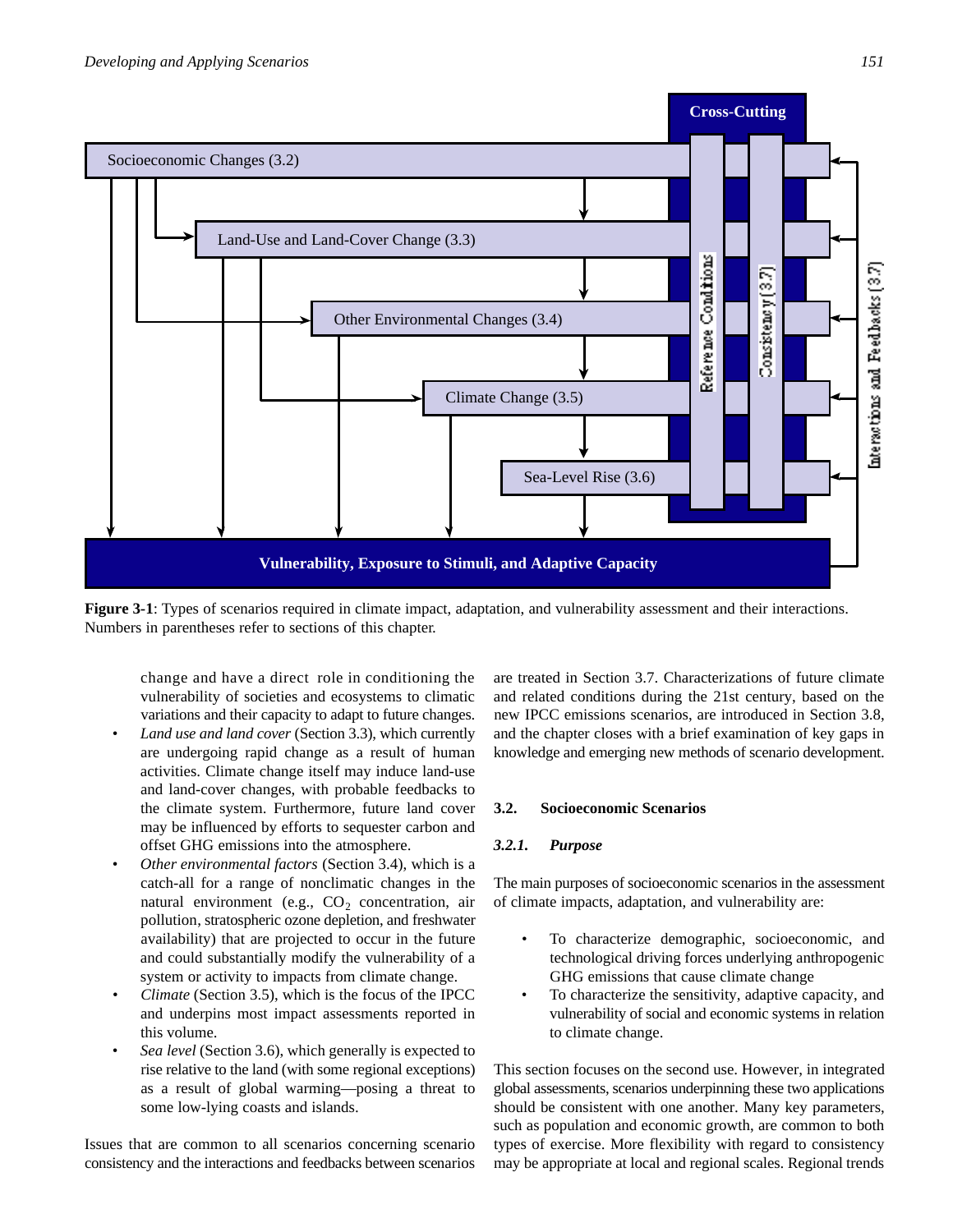may be diverse, and developments in a specific region may diverge from those at the global level.

The use of socioeconomic scenarios in assessing vulnerability to climate change is less well developed than their use in exploring GHG emissions. The IPCC *Technical Guidelines for Assessing Climate Change Impacts and Adaptations* (IPCC, 1994) recommend the use of socioeconomic scenarios, with and without climate change, to assess impacts and adaptive responses. At that time, few studies had reached that ideal. As new frameworks for characterizing vulnerability develop (Downing *et al.*, 1999), impact studies can begin to use more consistent, global scenario approaches.

Socioeconomic scenarios in impact assessment have tended to focus on quantitative characterization of key parameters and to ignore the qualitative "storyline" elements of a fully developed scenario approach. If the implications of climate change impacts and adaptation on sustainable development are to be assessed (Munasinghe, 2000), much more sophisticated descriptions of vulnerable impact units will be required, along with better understanding of institutional and economic coping capacity. Section 3.2.4 provides examples of emerging work of this kind.

Socioeconomic scenarios in general have been developed to aid decisionmaking under conditions of great complexity and uncertainty in which it is not possible to assign levels of probability to any particular state of the world at a future point in time. Therefore, it usually is not appropriate to make a statement of confidence concerning a specific socioeconomic scenario (Moss and Schneider, 2000). However, this does not mean that all scenarios are equally likely. Some, used to test sensitivities, may be at the limits of the range of plausibility. More robust statements may be possible about the level of confidence in specific quantitative indicators, such as population or GDP, associated with given scenarios.

#### *3.2.2. Representing Baseline Conditions*

The socioeconomic baseline describes the present or future state of all nonenvironmental factors that influence an exposure unit. The factors may be geographical (land use or communications), technological (pollution control, water regulation), managerial (forest rotation, fertilizer use), legislative (water-use quotas, air quality standards), economic (income levels, commodity prices), social (population, diet), or political (levels and styles of decisionmaking). The IPCC has published a set of baseline statistics for 195 countries that are representative of the early to mid-1990s (IPCC, 1998). The data were collected from a variety of sources, such as the World Bank, the United Nations Environment Programme (UNEP), and the Food and Agriculture Organization (FAO) (see Table 3-1). These are only selected, summary data; individual impact studies are likely to require information on other factors or at a much higher spatial resolution.

Climate change impact assessment requires sound understanding of current socioeconomic vulnerabilities. These vulnerabilities have implications for deliberate adaptations that "involve conscious actions to mitigate or exploit the effects of climate change" (Adger, 1999). Many of those who are exposed will be vulnerable to a range of other stresses, *irrespective* of climate change (e.g., high population growth, rapid urbanization, environmental degradation, ambient air pollution, social inequality, infrastructure degradation, and health hazards). In time, stresses associated with the development process may reinforce those generated by climate change. For instance, sealevel rise causes saltwater intrusion, which can be aggravated by diverting freshwater outflows to satisfy the needs of agriculture, energy, and human consumption.

#### *3.2.3. Constructing Socioeconomic Scenarios*

Socioeconomic scenarios can be constructed in the same variety of ways and for the same variety of purposes as global change scenarios in general. In practice, a variety of approaches may be combined in a single exercise. The UNEP country studies program has developed detailed guidance on construction and use of socioeconomic scenarios (Tol, 1998). This guidance emphasizes the importance of avoiding simple extrapolation especially for developing countries, which may be undergoing demographic or economic transition; the role of formal modeling in filling in, but not defining, scenarios; and the role of expert judgment in blending disparate elements into coherent and plausible scenarios.

Most socioeconomic scenarios cover several different topics or domains, such as population or economic activity. Table 3-1 shows the range of issues covered in recent scenario or scenariobased exercises.

#### *3.2.3.1. Basic Drivers*

Population and economic activity are characterized in quantitative terms in most scenario exercises. The degree of disaggregation according to world region, country, or sector varies from one study to another. Coverage of other socioeconomic domains also can vary markedly among different activities.

#### *3.2.3.2. Underlying Socioeconomic Drivers*

Some scenarios incorporate explicit assumptions about underlying socioeconomic drivers of change such as social values and governance institutions. These scenarios usually are generated through synthetic or expert judgment-led approaches, expressed in qualitative terms. Social values can affect the willingness of societies to preserve ecosystems or protect biodiversity. Institutional and governance factors affect the capacity of a society to organize and direct the resources needed to reduce climate vulnerability (Adger, 1999). Qualitative factors such as institutional effectiveness and social values are key determinants of the effectiveness of coping strategies for adapting to climate change (see Chapter 18). They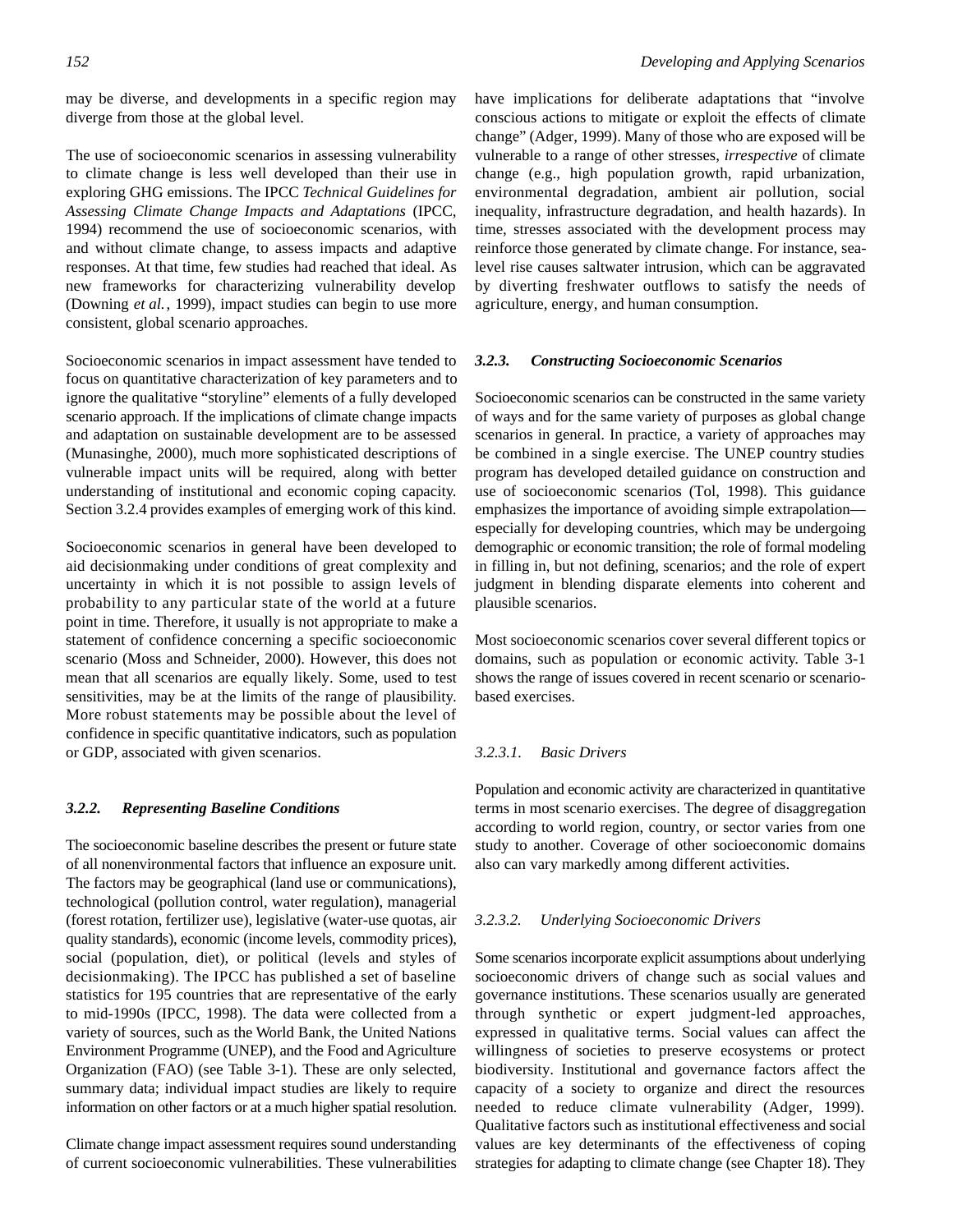| Table 3-1: Dimensions and attributes of socioeconomic scenarios reported in some recent climate change impact and adaptation |  |  |  |  |  |
|------------------------------------------------------------------------------------------------------------------------------|--|--|--|--|--|
| assessments.                                                                                                                 |  |  |  |  |  |

| <b>Scenarios</b>         | <b>IPCC</b> Basea | <b>SRESb</b> | Pakistanc      | <b>UKCIPd</b>  | <b>ACACIA</b> <sup>e</sup> | <b>USNACCf</b> |
|--------------------------|-------------------|--------------|----------------|----------------|----------------------------|----------------|
| Time frame/horizon       | Early 1990s       | 1990-2100    | 2020/2050      | 2020s/2050s    | 2020s/2050s/2080s          | 2050/2100      |
| Focus                    | <b>Impacts</b>    | Emissions    | <b>Impacts</b> | <b>Impacts</b> | <b>Impacts</b>             | <b>Both</b>    |
| Scenario attributesg     |                   |              |                |                |                            |                |
| - Economic growth        |                   |              |                |                |                            |                |
| - Population             |                   |              |                |                |                            |                |
| - Land use               |                   |              |                |                |                            |                |
| $-$ Energy               |                   |              |                |                |                            |                |
| - Agriculture/           |                   |              |                |                |                            |                |
| food production          |                   |              |                |                |                            |                |
| - Technological change   |                   |              |                |                |                            |                |
| - Water                  |                   |              |                |                |                            |                |
| - Level of governance    |                   |              |                |                |                            |                |
| - Social values          |                   |              |                |                |                            |                |
| - Contextual data        |                   |              |                |                |                            |                |
| - Institutional change   |                   |              |                |                |                            |                |
| - Biodiversity           |                   |              |                |                |                            |                |
| - Coastal zone           |                   |              |                |                |                            |                |
| management               |                   |              |                |                |                            |                |
| - Settlement patterns    |                   |              |                |                |                            |                |
| - Political organization |                   |              |                |                |                            |                |
| - Social policy          |                   |              |                |                |                            |                |
| - Environmental policy   |                   |              |                |                |                            |                |
| - Regional development   |                   |              |                |                |                            |                |
| - Literacy               |                   |              |                |                |                            |                |
| - Health care            |                   |              |                |                |                            |                |

a IPCC Baseline Statistics (IPCC, 1998).

b IPCC Special Report on Emissions Scenarios (Nakicenovic *et al*., 2000).

c UNEPPakistan Country Study (Government of Pakistan, 1998).

d United Kingdom Climate Impacts Programme (Berkhout *et al*., 1999).

e A Concerted Action Towards A Comprehensive Climate Impacts and Adaptations Assessment for the European Union (Parry, 2000).

f U.S. National Assessment of the Potential Consequences of Climate Variability and Change national-scenarios; additional scenarios were developed for individual regions and sectors (<http://www.nacc.usgcrp.gov/>).

g Categories, some of which overlap, used by authors of the scenarios.

determine adaptive capacity and hence the vulnerability of socioeconomic systems. They are critical in any assessment of the implications of climate change for development, equity, and sustainability (Munasinghe, 2000).

#### *3.2.3.3. Technological Change*

Technology critically affects the capacity to adapt to climate change; it confers opportunities and risks. For example, genetic modification of crops and other developments in agricultural technology could enhance that sector's ability to adapt to different climatic conditions. However, excessive reliance on one particular strain of plant might increase vulnerability.

Technological change must be characterized in quantitative and qualitative terms. It may be very difficult to identify specific

features of a technology that could affect vulnerability to climate change. Expert judgments are needed about the direction in which change takes place, public acceptability of different options, and the rate of adoption in the marketplace. Quantitative assumptions will be needed about the rate of improvement of a technology, including its cost, overall efficiency in using resources to meet the need for a given service, and possible impacts at various scales.

#### *3.2.3.4. Time Horizons*

The appropriate time horizon for socioeconomic scenarios depends on the use to which they are put. Climate modelers often use scenarios that look forward 100 years or more. Socioeconomic scenarios with similar time horizons may be needed to drive models of climate change, climate impacts, and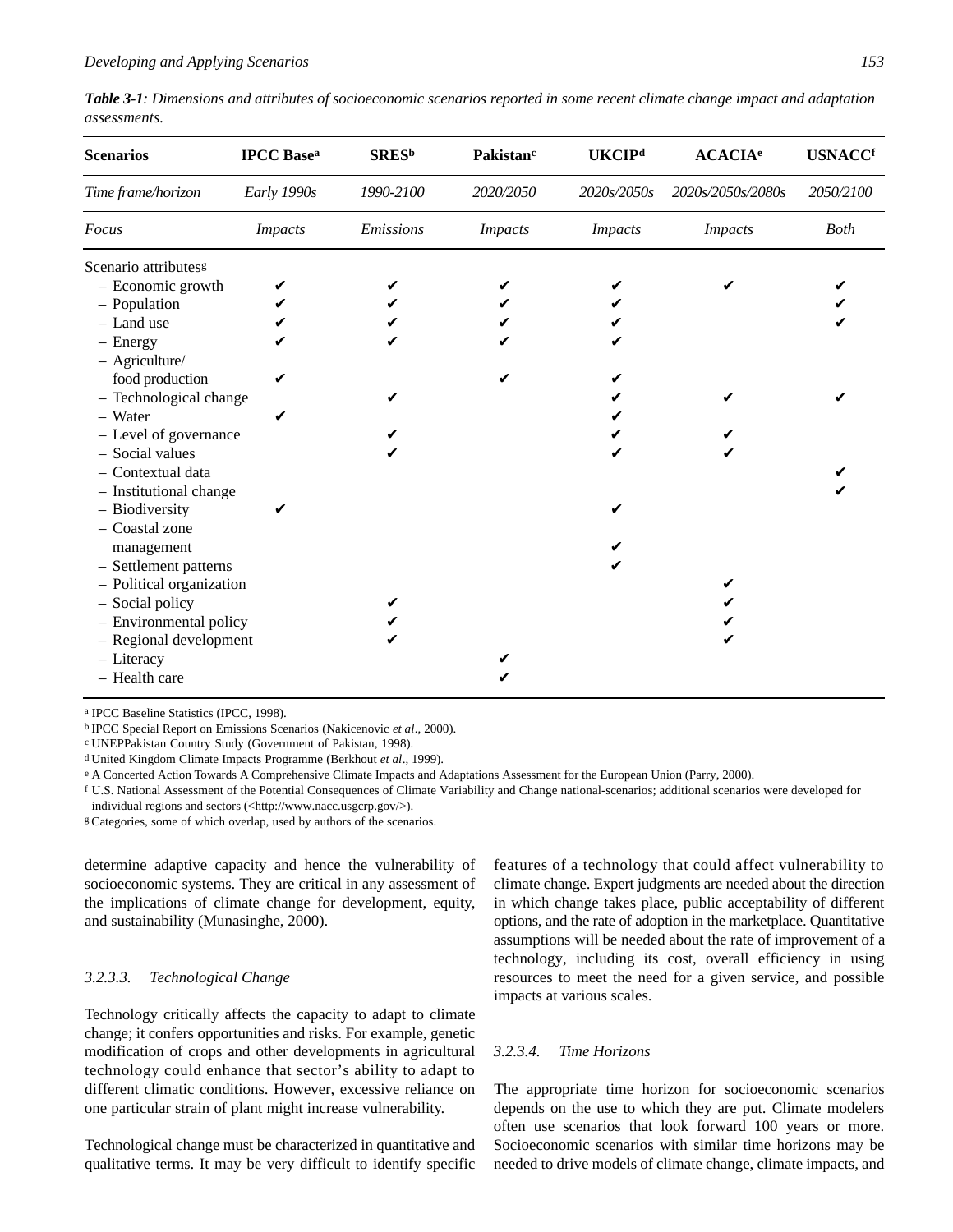land-use change. However, policymakers also may wish to use socioeconomic scenarios as decision tools in framing current policies for climate change adaptation. In this context, time horizons on the order of 20 years may be more appropriate, reflecting the immediate needs of decisionmakers.

Short-term socioeconomic scenarios can still be very uncertain. "Surprises" such as economic slumps or booms, wars, or famines frequently occur in social and economic systems. Over the course of 50–100 years, even the most basic scenario drivers, such as population and aggregate economic activity, are highly uncertain, and their future development can be projected with any credibility only by using alternative scenarios. Moreover, technologies will have been replaced at least once, and those in use 100 years hence could have unimagined effects on climate sensitivity and vulnerability. Politically led developments in local, regional, and international systems of governance also will unfold along unpredictable paths.

#### *3.2.3.5. Spatial Resolution*

Global emissions scenarios form the framework for predicting climate change and variability impacts at the national level. To assess vulnerability and adaptation potential, national scenarios must account for biophysical and socioeconomic impacts. The potential for autonomous adaptations must be understood, reflecting the ability of nature and society to cope with climate change and climate variability. Many of the impacts of climate change on the coping ability of human systems are likely to be location-specific. Impact assessors therefore should make use of local/regional scenarios, where appropriate, and be wary of generalizing experiences from one location to another. Matching of regional scenarios may be difficult, however—for example, if data on population and land use are available at different levels of resolution.

#### *3.2.3.6. Sectoral Scenarios*

As illustrated in Table 3-1, scenario exercises often make specific assumptions about individual sectors. These sectors usually are chosen because they are considered particularly sensitive to climate change (e.g., water, agriculture/food) or because they are important sources or sinks for GHGs (e.g., energy, forestry). Detailed quantitative assumptions often are made about levels of future economic activity or the price of key commodities, which will influence adaptation strategies.

Formal modeling work generally is used to improve the detail, coherence, and internal consistency of socioeconomic variables that are susceptible to quantification. Expert judgment or stakeholder consultations may be used to build consensus around the characterization of more subjective and less quantifiable variables that relate to values and institutions. Stakeholder engagement also can provide a wealth of local expertise about specific impacts and vulnerabilities.

#### *3.2.4. Use of Socioeconomic Scenarios*

This section presents a set of case studies that illustrates a range of specific approaches to the construction of socioeconomic scenarios that are relevant to climate impact assessment.

#### *3.2.4.1. IPCC Special Report on Emissions Scenarios*

The IPCC's *Special Report on Emissions Scenarios* (SRES) (Nakicenovic *et al.,* 2000) was prepared to improve on the earlier set of six IS92 scenarios developed in 1992 (Leggett *et al.*, 1992). The SRES describes 40 scenarios in all—based on an extensive literature assessment, six alternative modeling approaches, and an "open process" that solicited worldwide participation and feedback. The scenarios (which are described in more detail in Section 3.8) cover the main demographic, economic, technological, and land-use driving forces of future emissions. They include emissions of all relevant GHGs plus sulfur dioxide (SO<sub>2</sub>), carbon monoxide (CO), nitrogen oxides  $(NO<sub>x</sub>)$ , and nonmethane volatile organic hydrocarbons (VOCs). The IPCC specified that the scenarios should not include future policies that explicitly address climate change. However, they necessarily encompass other policies that may indirectly influence GHG sources and sinks. The scenarios suggest that assumptions about technology, rather than population and economic development, may be the most important driving force of future emissions.

The SRES emissions scenarios serve several purposes. First, they provide baselines of socioeconomic, technological, and land-use change, in combination with emissions trajectories, for the assessment of mitigation policies and measures (see TAR WGIII Chapter 2). Second, they can be used to drive the assessment of climate change (see TAR WGI and Section 3.8). Third, they provide a global socioeconomic framework for regional-scale assessment of impacts and adaptation [e.g., see the United Kingdom Climate Impacts Programme (UKCIP) and European ACACIA examples, below].

#### *3.2.4.2. UNEP Pakistan Country Study*

The Pakistan Environment Ministry has produced a suite of three socioeconomic scenarios to inform national climate impact and adaptation planning (Government of Pakistan, 1998). The scenarios focus on two reference years—2020 and 2050—and include a combination of quantitative and qualitative indicators. Quantitative scenarios are presented for population, economic growth, agricultural production, energy demand, and industrial output. Variations in future rates of literacy, health care, import tariffs, forest cover, and infrastructure are expressed in qualitative terms. The 2020 scenario is the more detailed of the two; it is a composite of existing national projections and scenarios produced for "nonclimate" policymaking. The 2020–2050 scenarios were developed for the sole purpose of informing climate impact assessments and are much less detailed (Tol, 1998).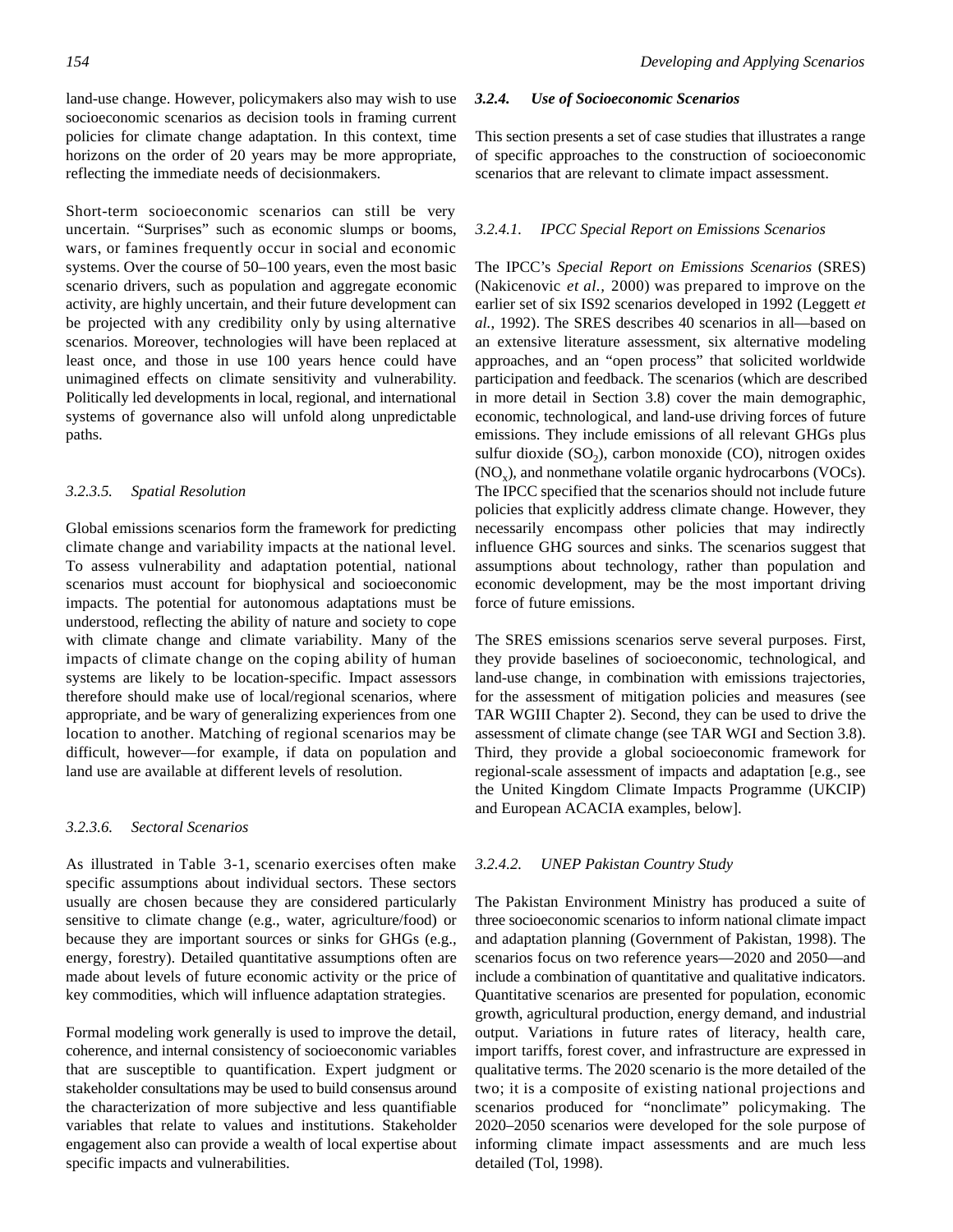#### *3.2.4.3. UKCIP "Nonclimate Scenarios" for Climate Impact Assessment*

A set of "nonclimate scenarios" has been developed to provide a common framework for assessing climate impacts and adaptation under the stakeholder-led UKCIP (Berkhout *et al.*, 1999). The scenarios were based on a broader "Environmental Futures" exercise (UK National Foresight Programme, 1999) which, in turn, had drawn on emerging SRES work.

Four scenarios for the 2020s and 2050s were defined by two factors affecting the capacity and willingness of society to adapt to climate change: the extent to which social values reflect environmental concern and the effectiveness of governance institutions. Development of the scenarios involved extensive consultations with stakeholders (Lorenzoni *et al.*, 2000). As a result, detailed scenario characterization was confined to the 2020s. For each scenario, key national indicators were developed. These indicators included population and GDP, as well as more specific variables relating to land-use change, patterns of agricultural activity, water demand, and investment in coastal defense. In addition, climate vulnerability was assessed qualitatively in several "impact domains," including agriculture, water, biodiversity, coastal zone management, and infrastructure and the built environment.

The framework scenarios were found to be a useful starting point for subsequent studies. However, the scenarios needed to be articulated in more detail to be useful at the regional or sectoral level. More quantification generally was required. This exercise underlined the need for scenarios to be tailored for end users, while maintaining broad consistency about key indicators such as population and GDP.

#### *3.2.4.4. ACACIA Scenarios for Europe*

ACACIA (A Concerted Action Towards A Comprehensive Climate Impacts and Adaptations Assessment for the European Union) assessed climate impacts and potential adaptation in Europe to the 2080s (Parry, 2000). ACACIA elaborated four scenarios on the basis of a combination of the UKCIP and SRES approaches (Jordan *et al.*, 2000; see also Chapter 13). This analysis concluded that certain systems will thrive under some scenarios and will be inherently more vulnerable in others, *independent of* climate change. Adaptive strategies are likely to differ across the four scenarios. In addition, the manner in which society values different parts of the human and physical environment is markedly different under the different scenarios, with clear implications for adaptation policies.

#### *3.2.4.5. U.S. National Assessment*

The approach to socioeconomic scenarios adopted by the U.S. National Assessment of Climate Impacts was determined by the nature of the assessment process, with a national synthesis linking separate analyses in nine U.S. regions and five sectors

(National Assessment Synthesis Team, 1998). Recognizing that the sensitivity of particular regions or sectors may depend on highly specific socioeconomic characteristics, the assessment adopted a two-part approach to scenario development. First, to allow national aggregation, high, medium, and low scenarios were specified for variables such as population and GDP to be used by all subnational analyses (NPA Data Services, 1999). Second, teams were asked to identify a small number of additional socioeconomic variables that would have the strongest and most direct influence on their particular region or sector. They developed and documented their own assumptions for these variables, following a consistent template developed by the National Assessment Synthesis Team (NAST) (Parson, 1999). High and low values then could be assumed for each key impact variable, without having to specify what combination of demographic, market, ecosystem, and technological factors caused it to take a particular value. Teams were advised to construct a small set of high- and low-impact scenarios on the basis of different combinations of assumptions about key impact variables. Instead of an idealized approach to scenario development, which would have attempted to specify all factors consistently across different sectors and regions, the more pragmatic and pluralistic approach adopted in the U.S. National Assessment allowed regional and sectoral specificities to be reflected.

#### **3.3. Land-Use and Land-Cover Change Scenarios**

#### *3.3.1. Purpose*

The land cover of the Earth has a central role in many important biophysical and socioeconomic processes of global environmental change. Contemporary land cover is changed mostly by human use; therefore, understanding of land-use change is essential in understanding land-cover change (Turner *et al.*, 1995). Land use is defined through its purpose and is characterized by management practices such as logging, ranching, and cropping. Land cover is the actual manifestation of land use (i.e., forest, grassland, cropland) (IPCC, 2000). Land-use change and land-cover change (LUC-LCC) involve several processes that are central to the estimation of climate change and its impacts (Turner *et al.*, 1995). First, LUC-LCC influences carbon fluxes and GHG emissions (Houghton, 1995; Braswell *et al.*, 1997). This directly alters atmospheric composition and radiative forcing properties. Second, LUC-LCC changes land-surface characteristics and, indirectly, climatic processes (Bonan, 1997; Claussen, 1997). Third, LUC-LCC is an important factor in determining the vulnerability of ecosystems and landscapes to environmental change (Peters and Lovejoy, 1992). LCC, for example—through nitrogen addition, drainage and irrigation, and deforestation (Skole and Tucker, 1993; Vitousek *et al.*, 1997)—may alter the properties and possible responses of ecosystems. Finally, several options and strategies for mitigating GHG emissions involve land cover and changed land-use practices (IPCC, 1996b).

The central role of LUC-LCC highlights the importance of its inclusion in scenario development for assessing global change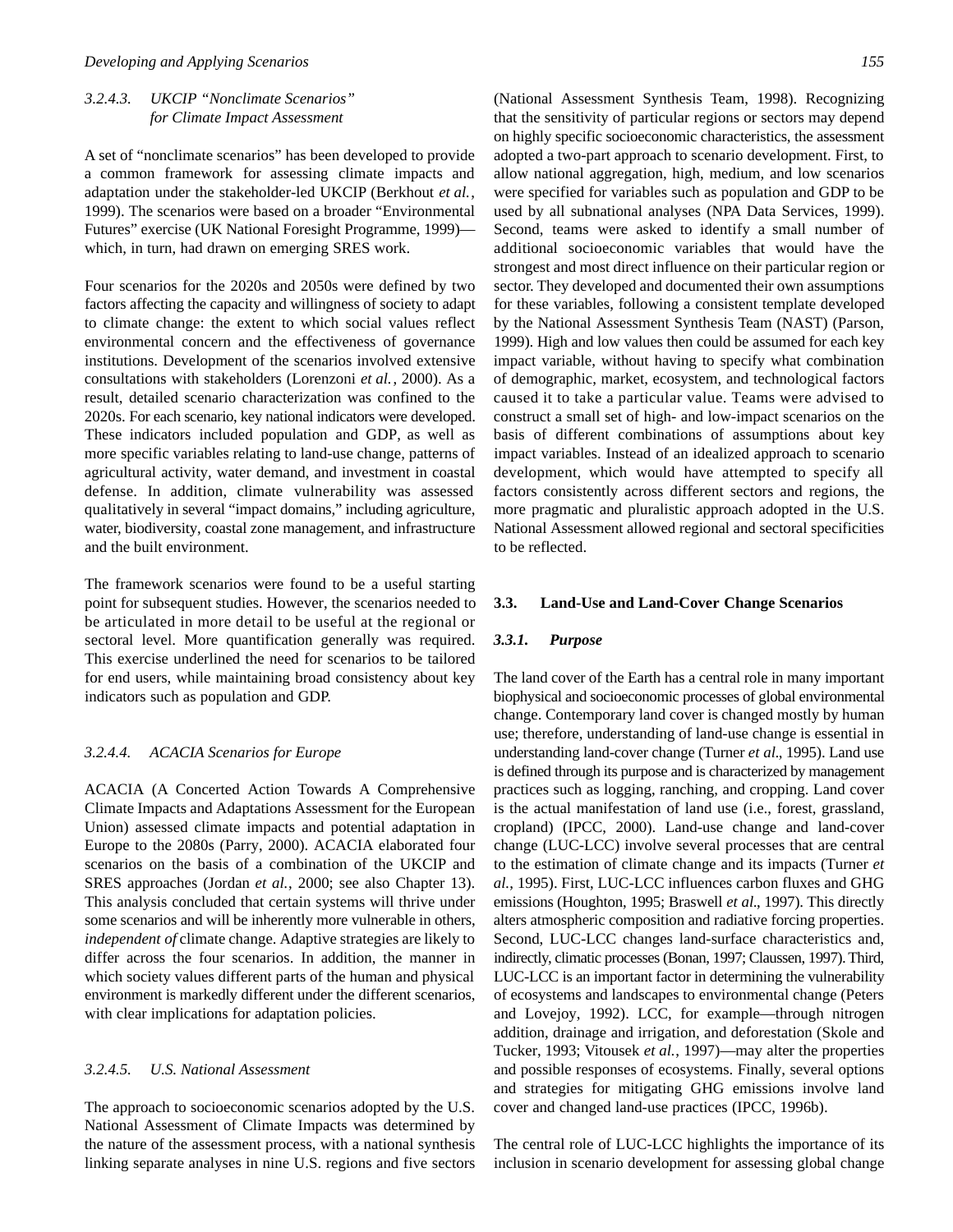impacts. To date this has not been done satisfactorily in most assessments (Leemans *et al.*, 1996a). For instance, in earlier emission scenarios (e.g., Leggett *et al.*, 1992), constant emission factors were applied to define land use-related methane  $(CH_4)$ and nitrous oxide  $(N_2O)$  emissions. Furthermore, linear extrapolations of observed deforestation rates were assumed, along with an averaged carbon content in deforested areas. The SRES scenarios (Nakicenovic *et al.*, 2000) have improved on the underlying LUC-LCC assumptions, considerably enhancing scenario consistency. Unfortunately, these SRES scenarios provide highly aggregate regional LUC-LCC information, which is difficult to use in impact assessments. A comprehensive treatment of the other roles of LUC-LCC in the climate system is still deficient. To highlight these shortcomings, this section reviews studies and approaches in which LUC-LCC information is applied to develop scenarios for both impact and mitigation assessment.

#### *3.3.2. Methods of Scenario Development*

#### *3.3.2.1. Baseline Data*

The SAR evaluated land-use and land-cover data sets and concluded that they often were of dubious quality (Leemans *et al.*, 1996a). Since the SAR, many statistical data sources have been upgraded and their internal consistency improved (e.g., FAO, 1999), although large regional differences in quality and coverage remain. In addition, the high-resolution global database, DISCover, has become available (Loveland and Belward, 1997). This database is derived from satellite data and consists of useful land-cover classes. Furthermore, attempts also have been made to develop historical land-use and land-cover databases (Ramankutty and Foley, 1999; Klein Goldewijk, 2001). These databases use proxy sources—such as historic maps, populationdensity estimates, and infrastructure—to approximate landcover patterns. All of these improvements to the information base are important for initializing and validating the models used in scenario development for global change assessments.

#### *3.3.2.2. Regional and Sector-Specific Approaches*

A large variety of LUC-LCC scenarios have been constructed. Many of them focus on local and regional issues; only a few are global in scope. Most LUC-LCC scenarios, however, are developed not to assess GHG emissions, carbon fluxes, and climate change and impacts but to evaluate the environmental consequences of different agrosystems (e.g., Koruba *et al.*, 1996), agricultural policies (e.g., Moxey *et al.*, 1995), and food security (e.g., Penning de Vries *et al.*, 1997) or to project future agricultural production, trade, and food availability (e.g., Alexandratos, 1995; Rosegrant *et al.*, 1995). Moreover, changes in land-cover patterns are poorly defined in these studies. At best they specify aggregated amounts of arable land and pastures.

One of the more comprehensive attempts to define the consequences of agricultural policies on landscapes was the

"Ground for Choices" study (Van Latesteijn, 1995). This study aimed to evaluate the consequences of increasing agricultural productivity and the Common Agricultural Policy in Europe and analyzed the possibilities for sustainable management of resources. It concluded that the total amount of agricultural land and employment would continue to decline—the direction of this trend apparently little influenced by agricultural policy. Many different possibilities for improving agricultural production were identified, leaving room for development of effective measures to preserve biodiversity, for example. This study included many of the desired physical, ecological, socioeconomic, and regional characteristics required for comprehensive LUC-LCC scenario development but did not consider environmental change.

Different LUC-LCC scenario studies apply very different methods. Most of them are based on scenarios from regression or process-based models. In the global agricultural land-use study of Alexandratos (1995), such models are combined with expert judgment, whereby regional and disciplinary experts reviewed all model-based scenarios. If these scenarios were deemed inconsistent with known trends or likely developments, they were modified until a satisfactory solution emerged for all regions. This approach led to a single consensus scenario of likely agricultural trends to 2010. Such a short time horizon is appropriate for expert panels; available evidence suggests that expert reviews of longer term scenarios tend to be conservative, underestimating emerging developments (Rabbinge and van Oijen, 1997).

#### *3.3.2.3. Integrated Assessment Models*

Most scenarios applied in climate change impact assessments fail to account satisfactorily for LUC-LCC. By incorporating land-use activities and land-cover characteristics, it becomes feasible to obtain comprehensive estimates of carbon fluxes and other GHG emissions, the role of terrestrial dynamics in the climate system, and ecosystem vulnerability and mitigation potential. Currently, the only tools for delivering this are IAMs (Weyant *et al.*, 1996; Parson and Fisher-Vanden, 1997; Rotmans and Dowlatabadi, 1998; see also Section 1.4.6), but only a few successfully incorporate LUC-LCC, including Integrated Climate Assessment Model (ICAM—Brown and Rosenberg, 1999), Asian-Pacific Integrated Model (AIM— Matsuoka *et al.*, 1995), Integrated Model for the Assessment of the Greenhouse Effect (IMAGE—Alcamo *et al.*, 1998b), and Tool to Assess Regional and Global Environmental and Health Targets for Sustainability (TARGETS—Rotmans and de Vries, 1997). These models simulate interactions between global change and LUC-LCC at grid resolution (IMAGE, AIM) or by regions (ICAM, TARGETS). All of these models, however, remain too coarse for detailed regional applications.

LUC-LCC components of IAMs generally are ecosystem and crop models, which are linked to economic models that specify changes in supply and demand of different land-use products for different socioeconomic trends. The objectives of each model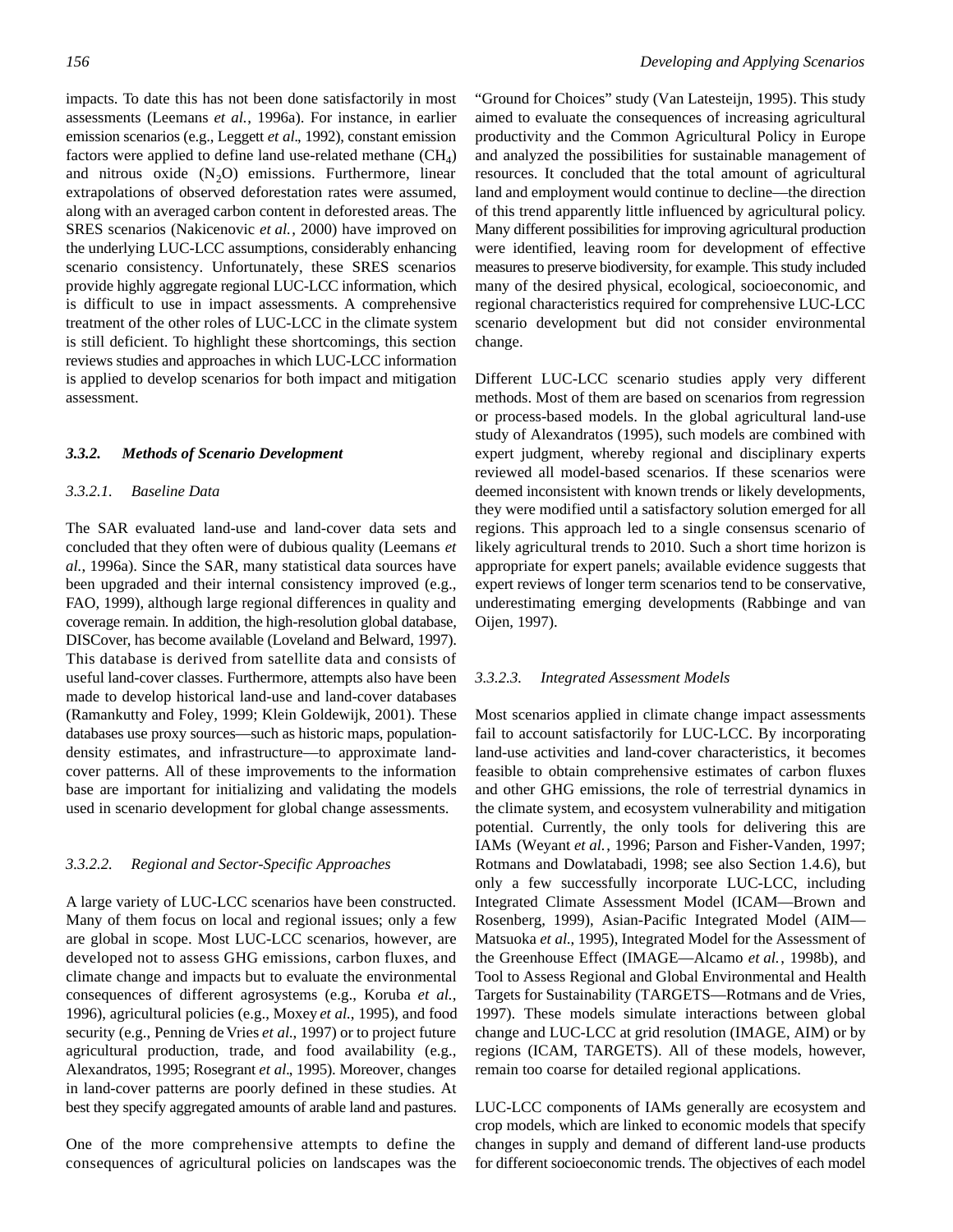differ, which has led to diverse approaches, each characterizing a specific application.

ICAM, for example, uses an agricultural sector model, which integrates environmental conditions, different crops, agricultural practices, and their interactions (Brown and Rosenberg, 1999). This model is implemented for a set of typical farms. Productivity improvements and management are explicitly simulated. Productivity levels are extrapolated toward larger regions to parameterize the production functions of the economic module. The model as a whole is linked to climate change scenarios by means of a simple emissions and climate module. A major advantage of ICAM is that adaptive capacity is included explicitly. Furthermore, new crops, such as biomass energy, can be added easily. Land use-related emissions do not result from the simulations. ICAM is used most effectively to assess impacts but is less well suited for the development of comprehensive spatially explicit LUC-LCC scenarios.

IMAGE uses a generic land-evaluation approach (Leemans and van den Born, 1994), which determines the distribution and productivity of different crops on a 0.5° grid. Achievable yields are a fraction of potential yields, set through scenariodependent regional "management" factors. Changing regional demands for land-use products are reconciled with achievable yields, inducing changes in land-cover patterns. Agricultural expansion or intensification lead to deforestation or afforestation. IMAGE simulates diverse LUC-LCC patterns, which define fluxes of GHGs and some land-climate interactions. Changing crop/vegetation distributions and productivity indicate impacts. Emerging land-use activities (Leemans *et al.*, 1996a,b) and carbon sequestration activities defined in the Kyoto Protocol, which alter land-cover patterns, are included explicitly. This makes the model very suitable for LUC-LCC scenario development but less so for impact and vulnerability assessment because IMAGE does not explicitly address adaptive capacity.

#### *3.3.3. Types of Land-Use and Land-Cover Change Scenarios*

#### *3.3.3.1. Driving Forces of Change*

In early studies, the consequences of LUC often were portrayed in terms of the  $CO<sub>2</sub>$  emissions from tropical deforestation. Early carbon cycle models used prescribed deforestation rates and emission factors to project future emissions. During the past decade, a more comprehensive view has emerged, embracing the diversity of driving forces and regional heterogeneity (Turner *et al.*, 1995). Currently, most driving forces of available LUC-LCC scenarios are derived from population, income, and agricultural productivity assumptions. The first two factors commonly are assumed to be exogenous variables (i.e., scenario assumptions), whereas productivity levels are determined dynamically. This simplification does not yet characterize all diverse local driving forces, but it can be an effective approximation at coarser levels (Turner *et al.*, 1995).

#### *3.3.3.2. Processes of LUC-LCC*

The central role of LUC-LCC in determining climate change and its impacts has not fully been explored in the development of scenarios. Only limited aspects are considered. Most scenarios emphasize arable agriculture and neglect pastoralism, forestry, and other land uses. Only a few IAMs have begun to include more aspects of land use. Most scenarios discriminate between urban and rural population, each characterized by its specific needs and land uses. Demand for agricultural products generally is a function of income and regional preferences. With increasing wealth, there could be a shift from grain-based diets toward more affluent meat-based diets. Such shifts strongly alter land use (Leemans, 1999). Similar functional relations are assumed to determine the demand for nonfood products. Potential productivity is determined by climatic, atmospheric  $CO<sub>2</sub>$ , and soil conditions. Losses resulting from improper management, limited water and nutrient availability, pests and diseases, and pollutants decrease potential productivity (Penning de Vries *et al.*, 1997). Most models assume constant soil conditions. In reality, many land uses lead to land degradation that alters soil conditions, affecting yields and changing land use (Barrow, 1991). Agricultural management, including measures for yield enhancement and protection, defines actual productivity. Unfortunately, management is demonstrably difficult to represent in scenarios.

Most attempts to simulate LUC-LCC patterns combine productivity calculations and demand for land-use products. In this step, large methodological difficulties emerge. To satisfy increased demand, agricultural land uses in some regions intensify (i.e., increase productivity), whereas in others they expand in area. These processes are driven by different local, regional, and global factors. Therefore, subsequent LCC patterns and their spatial and temporal dynamics cannot be determined readily. For example, deforestation is caused by timber extraction in Asia but by conversion to pasture in Latin America. Moreover, land-cover conversions rarely are permanent. Shifting cultivation is a common practice in some regions, but in many other regions agricultural land also has been abandoned in the past (Foster *et al.*, 1998) or is abandoned regularly (Skole and Tucker, 1993). These complex LUC-LCC dynamics make the development of comprehensive scenarios a challenging task.

The outcome of LUC-LCC scenarios is land-cover change. For example, the IMAGE scenarios (Alcamo *et al.*, 1998b) illustrate some of the complexities in land-cover dynamics. Deforestation continues globally until 2050, after which the global forested area increases again in all regions except Africa and Asia. Pastures expand more rapidly than arable land, with large regional differences. One of the important assumptions in these scenarios is that biomass will become an important energy source. This requires additional cultivated land.

#### *3.3.3.3. Adaptation*

Adaptation is considered in many scenarios that are used to estimate future agricultural productivity. Several studies (Rosenberg, 1993;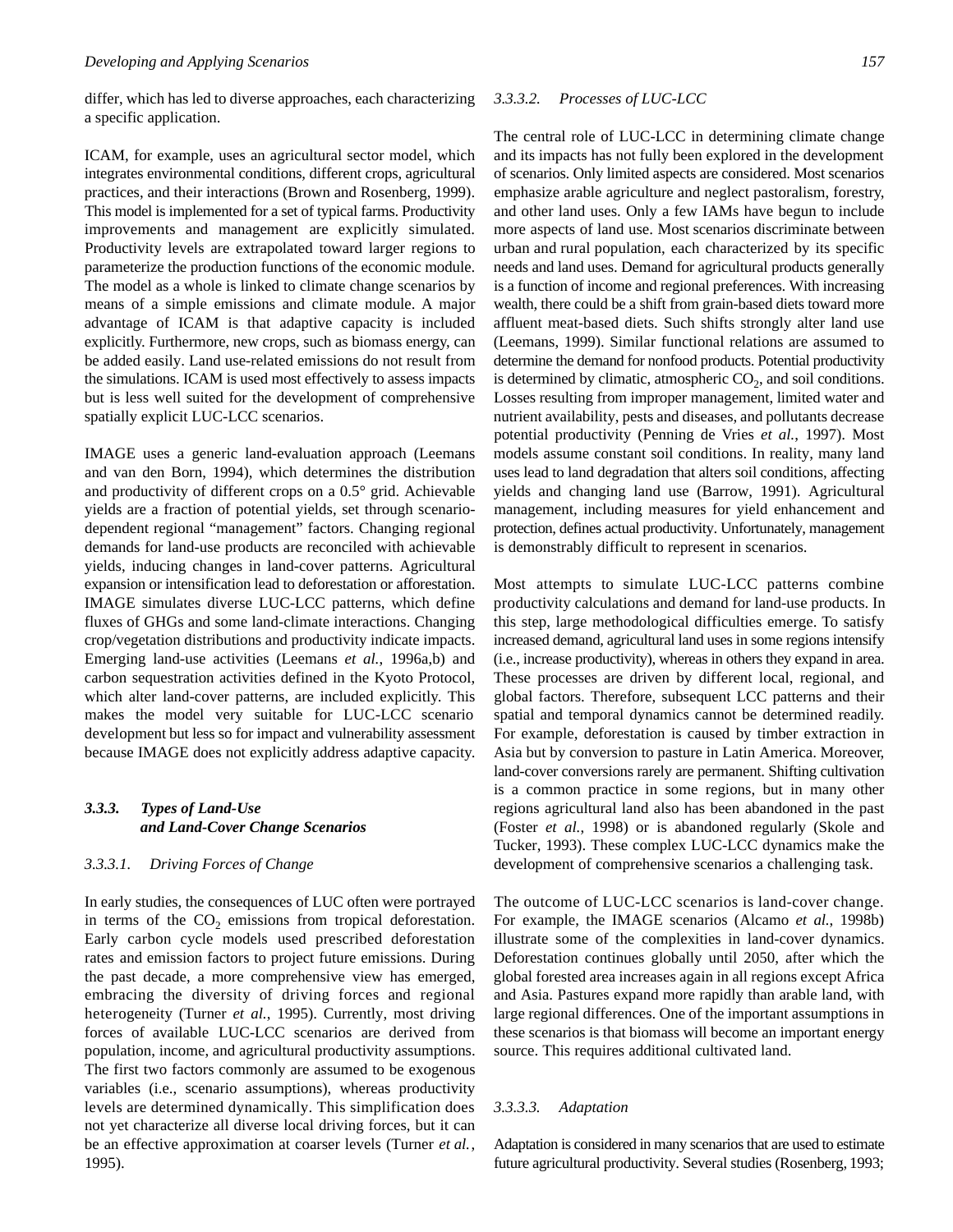Rosenzweig and Parry, 1994; Brown and Rosenberg, 1999; Mendelsohn and Neumann, 1999) assume changes in crop selection and management and conclude that climate change impacts decrease when available measures are implemented. Reilly *et al.* (1996) conclude that the agricultural sector is not very vulnerable because of its adaptive capability. However, Risbey *et al.* (1999) warn that this capability is overestimated because it assumes rapid diffusion of information and technologies.

In contrast, most impact studies on natural ecosystems draw attention to the assumed fact that LCC will increase the vulnerability of natural systems (Peters and Lovejoy, 1992; Huntley *et al.*, 1997). For example, Sala *et al.* (2000) use scenarios of LUC-LCC, climate, and other factors to assess future threats to biodiversity in different biomes. They explicitly address a biome's adaptive capacity and find that the dominant factors that determine biodiversity decline will be climate change in polar biomes and land use in tropical biomes. The biodiversity of other biomes is affected by a combination of factors, each influencing vulnerability in a different way.

#### *3.3.4. Application and Interpretation of Scenarios and their Uncertainties*

LUC-LCC scenarios are all sensitive to underlying assumptions of future changes in, for example, agricultural productivity and demand. This can lead to large differences in scenario conclusions. For example, the FAO scenario (Alexandratos, 1995) demonstrates that land as a resource is not a limiting factor, whereas the IMAGE scenarios (Alcamo *et al.*, 1996) show that in Asia and Africa, land rapidly becomes limited over the same time period. In the IMAGE scenarios, relatively rapid transitions toward more affluent diets lead to rapid expansion of (extensive) grazing systems. In contrast, the FAO study does not specify the additional requirement for pastureland. The main difference in assumptions is that animal productivity becomes increasingly dependent on cereals (FAO) compared to pastures (IMAGE). This illustrates how varying important assumptions may lead to discrepancies and inconsistencies between scenario conclusions. In interpreting LUC-LCC scenarios, their scope, underlying assumptions, and limitations should be carefully and critically evaluated before resulting land-cover patterns are declared suitable for use in other studies. Abetter perspective on how to interpret LUC-LCC both as a driving force and as a means for adaptation to climate change is strongly required. One of the central questions is, "How can we better manage land and land use to reduce vulnerability to climate change and to meet our adaptation and mitigation needs?" Answering this question requires further development of comprehensive LUC-LCC scenarios.

#### **3.4. Environmental Scenarios**

#### *3.4.1. Purpose*

Observations during the 20th century have demonstrated clearly the multifaceted nature of anthropogenic environmental changes. Therefore, it is reasonable to expect that changes in climate anticipated for the future will occur in combination with other changes in the environment. Some of these changes will occur independently of climate change (e.g., groundwater depletion, acidification); others are a cause of climate change (e.g., changing atmospheric  $CO_2$  concentration); and still others are a direct consequence of climate change (e.g., sea-level rise). All of these could have a role in modifying the impacts of future climate change. Hence, realistic scenarios of nonclimatic environmental factors are required to facilitate analysis of these combined effects and quantify them in impact assessments.

This section introduces environmental changes that are of importance at scales from subcontinental to global and describes how scenarios commonly are constructed to represent them. Requirements for environmental scenarios are highly application- and region-specific. For example, scenarios of  $CO<sub>2</sub>$  concentration may be important in considering future vegetation productivity under a changing climate but are unlikely to be required for assessment of human health impacts. Most of the scenarios treated here relate to atmospheric composition:  $CO_2$ ,  $SO_2$ , sulfur and nitrogen deposition, tropospheric O<sub>3</sub>, and surface UV-B radiation. Scenarios of water resources and marine pollution also are examined. Changes in the terrestrial environment are addressed in Section 3.3, and changes in sea level are addressed in Section 3.6.

#### *3.4.2. CO<sup>2</sup> Scenarios*

#### *3.4.2.1. Reference Conditions*

Aside from its dominant role as a greenhouse gas, atmospheric  $CO<sub>2</sub>$  also has an important direct effect on many organisms, stimulating photosynthetic productivity and affecting water-use efficiency in many terrestrial plants. In 1999, the concentration of  $CO<sub>2</sub>$  in the surface layer of the atmosphere (denoted as [CO<sub>2</sub>]) was about 367 ppm (see Table 3-2), compared with a concentration of approximately 280 ppm in preindustrial times (see TAR WGI Chapter 3).  $CO<sub>2</sub>$  is well mixed in the atmosphere, and, although concentrations vary somewhat by region and season (related to seasonal uptake by vegetation), projections of global mean annual concentrations usually suffice for most impact applications. Reference levels of  $[CO<sub>2</sub>]$  between 300 and 360 ppm have been widely adopted in  $CO_2$ -enrichment experiments (Cure and Acock, 1986; Poorter, 1993; see Table 3-2) and in model-based impact studies.  $[CO<sub>2</sub>]$  has increased rapidly during the 20th century, and plant growth response could be significant for responsive plants, although the evidence for this from long-term observations of plants is unclear because of the confounding effects of other factors such as nitrogen deposition and soil fertility changes (Kirschbaum *et al.*, 1996).

#### *3.4.2.2. Development and Application of [CO<sup>2</sup> ] Scenarios*

Projections of  $[CO<sub>2</sub>]$  are obtained in two stages: first, the rate of emissions from different sources is evaluated; second,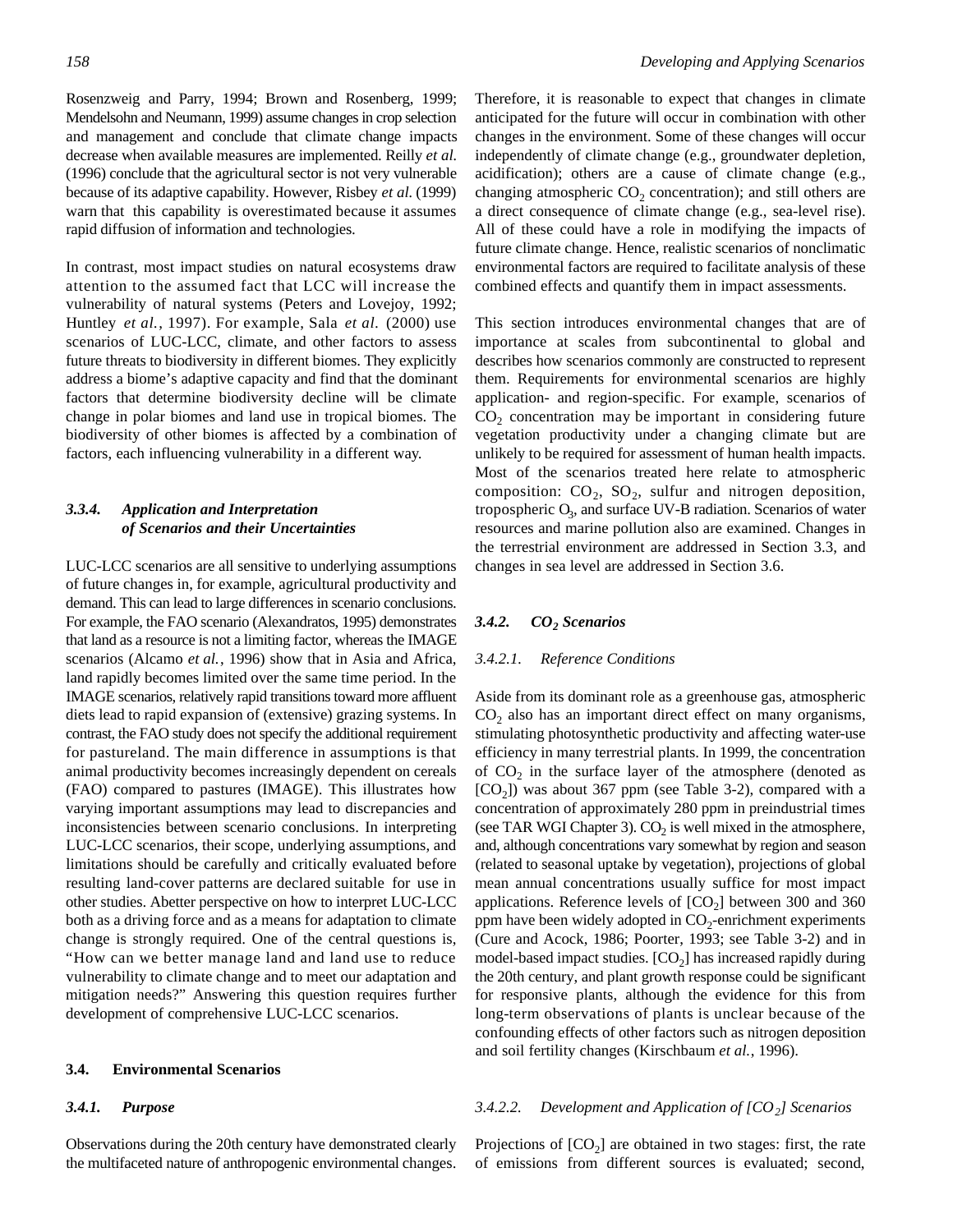concentrations are evaluated from projected emissions and sequestration of carbon. Because  $CO<sub>2</sub>$  is a major greenhouse gas,  $CO<sub>2</sub>$  emissions have been projected in successive IPCC scenarios (Scenarios A–D—Shine *et al.*, 1990; IS92 scenarios— Leggett *et al.*, 1992; SRES scenarios—Nakicenovic *et al.*, 2000). To obtain scenarios of future  $[CO<sub>2</sub>]$  from those of emissions, global models of the carbon cycle are required (e.g., Schimel *et al.*, 1995). Some estimates of  $[CO<sub>2</sub>]$  for the SRES emissions scenarios are given in Table 3-2.

In recent years, there has been growing interest in emissions scenarios that lead to  $[CO_2]$  stabilization (see Section 3.8.4). Typically, levels of  $[CO<sub>2</sub>]$  stabilized between 350 and 1000 ppm have been examined; these levels usually are achieved during the 22nd or 23rd century, except under the most stringent emissions targets (Schimel *et al.*, 1997a). Work to develop storylines for a set of stabilization scenarios is reported in Chapter 2 of WGIII. Whatever scenarios emerge, it is likely to be some time before a set of derivative  $CO_2$ -stabilization impact and adaptation assessments are completed, although a few exploratory studies already have been conducted (UK-DETR, 1999).

Experimental CO<sub>2</sub>-enrichment studies conventionally compare responses of an organism for a control concentration representing current  $[CO<sub>2</sub>]$  with responses for a fixed concentration assumed for the future. In early studies this was most commonly a doubling (Cure and Acock, 1986), to coincide with equilibrium climate model experiments (see Section 3.5). However, more recent transient treatment of future changes, along with the many uncertainties surrounding estimates of future  $[CO<sub>2</sub>]$  and future climate, present an infinite number of plausible combinations of future conditions. For example, Table 3-2 illustrates the range of [CO<sub>2</sub>] projected for 2050 and 2100 under the SRES emissions

*Table 3-2: Some illustrative estimates of reference and future levels of atmospheric constituents that typically are applied in model-based and experimental impact studies. Global values are presented, where available. European values also are shown to illustrate regional variations at the scale of many impact studies.*

| <b>Scenario</b>      | $[CO2]$ <sup>a</sup><br>(ppm) | $[SO2]$ <sup>b</sup><br>$(\mu$ g m <sup>-3</sup> ) | S-Deposition <sup>c</sup><br>$(\text{meq m-2 a-1})$ | $(\text{meq m-2 a-1})$ | N-Deposition <sup>c</sup> Ground-Level $[O_3]^d$<br>(ppb) |
|----------------------|-------------------------------|----------------------------------------------------|-----------------------------------------------------|------------------------|-----------------------------------------------------------|
| Reference/Control    |                               |                                                    |                                                     |                        |                                                           |
| - Global/hemispheric | 367                           | $0.1 - 10$                                         | 26                                                  | 32                     | 40                                                        |
| $-$ Europe           |                               | $5 - 100 +$                                        | $12 - 165(572)$                                     | $11 - 135(288)$        | $28 - 50(72)$                                             |
| - Experiments        | $290 - 360$                   | $0 - 10$                                           |                                                     |                        | $10 - 25$                                                 |
| <i>Future</i>        |                               |                                                    |                                                     |                        |                                                           |
| - Experiments        | 490-1350                      | 50-1000                                            |                                                     |                        | $10 - 200$                                                |
| 2010/2015            |                               |                                                    |                                                     |                        |                                                           |
| - Global/hemispheric | 388-395                       |                                                    | 26                                                  | 36                     |                                                           |
| - Europe             |                               |                                                    | $7 - 63$ (225)                                      | $5-95(163)$            |                                                           |
| 2050/2060            |                               |                                                    |                                                     |                        |                                                           |
| - Global/hemispheric | $463 - 623$                   |                                                    |                                                     |                        | ~10                                                       |
| $-$ Europe           |                               |                                                    | $8 - 80(280)$                                       | $5 - 83$ (205)         |                                                           |
| 2100                 |                               |                                                    |                                                     |                        |                                                           |
| - Global/hemispheric | 478-1099                      |                                                    |                                                     |                        | >70                                                       |
| - Europe             |                               |                                                    | $6-49(276)$                                         | $4 - 60(161)$          |                                                           |

a **Carbon dioxide concentration**. *Reference*: Observed 1999 value (Chapter 3, WG I TAR). *Experiments*: Typical ranges used in enrichment experiments on agricultural crops. Some controls used ambient levels; most experiments for future conditions used levels between 600 and 1000 ppm (Strain and Cure, 1985; Wheeler *et al*., 1996). *Future*: Values for 2010, 2050, and 2100 are for the range of emissions from 35 SRES scenarios, using a simple model (data from S.C.B. Raper, Chapter 9, TAR WGI); note that these ranges differ from those presented by TAR WGI (see Footnote c of Table 3-9 for an explanation).

b **Sulphurdioxide concentration**. *Reference*: Global values are background levels (Rovinsky and Yegerov, 1986; Ryaboshapko *et al*., 1998); European values are annual means at sites in western Europe during the early 1980s (Saunders, 1985). *Experiments*: Typical purified or ambient (control) and elevated (future) concentrations for assessing long-term  ${SO_2}$  effects on plants (Kropff, 1989).

c **Deposition of sulphur/nitrogen compounds**. *Reference*: Global values are mean deposition over land areas in 1992, based on the STOCHEM model (Collins *et al*., 1997; Bouwman and van Vuuren, 1999); European values are based on EMEPmodel results (EMEP, 1998) and show 5th and 95th percentiles of grid box (150 km) values for 1990 emissions, assuming 10-year average meteorology (maximum in parentheses). *Future*: Global values for 2015 are from the STOCHEM model, assuming current reduction policies; European values are based on EMEPresults for 2010, assuming a "current legislation" scenario under the Convention on Long-Range Transboundary Air Pollution (UN/ECE, 1998) and, for 2050 and 2100, assuming a modification of the preliminary SRES B1marker emissions scenario (B1-SR scenario—Mayerhofer *et al*., 2000).

d **Ground-level ozone concentration**. *Reference*: Global/hemispheric values are model estimates for industrialized continents of the northern hemisphere, assuming 2000 emissions (Chapter 4, TAR WGI); European values are based on EMEPmodel results (Simpson *et al*., 1997) and show 5th and 95th percentiles of mean monthly grid box (150 km) ground-level values for May-July during 1992–1996 (maximum in parentheses). *Experiments*: Typical range of purified or seasonal background values (control) and daily or subdaily concentrations (future) for assessing  $O<sub>3</sub>$  effects on agricultural crops (Unsworth and Hogsett, 1996; Krupa and Jäger, 1996). Future: Model estimates for 2060 and 2100 assuming the A1FI and A2 illustrative SRES emissions scenarios (Chapter 4, TAR WGI).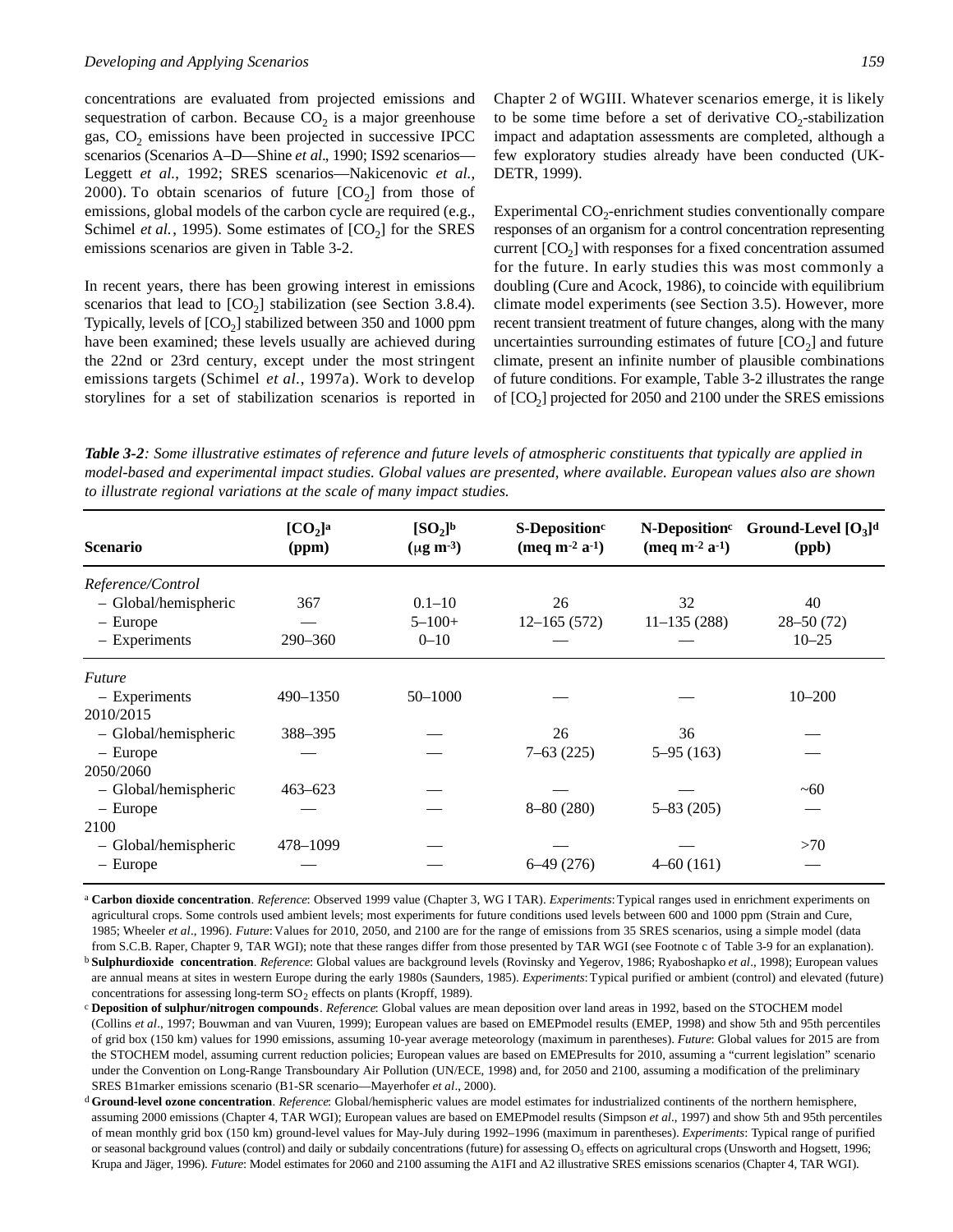scenarios, using simple models. To cover these possibilities, although doubled [CO<sub>2</sub>] experiments are still common, alternative concentrations also are investigated (Olesen, 1999)—often in combination with a range of climatic conditions, by using devices such as temperature gradient tunnels (Wheeler *et al.*, 1996).

#### *3.4.3. Scenarios of Acidifying Compounds*

#### *3.4.3.1. Reference Conditions*

Sulfur dioxide and nitrogen compounds are among the major air pollutants emitted by industrial and domestic sources.  $SO<sub>2</sub>$ is further oxidized to sulfate, which exists in the atmosphere mainly as aerosols. The main anthropogenic components of emissions of nitrogen compounds to the atmosphere are  $NO<sub>x</sub>$ and ammonia (NH<sub>3</sub>). Increased atmospheric  $SO_2$  concentrations from anthropogenic sources are known to have negative effects on tree growth and crop yield (Kropff, 1989; Semenov *et al.*, 1998) and are described below. Concentrations of nitrogen compounds are not considered because scenarios seldom are required for impact studies. However, wet and dry deposition of sulfur and nitrogen from the atmosphere onto the Earth's surface can lead to acidification, with detrimental effects on soils, surface waters, building materials, and ecosystems (Grennfelt *et al.*, 1996). Nitrogen deposition may serve simultaneously as a plant fertilizer, positively influencing carbon gain in forests (Reich *et al.*, 1990; Woodward, 1992; Petterson *et al.*, 1993). Thus, deposition scenarios also are important.

Current global background concentrations of  $SO_2$  are monitored at stations belonging to the Background Atmospheric Pollution Monitoring Network (BAPMoN), established by the World Meteorological Organization (WMO) and UNEP, as well as in regional networks. Annual mean  $SO_2$  concentrations ( $[SO_2]$ ) over land areas are estimated to be approximately 0.1–10 mg m-3 (Rovinsky and Yegorov, 1986; Ryaboshapko *et al.*, 1998). However, they can be much higher locally (Table 3-2). For example, annual average values of more than 80 mg m-3 were measured at some sites in Czechoslovakia in the 1970s (Materna, 1981). Model results have shown that  $[SO_2]$  averaged over the vegetative season reached 35 mg m<sup>-3</sup> in some regions of Europe during 1987–1993 (Semenov *et al.*, 1998, 1999). In recent years reductions of  $SO_2$  and  $NO_2$  emissions have been recorded in many regions, accompanied by large-scale decreases in concentrations, especially evident in remote areas (Whelpdale and Kaiser, 1997). Typical rates of regional total  $(\text{dry + wet})$ deposition of sulfur and nitrogen compounds, based on model simulations, are shown in Table 3-2.

Reference concentrations of  $SO_2$  adopted in impact assessments vary according to the objective of the study. For example, in some field experiments an enhanced  $[SO_2]$  treatment is compared to a control case at ambient background concentrations. The latter concentrations can vary from year to year, depending on ambient weather and air quality conditions (Kropff, 1989). Alternatively, other experiments at locations close to pollution sources have used air purification systems to attain preindustrial levels of

[SO<sub>2</sub>] in closed chambers, comparing plant responses to those under (locally high) ambient concentrations.

#### *3.4.3.2. Development and Application of Sulfur and Nitrogen Scenarios*

Several models have been developed to project atmospheric concentrations and deposition of sulfur and (in some cases) nitrogen compounds. At the regional scale these models include: for Europe, RAINS (Alcamo *et al.*, 1990; Schöpp *et al.*, 1999) and ASAM (ApSimon *et al.*, 1994), both of which use output from mechanistic models developed by the Cooperative Programme for Monitoring and Evaluation of the Long-Range Transmission of Air Pollutants in Europe (EMEP); for Asia, RAINS-Asia (Foell *et al.*, 1995); and for North America and Asia, ATMOS (Arndt *et al.*, 1997). There also are global models: GRANTOUR (Penner *et al.*, 1994), MOGUNTIA (Langner and Rodhe, 1991), ECHAM (Feichter *et al.*, 1996), and STOCHEM (Collins *et al.*, 1997).

There have been few studies of the joint impacts of acidifying compounds and climate change. Some of these studies are multifactorial model simulations of plant response (e.g., Semenov *et al.*, 1998). There also have been some modeling studies based on the IS92a emissions scenario (Posch *et al.*, 1996; Fischer and Rosenzweig, 1996), under which a substantial increase in annual sulfur deposition is projected to occur by 2050, with commensurate suppression of modeled GHG warming in some regions. However, this scenario is now thought to overestimate future emissions of sulfur (Grübler, 1998), as reflected in the new SRES scenarios (see Section 3.8.1). Not all of the models used in developing the SRES scenarios provide information on nitrogen emissions, but those that do can be used to produce consistent scenarios of  $[NO<sub>x</sub>]$ , [SO<sub>2</sub>], sulfur and nitrogen deposition, and climate change for impact studies (Mayerhofer *et al.*, 2000; Stevenson *et al.*, 2000; see Table 3-2).

#### *3.4.4. Scenarios of Tropospheric Ozone*

#### *3.4.4.1. Reference Conditions*

Tropospheric ozone forms part of the natural shield that protects living organisms from harmful UV-B rays. In the lowest portion of the atmosphere, however, excess accumulations of ozone can be toxic for a wide range of plant species (Fuhrer, 1996; Semenov *et al.*, 1998, 1999). Ozone is produced by a chain of chemical and photochemical reactions involving, in particular, NO, NO<sub>2</sub>, and VOCs (Finlayson-Pitts and Pitts, 1986; Derwent *et al.*, 1991; Alexandrov *et al.*, 1992; Simpson, 1992, 1995a; Peters *et al.*, 1995). These chemical precursors of ozone can be human-derived (e.g., energy production, transport) or natural (e.g., biogenic emissions, forest fires). Surface ozone concentrations are highly variable in space and time (Table 3-2); the highest values typically are over industrial regions and large cities.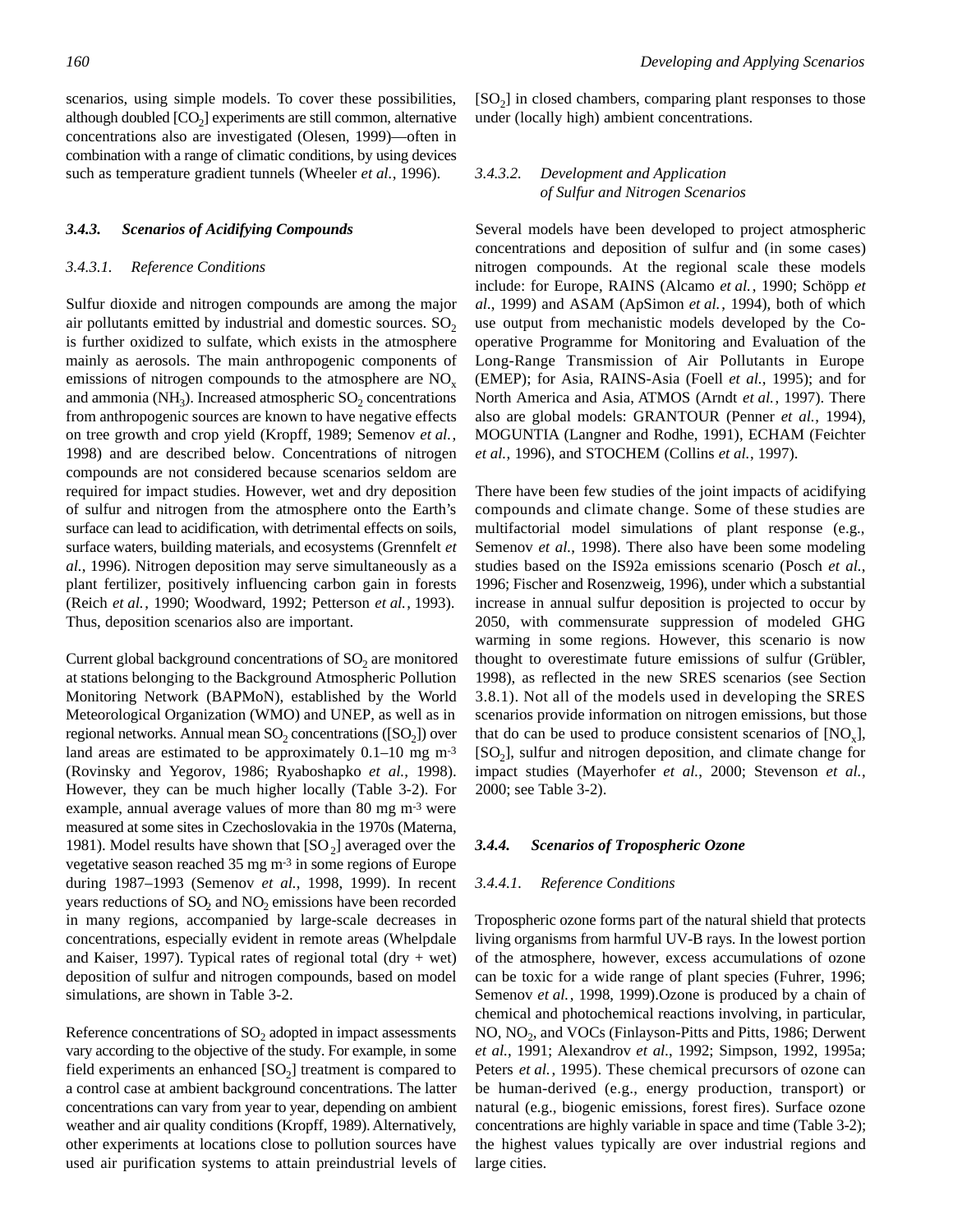Global background concentrations of ground-level ozone (annual means) are about 20–25 ppb (Semenov *et al.*, 1999). Background concentrations have increased in Europe during the 20th century from 10–15 to 30 ppb (Grennfelt, 1996). In the northern hemisphere as a whole, trends in concentrations since 1970 show large regional differences: increases in Europe and Japan, decreases in Canada, and only small changes in the United States (Lelieveld and Thompson, 1998). In an effort to reverse the upward trends still recorded in many regions, a comprehensive protocol to abate acidification, eutrophication, and ground-level ozone was signed in 1999, setting emissions ceilings for sulfur,  $NO_x$ ,  $NH_3$ , and VOCs for most of the United Nations Economic Commission for Europe (UN/ECE) region.

#### *3.4.4.2. Development and Application of Tropospheric Ozone Scenarios*

Results from the first intercomparison of model-based estimates of global tropospheric ozone concentration assuming the new SRES emissions scenarios (see Section 3.8.1) are reported in TAR WGI Chapter 4. Estimates of mean ground-level  $O_3$ concentrations during July over the industrialized continents of the northern hemisphere under the SRES A2 and A1FI scenarios are presented in Table 3-2. These scenarios produce concentrations at the high end of the SRES range, with values in excess of 70 ppb for 2100 emissions (TAR WGI Chapter 4). Local smog events could enhance these background levels substantially, posing severe problems in achieving the accepted clean-air standard of <80 ppb in most populated areas.

Regional projections of ozone concentration also are made routinely, assuming various emissions reduction scenarios (e.g., SEPA, 1993; Simpson, 1995b; Simpson *et al.*, 1995). These projections sometimes are expressed in impact terms—for example, using AOT40 (the integrated excess of  $O_3$  concentration above a threshold of 40 ppb during the vegetative period), based on studies of decline in tree growth and crop yield (Fuhrer, 1996; Semenov *et al.*, 1999).

There are few examples of impact studies that have evaluated the joint effects of ozone and climate change. Some experiments have reported on plant response to ozone and  $CO<sub>2</sub>$  concentration (Barnes *et al.*, 1995; Ojanperä *et al.,* 1998), and several modelbased studies have been conducted (Sirotenko *et al.*, 1995; Martin, 1997; Semenov *et al.*, 1997, 1998, 1999).

#### *3.4.5. UV-B Radiation Scenarios*

#### *3.4.5.1. Reference Conditions*

Anthropogenic emissions of chlorofluorocarbons (freons) and some other substances into the atmosphere are known to deplete the stratospheric ozone layer (Albritton and Kuijpers, 1999). This layer absorbs ultraviolet solar radiation within a wavelength range of 280–320 nm (UV-B), and its depletion leads to an increase in ground-level flux of UV-B radiation (Herman *et al.*, 1996; Jackman *et al.*, 1996; McPeters *et al.*, 1996; Madronich *et al.*, 1998; McKenzie *et al.*, 1999). Enhanced UV-B suppresses the immune system and may cause skin cancer in humans and eye damage in humans and other animal species (Diffey, 1992; de Gruijl, 1997; Longstreth *et al.*, 1998). It can affect terrestrial and marine ecosystems (IASC, 1995; Zerefos and Alkiviadis, 1997; Caldwell *et al.*, 1998; Hader *et al.*, 1998; Krupa *et al.*, 1998) and biogeochemical cycles (Zepp *et al.*, 1998) and may reduce the service life of natural and synthetic polymer materials (Andrady *et al.*, 1998). It also interacts with other atmospheric constituents, including GHGs, influencing radiative forcing of the climate (see TAR WGI Chapters 4, 6, and 7).

Analyses of ozone data and depletion processes since the early 1970s have shown that the total ozone column has declined in northern hemisphere mid-latitudes by about 6% in winter/spring and 3% in summer/autumn, and in southern hemisphere midlatitudes by about 5% on a year-round basis. Spring depletion has been greatest in the polar regions: about 50% in the Antarctic and 15% in the Arctic (Albritton and Kuijpers, 1999). These five values are estimated to have been accompanied by increases in surface UV-B radiation of 7, 4, 6, 130, and 22%, respectively, assuming other influences such as clouds to be constant. Following a linear increase during the 1980s, the 1990s springtime ozone depletion in Antarctica has continued at about the same level each year. In contrast, a series of cold, protracted winters in the Arctic have promoted large depletions of ozone levels during the 1990s (Albritton and Kuijpers, 1999).

#### *3.4.5.2. Development and Application of UV-B Scenarios*

Scenarios of the future thickness of the ozone column under given emissions of ozone-depleting gases can be determined with atmospheric chemistry models (Alexandrov *et al.*, 1992; Brasseur *et al.*, 1998), sometimes in combination with expert judgment. Processes that affect surface UV-B flux also have been investigated via models (Alexandrov *et al.*, 1992; Matthijsen *et al.*, 1998). Furthermore, several simulations have been conducted with coupled atmospheric chemistry and climate models, to investigate the relationship between GHG-induced climate change and ozone depletion for different scenarios of halogenated compounds (Austin *et al.*, 1992; Shindell *et al.*, 1998). It is known that potential stratospheric cooling resulting from climate change may increase the likelihood of formation of polar stratospheric clouds, which enhance the catalytic destruction of ozone. Conversely, ozone depletion itself contributes to cooling of the upper troposphere and lower stratosphere (see TAR WGI Chapter 7).

Serious international efforts aimed at arresting anthropogenic emissions of ozone-depleting gases already have been undertaken—namely, the Vienna Convention for the Protection of the Ozone Layer (1985) and the Montreal Protocol on Substances that Deplete the Ozone Layer (1990) and its Amendments. The abundance of ozone-depleting gases in the atmosphere peaked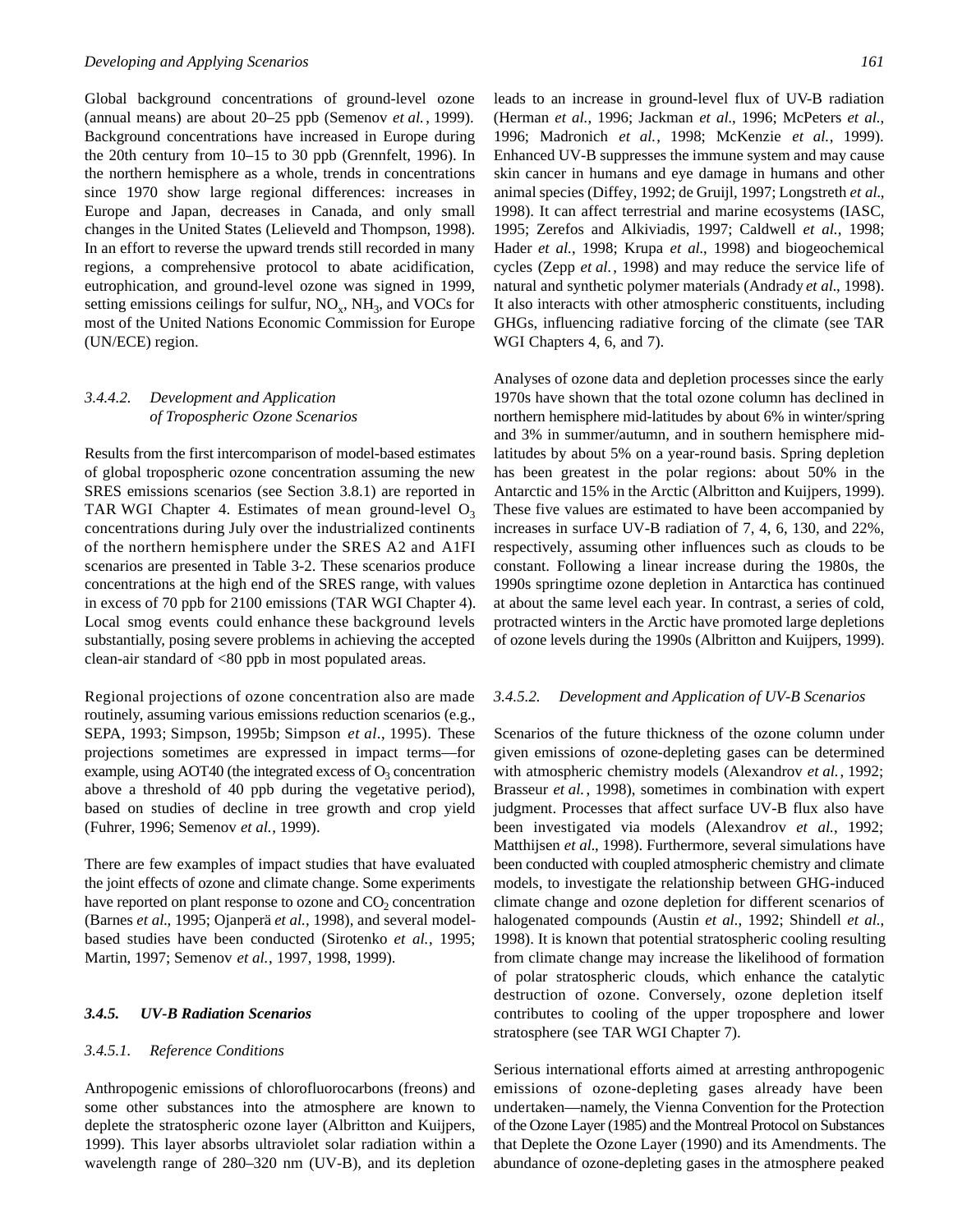in the late 1990s and now is expected to decline as a result of these measures (Montzka *et al.*, 1996), recovering to pre-1980 levels around 2050 (Albritton and Kuijpers, 1999). Without these measures, ozone depletion by 2050 was projected to exceed 50% in northern mid-latitudes and 70% in southern midlatitudes—about 10 times larger than today. UV-B radiation was projected to double and quadruple in northern and southern mid-latitudes, respectively (Albritton and Kuijpers, 1999).

There have been numerous experimental artificial exposure studies of the effects of UV-B radiation on plants (Runeckles and Krupa, 1994). There also have been a few investigations of the joint effects of enhanced UV-B and other environmental changes, including climate (Unsworth and Hogsett, 1996; Gwynne-Jones *et al.*, 1997; Sullivan, 1997). A study of the impacts of UV-B on skin cancer incidence in The Netherlands and Australia to 2050, using integrated models, is reported by Martens (1998), who employed scenarios of future ozone depletion based on the IS92a emissions scenario and two scenarios assuming compliance with the London and Copenhagen Amendments to the Montreal Protocol.

#### *3.4.6. Water Resource Scenarios*

#### *3.4.6.1. Reference Conditions*

Water is a resource of fundamental importance for basic human survival, for ecosystems, and for many key economic activities, including agriculture, power generation, and various industries. The quantity and quality of water must be considered in assessing present-day and future resources. In many parts of the world, water already is a scarce resource, and this situation seems certain to worsen as demand increases and water quality deteriorates, even in the absence of climate change. Abundance of the resource at a given location can be quantified by water availability, which is a function of local supply, inflow, consumption, and population. The quality of water resources can be described by a range of indicators, including organic/fecal pollution, nutrients, heavy metals, pesticides, suspended sediments, total dissolved salts, dissolved oxygen, and pH.

Several recent global analyses of water resources have been published (Raskin *et al.*, 1997; Gleick, 1998; Shiklomanov, 1998; Alcamo *et al.*, 2000). Some estimates are shown in Table 3-3. For regional and local impact studies, reference conditions can be more difficult to specify because of large temporal variability in the levels of lakes, rivers, and groundwater and human interventions (e.g., flow regulation and impoundment, land-use changes, water abstraction, effluent return, and river diversions; Arnell *et al.*, 1996).

Industrial wastes, urban sewage discharge, application of chemicals in agriculture, atmospheric deposition of pollutants, and salinization negatively affect the quality of surface and groundwaters. Problems are especially acute in newly industrialized countries (UNEP/GEMS, 1995). Fecal pollution of freshwater basins as a result of untreated sewage seriously threatens human health in some regions. Overall, 26% of the population (more than 1 billion people) in developing countries still do not have access to safe drinking water, and 66% do not have adequate environmental sanitation facilities—contributing

|                                   |       | Water Intensity $(m^3 cap^{-1} yr^{-1})^a$ | Total Water Withdrawals (km <sup>3</sup> ) |                    |       |       |        |                            |                    |      |
|-----------------------------------|-------|--------------------------------------------|--------------------------------------------|--------------------|-------|-------|--------|----------------------------|--------------------|------|
| Aggregate<br><b>World Regions</b> | 1995b | BAUb,c                                     | 2025<br>TEC <sup>b,d</sup>                 | VAL <sup>b,e</sup> | CDSf  | 1995b | BAUb,c | 2025<br>TEC <sup>b,d</sup> | VAL <sub>b,e</sub> | CDSf |
| Africa                            | 5678  | 2804                                       | 2859                                       | 2974               | 2858  | 167   | 226    | 228                        | 204                | 240  |
| Asia                              | 3884  | 2791                                       | 2846                                       | 3014               | 2778  | 1913  | 2285   | 2050                       | 1499               | 2709 |
| Central America                   | 6643  | 4429                                       | 4507                                       | 4895               | 4734  | 126   | 171    | 140                        | 112                | 145  |
| CISg                              | 17049 | 16777                                      | 17124                                      | 17801              | 14777 | 274   | 304    | 226                        | 186                | 480  |
| Europe                            | 4051  | 3908                                       | 3922                                       | 4119               | 3765  | 375   | 359    | 256                        | 201                | 415  |
| North America                     | 17625 | 14186                                      | 14186                                      | 15533              | 14821 | 533   | 515    | 323                        | 245                | 668  |
| Oceania                           | 64632 | 46455                                      | 46455                                      | 51260              | 42914 | 27    | 27     | 28                         | 20                 | 32   |
| South America                     | 30084 | 21146                                      | 21576                                      | 23374              | 21176 | 157   | 208    | 162                        | 128                | 211  |
| World                             | 7305  | 5167                                       | 5258                                       | 5563               | 5150  | 3572  | 4095   | 3413                       | 2595               | 4899 |

*Table 3-3: Estimates of global and regional water intensity and water withdrawals in 1995 and scenarios for 2025.*

a Calculated by using estimates of water availability from UN Comprehensive Assessment of the Freshwater Resources of the World (Shiklomanov, 1998) and population from footnoted source.

b World Commission on Water for the 21st Century (Alcamo *et al*., 2000).

c Business-as-usual scenario (domestic water intensity increases, then stabilizes with increasing incomes, some increase in water-use efficiency).

d Technology, Economics, and Private Sector scenario (relative to BAU: similar population and income level; domestic water-use intensity one-third lower; higher water-use efficiency in industrialized countries).

e Values and Lifestyles scenario (relative to BAU: lower population and higher income; domestic water-use intensity two-thirds lower; much higher water-use efficiency in all countries).

f Conventional Development scenario (Raskin *et al*., 1997—population slightly higher than in BAU scenario; per capita water use falls in developed world and rises in developing world).

g Commonwealth of Independent States.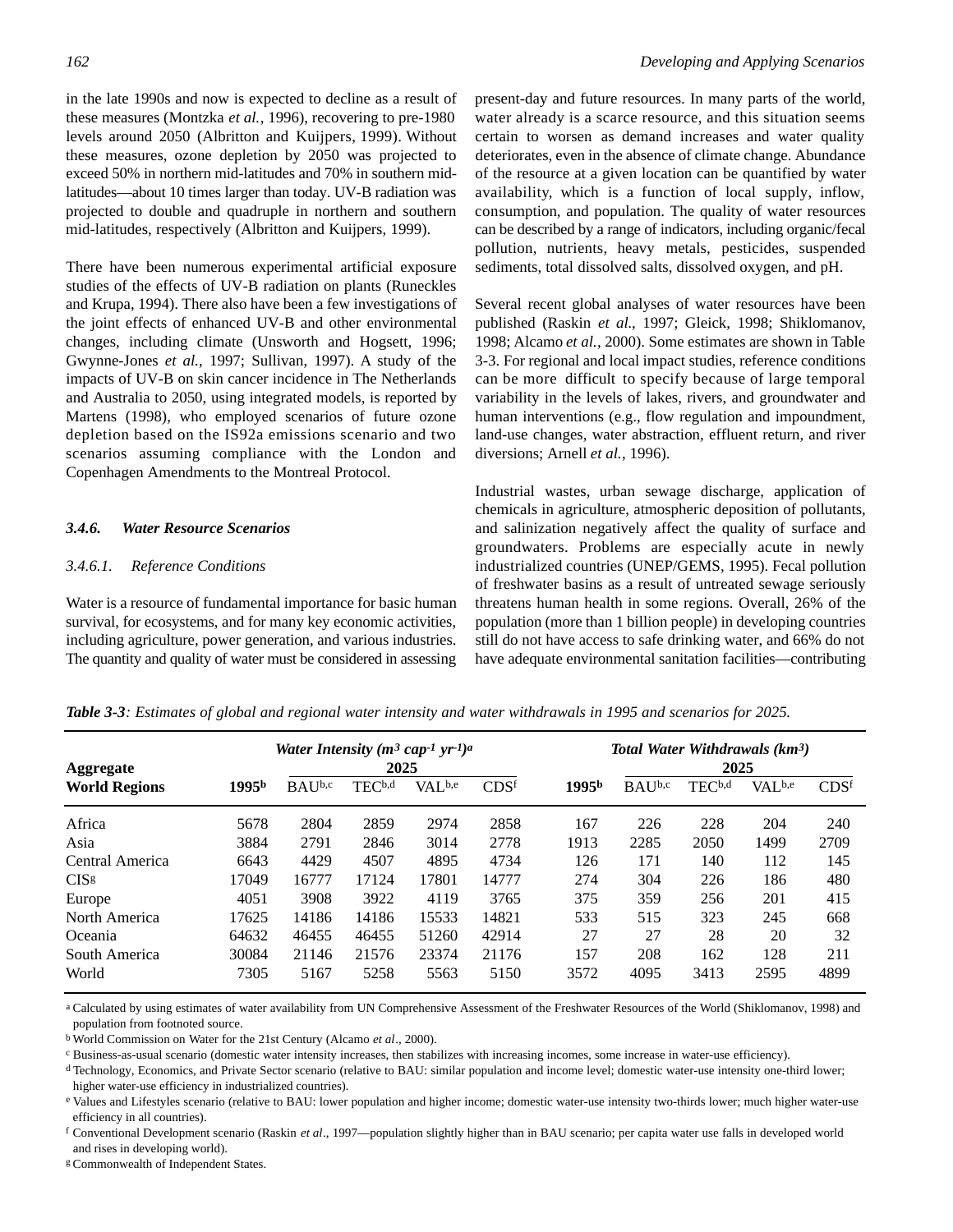to almost 15,000 deaths each day from water-related diseases, nearly two-thirds of which are diarrheal (WHO, 1995; Gleick, 1998; see Chapter 9).

#### *3.4.6.2. Development and Application of Water Resource Scenarios*

Water resource scenarios have been developed at different time and space scales. For example, projections to 2025 on the basis of national water resource monitoring data have been reported by Shiklomanov (1998). Model-based projections of water use and availability to 2025 at the river basin scale have been made by Alcamo *et al.* (2000), assuming a BAU scenario and two alternative, normative scenarios that focus on water conservation. Some results of these scenario exercises are shown in Table 3-3. Among the most developed scenarios of water quality are model-based scenarios of acidification of freshwaters in Europe (e.g., NIVA, 1998). More general normative scenarios describing rural and urban access to safe drinking water by 2025 and 2050 are presented by Raskin *et al.* (1998). Scenarios of water availability have been applied in several climate change impact studies. Most of these are in the water resources sector and are reported in Chapter 4. However, they are increasingly being applied in multi-sectoral and integrated assessments (e.g., Strzepek *et al*., 1995).

#### *3.4.7. Scenarios of Marine Pollution*

#### *3.4.7.1. Reference Conditions*

Marine pollution is the major large-scale environmental factor that has influenced the state of the world oceans in recent decades. Nutrients, oxygen-demanding wastes, toxic chemicals (such as heavy metals, chlorinated hydrocarbons, potential endocrine-disrupting chemicals, and environmental estrogens), pathogens, sediments (silt), petroleum hydrocarbons, and litter are among the most important contaminants leading to degradation of marine ecosystems (Izrael and Tsyban, 1989; GESAMP, 1990; Tsyban, 1997). The following ranges of concentrations of heavy metals are characteristic of open ocean waters: mercury (0.3–7 ng l<sup>-1</sup>), cadmium (10–200 ng l<sup>-1</sup>), and lead (5–50 ng l<sup>-1</sup>); levels of chlorinated hydrocarbons are a few ng  $l<sup>-1</sup>$ . Chemical contaminants and litter are found everywhere in the open ocean, from the poles to the tropics and from beaches to abyssal depths. Nonetheless, the open ocean still remains fairly clean relative to coastal zones, where water pollution and the variability of contaminant concentrations are much higher (often by one to two orders of magnitude; specific values depend on the pattern of discharge and local conditions).

#### *3.4.7.2. Development and Application of Marine Pollution Scenarios*

Data characterizing the state of the marine environment have been obtained through national as well as international monitoring

programs in recent decades, and analysis of tendencies may serve as an initial basis for developing environmental scenarios. At present, expert judgment appears to be the most promising method of scenario development because modeling methods are insufficiently developed to facilitate prediction.

In qualitative terms, trends in marine pollution during the 21st century could include enhanced eutrophication in many regions, enhancement of exotic algal blooms, expanded distribution and increased concentration of estrogens, invasion of nonindigenous organisms, microbiological contamination, accumulation of pathogens in marine ecosystems and seafood, and increases of chemical toxicants (Izrael and Tsyban, 1989; Goldberg, 1995).

#### **3.5. Climate Scenarios**

#### *3.5.1. Purpose*

The purpose of this section is to provide a summary of major methodological issues in the science of climate scenario development and to relate these developments to applications of scenarios in this report. We distinguish between a climate scenario, which refers to a plausible future climate, and a climate change scenario, which implies the *difference* between some plausible future climate and the present-day climate, though the terms are used interchangeably in the scientific literature. This brief overview is distilled largely from material presented in TAR WGI Chapter 13. See that chapter, as well as TAR WGI Chapters 8, 9, and 10, for more complete coverage of this subject.

#### *3.5.2. Methods*

Methods of climate scenario development largely have been ignored in earlier IPCC assessments, although some aspects of scenario development have been alluded to (e.g., palaeoclimatic analogs in Folland *et al.*, 1990; downscaling methods in Kattenburg et al., 1996). Table 3-4 provides an overview of the main methods, which also are discussed in TAR WGI Chapter 13. Thus, we present only a very brief summary of three major methods. A fourth method, expert judgement, that also has been used in developing climate scenarios (NDU, 1978; Morgan and Keith, 1995), is discussed further in Section 3.5.5.

#### *3.5.2.1. Incremental Scenarios for Sensitivity Studies*

In this approach, particular climatic (or related) elements are changed by realistic but arbitrary amounts. They are commonly applied to study the sensitivity of an exposure unit to a wide range of variations in climate and to construct impact response surfaces over multivariate climate space. Most studies have adopted incremental scenarios of constant changes throughout the year (e.g., Terjung *et al.*, 1984; Rosenzweig *et al.*, 1996), but some have introduced seasonal and spatial variations in the changes (e.g., Rosenthal *et al.*, 1995); others have examined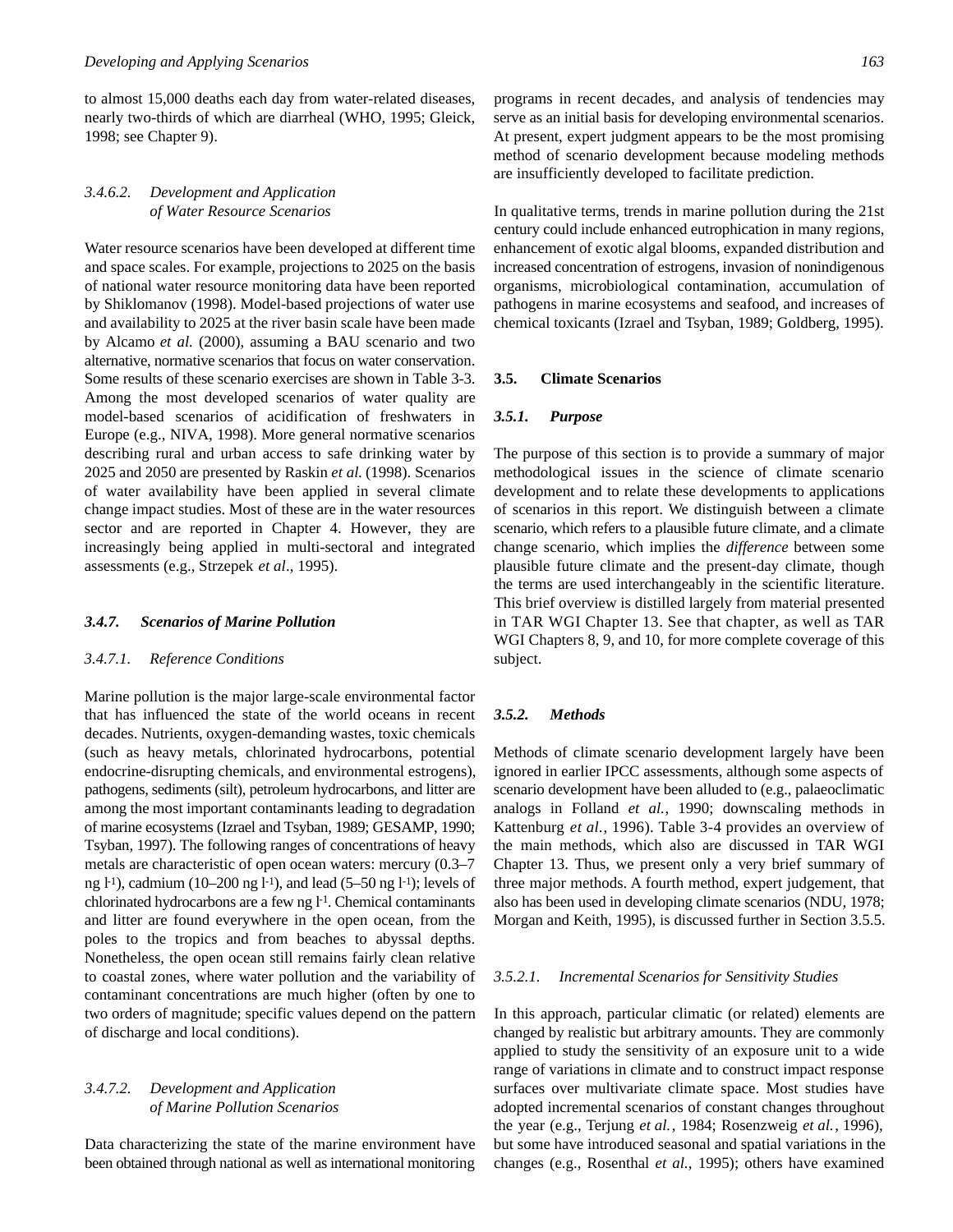| <b>Scenario</b><br><b>Type or Tool</b>                      | <b>Description/Use</b>                                                                                        | Advantagesa                                                                                                                                                                                                                                          | Disadvantages <sup>a</sup>                                                                                                                                                                                                                                                                                          |
|-------------------------------------------------------------|---------------------------------------------------------------------------------------------------------------|------------------------------------------------------------------------------------------------------------------------------------------------------------------------------------------------------------------------------------------------------|---------------------------------------------------------------------------------------------------------------------------------------------------------------------------------------------------------------------------------------------------------------------------------------------------------------------|
| Incremental                                                 | • Testing system<br>sensitivity<br>• Identifying key<br>climate thresholds                                    | • Easy to design and apply (5)<br>• Allows impact response surfaces to be<br>created $(3)$                                                                                                                                                           | • Potential for creating unrealistic<br>scenarios $(1,2)$<br>• Not directly related to GHG forcing (1)                                                                                                                                                                                                              |
| Analog<br>Palaeoclimatic                                    | • Characterizing<br>warmer periods in<br>past                                                                 | • Physically plausible changed climate<br>that really did occur in the past of a<br>magnitude similar to that predicted for<br>~2100(2)                                                                                                              | • Variables may be poorly resolved in<br>space and time $(3,5)$<br>• Not related to GHG forcing (1)                                                                                                                                                                                                                 |
| Instrumental                                                | • Exploring<br>vulnerabilities and<br>some adaptive<br>capacities                                             | • Physically realistic changes (2)<br>• Can contain a rich mixture of well-<br>resolved, internally consistent,<br>variables (3)<br>• Data readily available (5)                                                                                     | • Not necessarily related to GHG forcing<br>(1)<br>• Magnitude of climate change usually<br>quite small $(1)$<br>• No appropriate analogs may be available (5)                                                                                                                                                      |
| Spatial                                                     | • Extrapolating<br>climate/ecosystem<br>relationships<br>• Pedagogic                                          | • May contain a rich mixture of well-<br>resolved variables (3)                                                                                                                                                                                      | • Not related to GHG forcing $(1,4)$<br>• Often physically implausible (2)<br>• No appropriate analogs may be available<br>(5)                                                                                                                                                                                      |
| Climate<br>Model-Based<br>Direct<br><b>AOGCM</b><br>outputs | • Starting point for<br>most climate<br>scenarios<br>• Large-scale<br>response to<br>anthropogenic<br>forcing | • Information derived from the most<br>comprehensive, physically based<br>models $(1,2)$<br>• Long integrations (1)<br>• Data readily available (5)<br>• Many variables (potentially) available<br>(3)                                               | • Spatial information poorly resolved (3)<br>· Daily characteristics may be unrealistic<br>except for very large regions (3)<br>• Computationally expensive to derive<br>multiple scenarios (4,5)<br>• Large control run biases may be a<br>concern for use in certain regions (2)                                  |
| High-<br>resolution/<br>stretched grid<br>(AGCM)            | • Providing<br>high-resolution<br>information at<br>global/continental<br>scales                              | • Provides highly resolved information<br>(3)<br>• Information derived from physically<br>based models (2)<br>• Many variables available (3)<br>• Globally consistent and allows for<br>feedbacks $(1,2)$                                            | • Computationally expensive to derive<br>multiple scenarios $(4,5)$<br>• Problems in maintaining viable<br>parameterizations across scales (1,2)<br>• High resolution dependent on SSTs and<br>sea ice margins from driving model<br>(AOGCM)(2)<br>• Dependent on (usually biased) inputs<br>from driving AOGCM (2) |
| Regional<br>models                                          | • Providing high<br>spatial/temporal<br>resolution<br>information                                             | • Provides very highly resolved<br>information (spatial and temporal) (3)<br>• Information derived from physically<br>based models (2)<br>• Many variables available (3)<br>• Better representation of some weather<br>extremes than in GCMs $(2,4)$ | • Computationally expensive, thus few<br>multiple scenarios $(4,5)$<br>• Lack of two-way nesting may raise<br>concern regarding completeness (2)<br>• Dependent on (usually biased) inputs<br>from driving AOGCM (2)                                                                                                |

*Table 3-4: The role of various types of climate scenarios and an evaluation of their advantages and disadvantages according to the five criteria described in the text. Note that in some applications, a combination of methods may be used—for example, regional modeling and a weather generator (WGI TAR Chapter 13, Table 13.1).*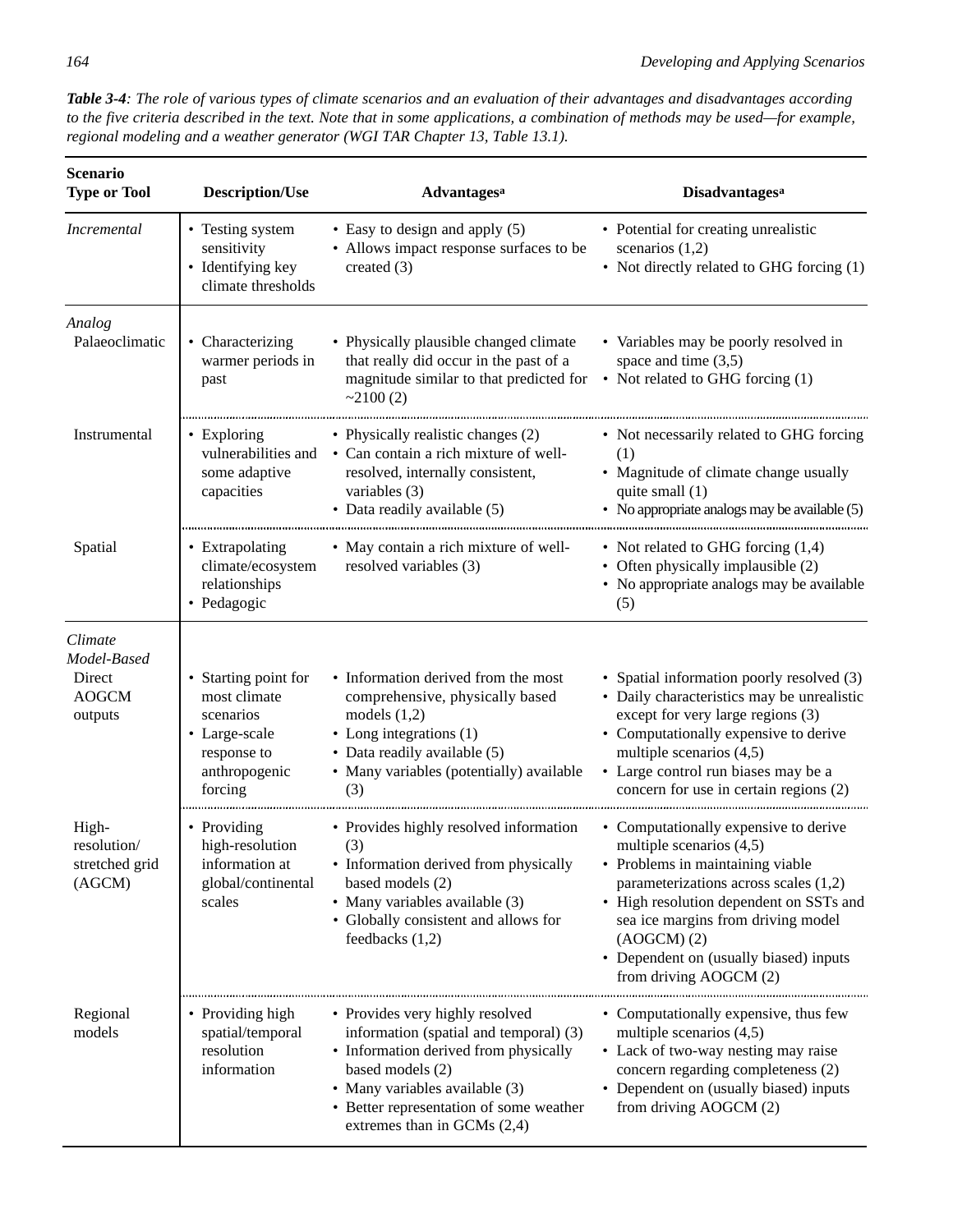|  |  | Table 3-4 (continued) |  |
|--|--|-----------------------|--|
|--|--|-----------------------|--|

| <b>Scenario</b><br><b>Type or Tool</b> | <b>Description/Use</b>                                                                                                              | Advantagesa                                                                                                                                                                                                                                                                                                                                                                                                  | Disadvantages <sup>a</sup>                                                                                                                                                                                                                                                                                                    |
|----------------------------------------|-------------------------------------------------------------------------------------------------------------------------------------|--------------------------------------------------------------------------------------------------------------------------------------------------------------------------------------------------------------------------------------------------------------------------------------------------------------------------------------------------------------------------------------------------------------|-------------------------------------------------------------------------------------------------------------------------------------------------------------------------------------------------------------------------------------------------------------------------------------------------------------------------------|
| Climate Model-<br>Based (cont.)        |                                                                                                                                     |                                                                                                                                                                                                                                                                                                                                                                                                              |                                                                                                                                                                                                                                                                                                                               |
| Statistical<br>downscaling             | • Providing point/<br>high spatial<br>resolution<br>information                                                                     | • Can generate information on high-<br>resolution grids or nonuniform regions<br>(3)<br>• Potential, for some techniques, to<br>address a diverse range of variables (3)<br>• Variables are (probably) internally<br>consistent (2)<br>• Computationally (relatively)<br>inexpensive (5)<br>• Suitable for locations with limited<br>computational resources (5)<br>• Rapid application to multiple GCMs (4) | • Assumes constancy of empirical<br>relationships in the future $(1,2)$<br>• Demands access to daily observational<br>surface and/or upper air data that span<br>range of variability (5)<br>• Not many variables produced for some<br>techniques $(3,5)$<br>• Dependent on (usually biased) inputs<br>from driving AOGCM (2) |
| Climate<br>scenario<br>generators      | • Integrated<br>assessments<br>• Exploring<br>uncertainties<br>• Pedagogic                                                          | • May allow for sequential quantification • Usually rely on linear pattern-scaling<br>of uncertainty (4)<br>• Provides "integrated" scenarios (1)<br>• Multiple scenarios easy to derive (4)                                                                                                                                                                                                                 | methods $(1)$<br>• Poor representation of temporal<br>variability (3)<br>• Low spatial resolution (3)                                                                                                                                                                                                                         |
| Weather<br><i>Generators</i>           | • Generating<br>baseline climate<br>time series<br>• Altering higher<br>order moments of<br>climate<br>• Statistical<br>downscaling | • Generates long sequences of daily or<br>subdaily climate $(2,3)$<br>• Variables usually are internally<br>consistent (2)<br>• Can incorporate altered<br>frequency/intensity of ENSO events (3)                                                                                                                                                                                                            | • Poor representation of low-frequency<br>climate variability (2,4)<br>• Limited representation of extremes<br>(2,3,4)<br>• Requires access to long observational<br>weather series (5)<br>• In absence of conditioning, assumes<br>constant statistical characteristics (1,2)                                                |
| Expert<br>Judgment                     | • Exploring<br>• Integrating current<br>thinking on<br>changes in climate                                                           | • May allow for "consensus" (4)<br>probability and risk • Has potential to integrate very broad<br>range of relevant information $(1,3,4)$<br>• Uncertainties can be readily represented<br>(4)                                                                                                                                                                                                              | • Subjectivity may introduce bias (2)<br>• Representative survey of experts may<br>be difficult to implement (5)                                                                                                                                                                                                              |

aNumbers in parentheses within the Advantages and Disadvantages columns indicate that they are relevant to the criteria described. The five criteria follow: 1) *Consistency* at regional level with global projections; 2) *physical plausibility and realism*, such that changes in different climatic variables are mutually consistent and credible and spatial and temporal patterns of change are realistic; 3) *appropriateness* of information for impact assessments (i.e., resolution, time horizon, variables); 4) *representativeness* of potential range of future regional climate change; and 5) *accessibility* for use in impact assessments.

arbitrary changes in interannual, within-month, and diurnal variability, as well as changes in the mean (e.g., Williams *et al.*, 1988; Mearns *et al.*, 1992, 1996; Semenov and Porter, 1995). Some of these studies are discussed in Chapter 5.

#### *3.5.2.2. Analog Approaches*

Temporal and spatial analogs also have been used in constructing climate scenarios. Temporal analogs make use of climatic information from the past as an analog of possible future climate

(Pittock, 1993). They are of two types: palaeoclimatic analogs and instrumentally based analogs.

*Palaeoclimatic analogs:* Palaeoclimatic analogs are based on reconstructions of past climate from fossil evidence, such as plant or animal remains and sedimentary deposits. Two periods have received particular attention: the mid-Holocene (~5–6 ky) BP<sup>3</sup>), when northern hemisphere temperatures are estimated to

 $3ky BP = 1,000 years before present.$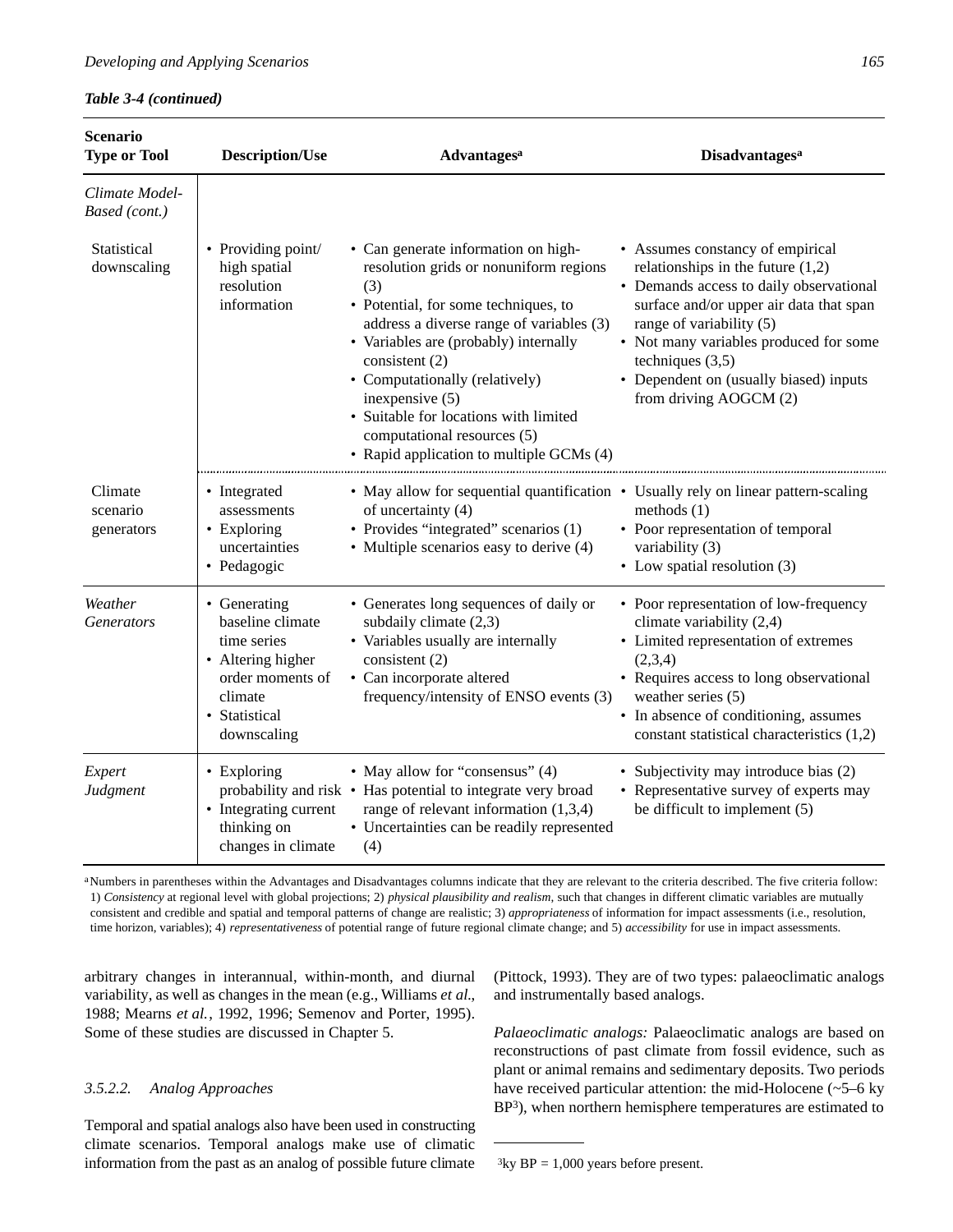have been about 1°C warmer than today, and the Last (Eemian) Interglacial  $(\sim 120-130 \text{ ky BP})$ , when temperatures were about 2°C warmer.

The major disadvantages of this method are the causal differences between past changes in climate and posited future changes (Crowley, 1990; Mitchell, 1990) and the large uncertainties about the quality of palaeoclimatic reconstructions (Covey, 1995; Kneshgi and Lapenis, 1996; Borzenkova, 1998). However, these scenarios continue to be used occasionally in impact assessments (Anisimov and Nelson, 1996; Budyko and Menzhulin, 1996) and are useful for providing insights about system vulnerability to climate change.

*Instrumentally based analogs:* Periods of observed regional or global-scale warmth during the historical period also have been used as an analog of a GHG-induced warmer world. Scenarios are constructed by estimating the difference between the regional climate during the warm period and that of the long-term average or that of a similarly selected cold period (Lough *et al.*, 1983; Rosenberg *et al.,* 1993). Major objections to the use of these analogs include the relatively minor changes in climate involved (although small changes could be adequate for examining near-term climate change) and, again, differences between the causes of historical fluctuations and those of posited larger future climate changes (Glantz, 1988; Pittock, 1989).

*Spatial analogs:* These are regions that today have a climate analogous to that anticipated in the study region in future. For example, Bergthórsson *et al.* (1988) used temperatures in northern Britain as a spatial analog for the potential future temperatures over Iceland. The approach is severely restricted, however, by the frequent lack of correspondence between other important features (climatic and nonclimatic) of the two regions. Nevertheless, spatial analogs are still adopted in a few studies—for example, to assess potential effects of climate change on human health (see Chapter 9).

#### *3.5.2.3. Use of Climate Model Outputs*

The most common method of developing climate scenarios for quantitative impact assessments is to use results from GCM experiments. Most estimates of impacts described in this report rely on this type of scenario. GCMs are three-dimensional mathematical models that represent physical and dynamical processes that are responsible for climate. All models are first run for a control simulation that is representative of the presentday or preindustrial times. They have been used to conduct two types of "experiment" for estimating future climate: equilibrium and transient-response experiments. In the former, the equilibrium response (new stable state) of the global climate following an instantaneous increase (e.g., doubling) of atmospheric  $CO<sub>2</sub>$ concentration or its radiative equivalent, including all GHGs, is evaluated (Schlesinger and Mitchell, 1987; Mitchell *et al.*, 1990). Transient experiments are conducted with coupled atmosphereocean models (AOGCMs), which link, dynamically, detailed models of the ocean with those of the atmosphere. AOGCMs are able to simulate time lags between a given change in atmospheric composition and the response of climate (see TAR WGI Chapter 8). Most recent evaluations of impacts, as reflected in this report, are based on scenarios formed from results of transient experiments as opposed to equilibrium experiments.

#### *3.5.3. Baseline Climatologies*

#### *3.5.3.1. Baseline Period*

Any climate scenario must adopt a reference baseline period from which to calculate changes in climate. This baseline data set serves to characterize the sensitivity of the exposure unit to present-day climate and usually serves as the base on which data sets that represent climate change are constructed. Among the possible criteria for selecting the baseline period (IPCC, 1994), it should be representative of the present-day or recent average climate in the study region and of a sufficient duration to encompass a range of climatic variations, including several significant weather anomalies (e.g., severe droughts or cool seasons).

A popular climatological baseline period is a 30-year "normal" period, as defined by the WMO. The current WMO normal period is 1961–1990, which provides a standard reference for many impact studies. Note, however, that in some regions, observations during this time period may exhibit anthropogenic climate changes relative to earlier periods.

#### *3.5.3.2. Sources and Characteristics of Data*

Sources of baseline data include a wide variety of observed data, reanalysis data (a combination of observed and modelsimulated data), control runs of GCM simulations, and time series generated by stochastic weather generators. Different impact assessments require different types and resolutions of baseline climatological data. These can range from globally gridded baseline data sets at a monthly time scale to single-site data at a daily or hourly time scale. The variables most often required are temperature and precipitation, but incident solar radiation, relative humidity, windspeed, and even more exotic variables sometimes may be needed.

Two important issues in the development of baseline data sets are their spatial and temporal resolution and uncertainties related to their accuracy (New, 1999) (see TAR WGI Section 13.3.2 for further details). Evaluation of the differences between baseline data sets recently has become an important step in scenario development because these differences can have an important bearing on the results obtained in an impact assessment (Arnell, 1995; Pan *et al.*, 1996).

#### *3.5.4. Construction of Scenarios*

Techniques for constructing climate scenarios (i.e., scenario information that is directly usable in impact studies) have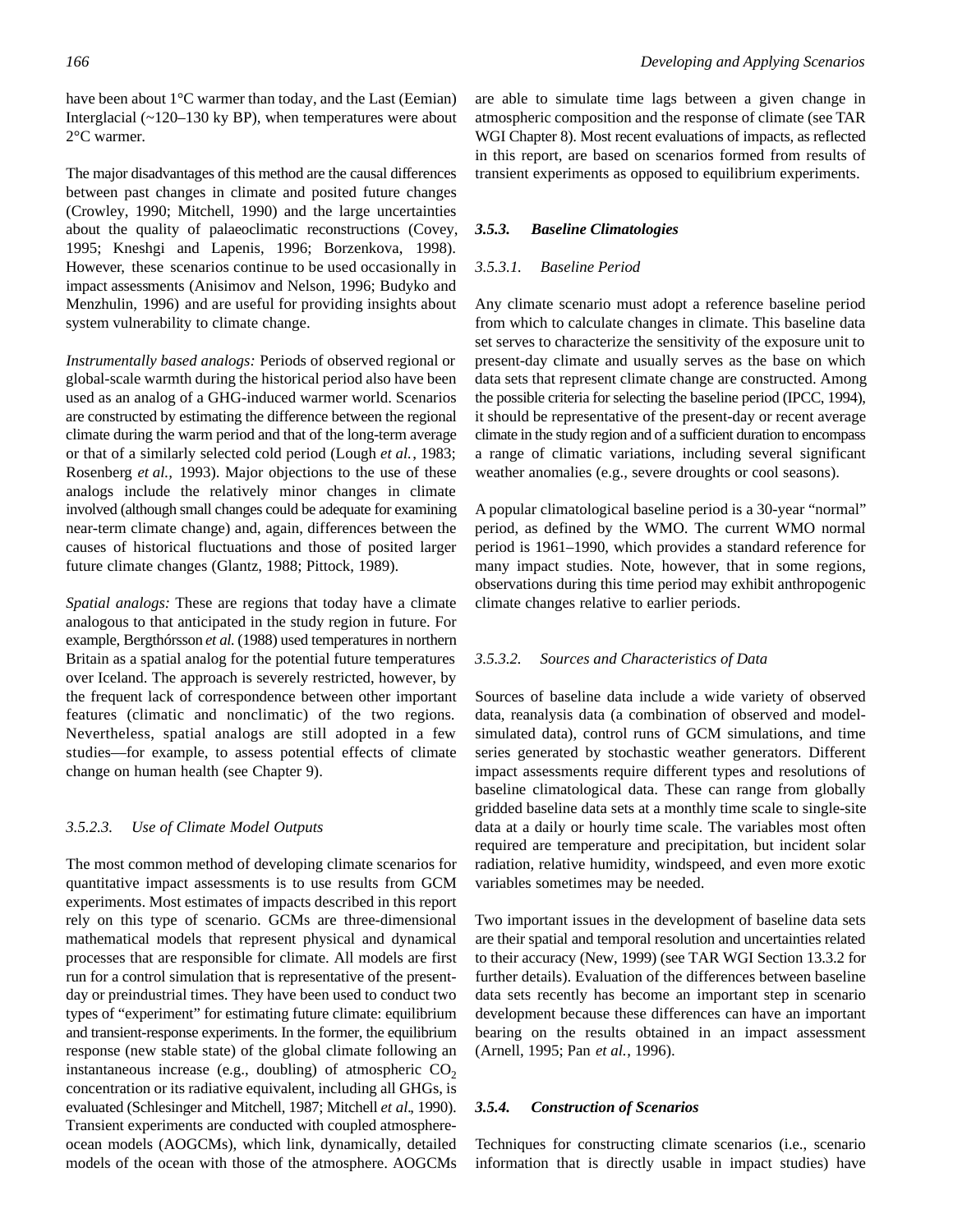evolved very slowly during the past 2 decades. However, in the past few years several new developments in climate modeling and scenario development have expanded the array of techniques for scenario formation. The following subsections discuss some of these issues and present some background illustrative material.

#### *3.5.4.1. Choosing Variables of Interest*

In principle, GCM-based scenarios can be constructed for a wide range of variables at time resolutions down to subdaily time steps. In practice, however, not all data are available at the desired temporal and spatial resolutions. Most scenarios are conventionally based on changes in monthly mean climate, although with greater quantities of model output now being saved operationally, daily output and information on certain types of extreme events (e.g., mid-latitude cyclone intensities)

can be accessed readily. However, consideration must be given to whether model output regarding a particular phenomenon is deemed "meaningful." For example, although information on changes in the frequency and intensity of El Niño-Southern Oscillation (ENSO) events may be desirable from an impacts point of view, analyses of possible future changes in this oscillation still are very preliminary (see TAR WGI Chapter 9).

#### *3.5.4.2. Selecting GCM Outputs*

Many equilibrium and transient climate change experiments have been performed with GCMs (Kattenberg *et al.*, 1996; TAR WGI Chapter 9). Several research centers now serve as repositories of GCM information (see, e.g., Hulme *et al.*, 1995; CSIRO, 1997). The IPCC Data Distribution Centre (IPCC-DDC, 1999) complements these existing sources. Table 3-5 lists GCM

*Table 3-5: Catalog of GCM experiments used to develop scenarios applied by impact studies referenced in this report. Columns show the acronym of the modeling center; the common model acronym found in the impacts literature; a code for the model experiment; reference number for the experiment from Chapter 8, WGI TAR; main reference sources; type of experiment (EQ = equilibrium; TRS = transient with simple ocean; TRC = transient cold start with dynamic ocean; TRW = transient* warm start with dynamic ocean); increase in CO<sub>2</sub>-equivalent concentration; effective climate sensitivity [equilibrium warming *at CO<sup>2</sup> -doubling from AOGCM experiments (see Chapter 9, WG I TAR); in some cases this differs from climate sensitivities cited elsewhere derived from atmosphere-only GCMs]; and availability from IPCC Data Distribution Centre.*

| <b>Center</b>            | <b>Model</b>                                                  | Expt                                                | WG I                           | Reference                                                                                                                        | <b>Type</b>                                        | Forcing                                                                                                     | $\Delta T_{2xCO2}$ (°C)         | <b>DDC</b>                   |
|--------------------------|---------------------------------------------------------------|-----------------------------------------------------|--------------------------------|----------------------------------------------------------------------------------------------------------------------------------|----------------------------------------------------|-------------------------------------------------------------------------------------------------------------|---------------------------------|------------------------------|
| CCCma                    | <b>CCC</b><br>CGCM1                                           | a<br>b                                              | 6                              | McFarlane et al. (1992)<br>Boer <i>et al.</i> (2000)                                                                             | EQ<br><b>TRW</b>                                   | $2 \times CO2$<br>$1\%$ a <sup>-1</sup>                                                                     | 3.5<br>3.6                      | $\checkmark$                 |
| <b>CCSR/NIES CCSR-98</b> |                                                               | $\mathbf c$                                         | 5                              | Emori et al. (1999)                                                                                                              | <b>TRW</b>                                         | $1\%$ a <sup>-1</sup>                                                                                       | 3.5                             | V                            |
| <b>CSIRO</b>             | <b>CSIRO</b><br>CSIRO-Mk2                                     | d<br>e                                              | 10                             | Watterson et al. (1997)<br>Gordon and O'Farrell (1997)                                                                           | EQ<br><b>TRW</b>                                   | $2 \times CO2$<br>$1\%$ a <sup>-1</sup>                                                                     | 4.3<br>3.7                      | $\checkmark$                 |
| <b>DKRZ</b>              | ECHAM1<br>ECHAM3<br>ECHAM4                                    | f<br>g<br>h                                         | 13<br>14<br>15                 | Cubasch et al. (1992)<br>Cubasch et al. (1996)<br>Roeckner et al. (1996)                                                         | <b>TRC</b><br><b>TRW</b><br><b>TRW</b>             | IPCC90A<br>IPCC90A<br>IPCC90A                                                                               | 2.6<br>2.2<br>2.6               | $\checkmark$<br>$\checkmark$ |
| <b>GFDL</b>              | <b>GFDL</b><br><b>GFDLTR</b><br>GFDL-R15                      | i<br>$\mathbf{1}$<br>$\mathbf k$                    | $\overline{\phantom{0}}$<br>16 | Wetherald and Manabe (1986)<br>Manabe et al. (1991)<br>Haywood et al. (1997)                                                     | EQ<br><b>TRC</b><br><b>TRW</b>                     | $2 \times CO2$<br>$1\%$ a <sup>-1</sup><br>$1\%$ a <sup>-1</sup>                                            | 4.0<br>4.0<br>4.2               | $\mathbf v$                  |
| <b>GISS</b>              | <b>GISS</b><br><b>GISSTR</b>                                  | 1<br>${\bf m}$                                      | $\overbrace{\phantom{aaaaa}}$  | Hansen et al. (1983)<br>Hansen et al. (1988)                                                                                     | EQ<br><b>TRS</b>                                   | $2 \times CO2$<br>$1.5\%$ a <sup>-1</sup>                                                                   | 4.2<br>4.2                      |                              |
| <b>NCAR</b>              | <b>NCAR</b><br>NCAR1                                          | $\mathbf n$<br>$\mathbf 0$                          | 28                             | Washington and Meehl (1984)<br>Washington and Meehl (1996)                                                                       | EQ<br><b>TRW</b>                                   | $2 \times CO2$<br>$1\%$ a <sup>-1</sup>                                                                     | 4.0<br>4.6                      | $\checkmark$                 |
| <b>OSU</b>               | <b>OSU</b>                                                    | $\, {\bf p}$                                        |                                | Schlesinger and Zhao (1989)                                                                                                      | EQ                                                 | $2 \times CO2$                                                                                              | 2.8                             |                              |
| <b>UKMO</b>              | <b>UKMO</b><br><b>UKHI</b><br><b>UKTR</b><br>HadCM2<br>HadCM3 | $\mathbf{q}$<br>$\mathbf{r}$<br>${\bf S}$<br>t<br>u | 22<br>23                       | Wilson and Mitchell (1987)<br>Haarsma et al. (1993)<br><b>Murphy</b> (1995)<br>Mitchell and Johns (1997)<br>Gordon et al. (2000) | EQ<br>EQ<br><b>TRC</b><br><b>TRW</b><br><b>TRW</b> | $2 \times CO2$<br>$2 \times CO2$<br>$1\%$ a <sup>-1</sup><br>$1\%$ a <sup>-1</sup><br>$1\%$ a <sup>-1</sup> | 5.2<br>3.5<br>2.7<br>2.5<br>3.0 | $\checkmark$<br>V            |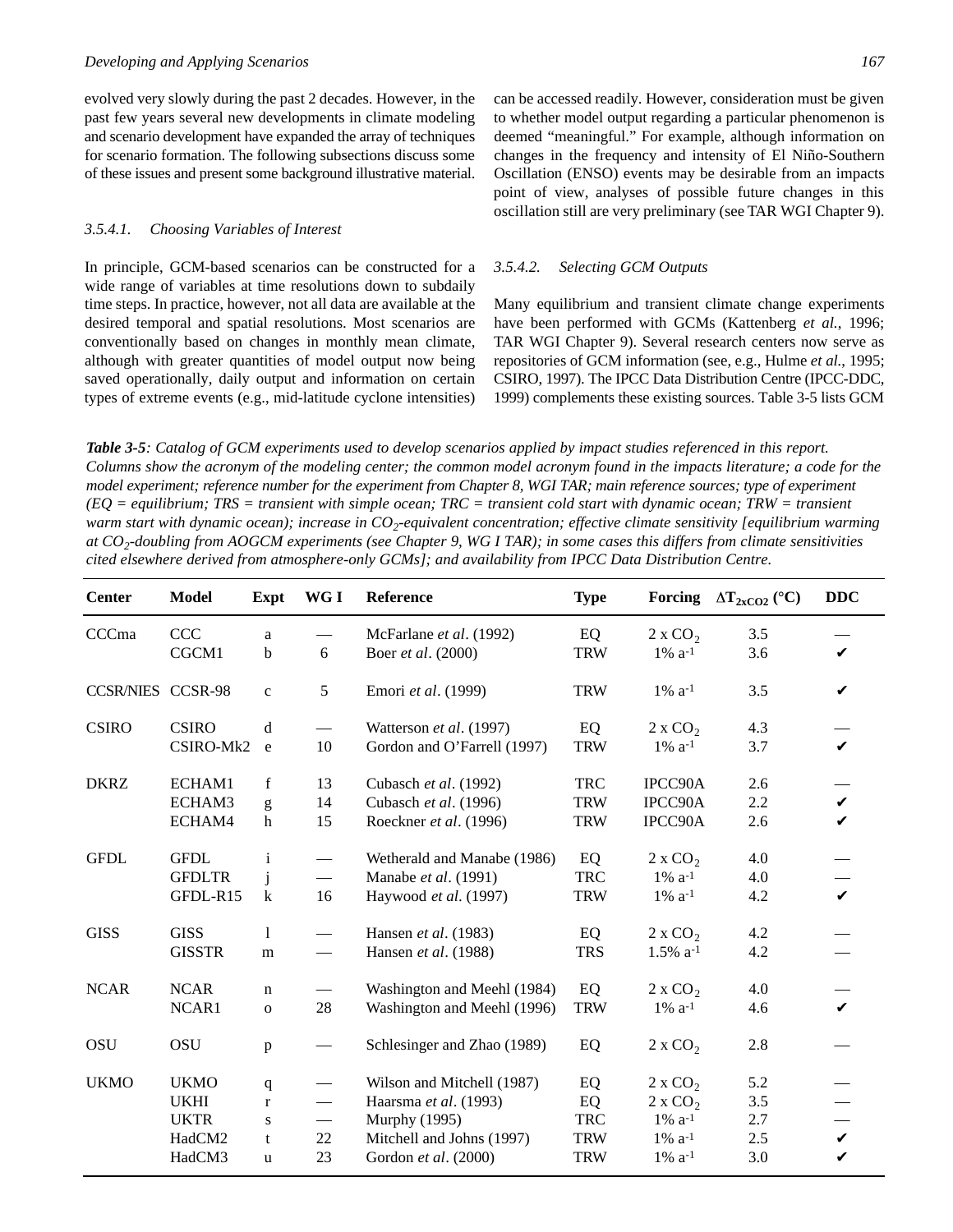experiments that have been used to develop scenarios for impacts studies evaluated in this report.

Four criteria for selecting GCM outputs from such a large sample of experiments are suggested by Smith and Hulme (1998):

- 1) *Vintage*: Recent model simulations are likely (though by no means certain) to be more reliable than those of an earlier vintage since they are based on recent knowledge and incorporate more processes and feedbacks.
- 2) *Resolution*: In general, increased spatial resolution of models has led to better representation of climate.
- 3) *Validation:* Selection of GCMs that simulate the presentday climate most faithfully is preferred, on the premise that these GCMs are more likely (though not guaranteed) to yield a reliable representation of future climate.
- 4) *Representativeness of results*: Alternative GCMs can display large differences in estimates of regional climate change, especially for variables such as precipitation. One option is to choose models that show a range of changes in a key variable in the study region.

#### *3.5.4.3. Constructing Change Fields*

Because climate model results generally are not sufficiently accurate (in terms of absolute values) at regional scales to be used directly (Mearns *et al.*, 1997), mean differences between the control (or current climate) run and the future climate run usually are calculated and then combined with some baseline observed climate data set (IPCC, 1994). Conventionally, differences (future climate minus control) are used for temperature variables, and ratios (future climate/control) are used for other variables such as precipitation, solar radiation, relative humidity, and windspeed. Most impact applications consider one or more fixed time horizon(s) in the future (e.g., the 2020s, the 2050s, and the 2080s have been chosen as 30-year time windows for storing change fields in the IPCC-DDC). Some other applications may require time-dependent information on changes, such as vegetation succession models that simulate transient changes in plant composition (e.g., VEMAP members, 1995).

#### *3.5.4.4. Spatial Scale of Scenarios*

One of the major problems in applying GCM projections to regional impact assessments is the coarse spatial scale of the gridded estimates—on the order of hundreds of kilometers—in relation to many of the exposure units being studied (often at one or two orders of magnitude finer resolution). Concern about this issue is raised in Chapters 4 and 5. Several solutions have been adopted to obtain finer resolution information.

#### *3.5.4.4.1. Simple methods*

Conventionally, regional "detail" in climate scenarios has been incorporated by appending changes in climate from the nearest coarse-scale GCM grid box to the study area (observation point or region) (e.g., Rosenzweig and Parry, 1994) or by interpolating from GCM grid box resolution to a higher resolution grid or point location (Leemans and van den Born, 1994; Harrison and Butterfield, 1996).

Three major methods have been developed to produce higher resolution climate scenarios at the sub-GCM grid scale: regional climate modeling (Giorgi and Mearns, 1991, 1999; McGregor, 1997), statistical downscaling (von Storch *et al.*, 1993; Rummukainen, 1997; Wilby and Wigley, 1997), and variableand high-resolution GCM experiments (Fox-Rabinovitz *et al.*, 1997). All three methods are presented in Table 3-4 and discussed in detail in TAR WGI Chapter 10, but we briefly review here the first two, since they have been most commonly applied to impact assessments. Both methods are dependent on large-scale circulation variables from GCMs. Large-scale circulation refers to the general behavior of the atmosphere at large (i.e., continental) scales.

#### *3.5.4.4.2. Regional climate modeling*

The basic strategy with regional models is to rely on the GCM to reproduce the large-scale circulation of the atmosphere and to use the regional model, run at a higher resolution, to simulate sub-GCM scale regional distributions of climate. In numerous experiments with regional models driven by control and doubled  $CO<sub>2</sub>$  output from GCMs for regions throughout the world, the spatial pattern of changed climate—particularly changes in precipitation—simulated by the regional model departs from the more general pattern over the same region simulated by the GCM (TAR WGI Chapter 10).

#### *3.5.4.4.3. Statistical methods*

Statistical methods are much less computationally demanding than dynamic methods; they offer an opportunity to produce ensembles of high-resolution climate scenarios (for reviews, see von Storch, 1995; Wilby and Wigley, 1997). However, these techniques rely on the (questionable) assumption that observed statistical relationships will continue to be valid under future radiative forcing—that is, they are time-invariant (Wilby, 1997).

Although regional modeling and statistical techniques have been available for at least a decade—their developers claiming use in impact assessments as one of their important applications—it is only recently that they have actually provided scenarios for impact assessments (Mearns *et al.*, 1998, 1999, 2001; Sælthun *et al.*, 1998; Hay *et al.*, 1999; Brown *et al.*, 2000; Whetton *et al.*, 2001). Mearns *et al.* (1999, 2001) demonstrate that a highresolution scenario results in agricultural impacts that differ from those produced with a coarser resolution GCM scenario (discussed in Chapter 5). Hay *et al.* (1999) found differences in runoff calculations, based on a GCM-scenario and a statistically downscaled scenario.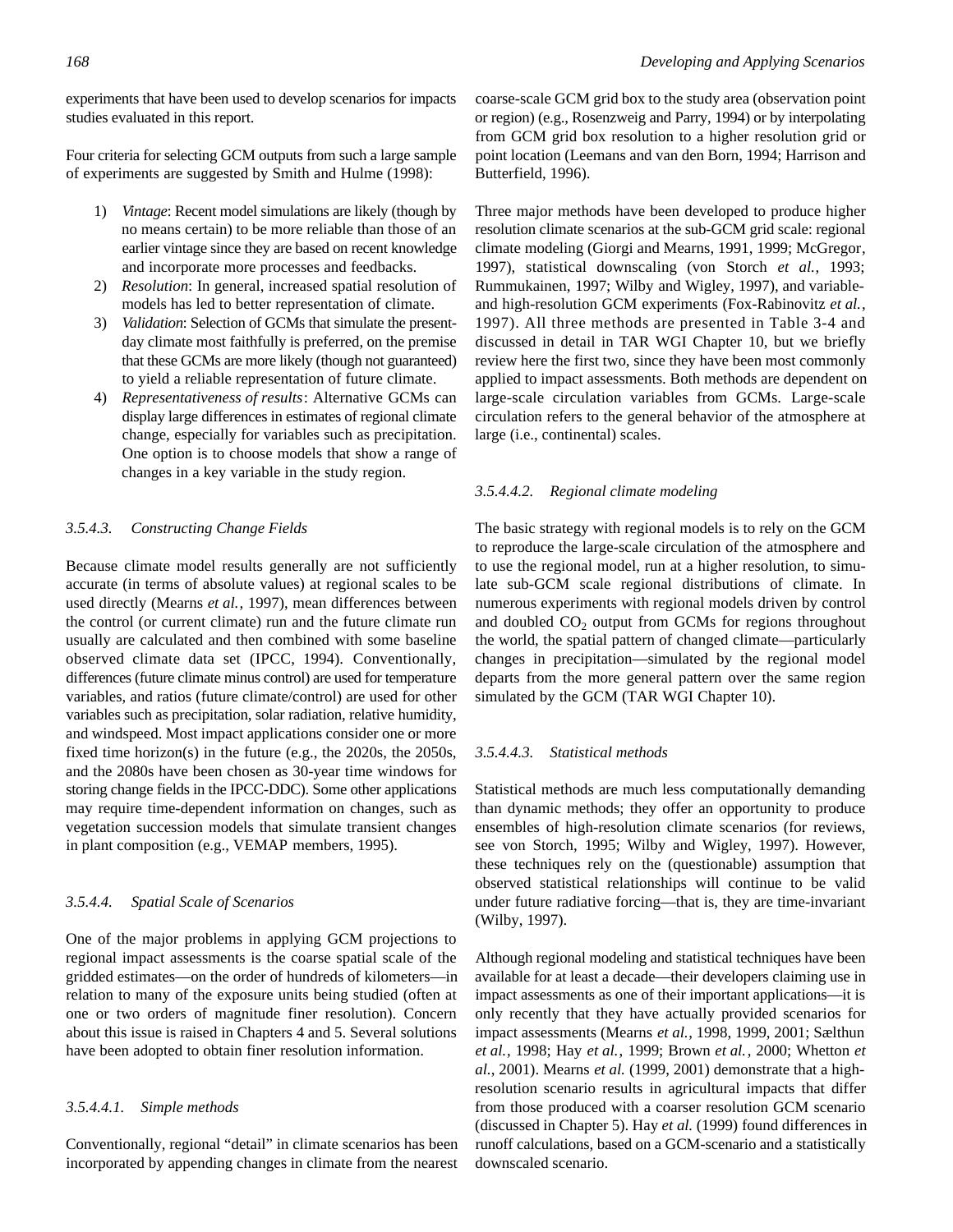#### *3.5.4.5. Temporal Resolution (Mean versus Variability)*

For the most part, climate changes calculated from climate model experiments have been mean monthly changes in relevant variables. Techniques for generating changes in variability emerged in the 1990s (Mearns *et al.*, 1992, 1996, 1997; Wilks, 1992; Semenov and Barrow, 1997). The most common technique involves manipulation of the parameters of stochastic weather generators to simulate changes in variability on daily to interannual time scales (e.g., Bates *et al.*, 1994, 1996). Several studies have found important differences in the estimated impacts of climate change when effects of variance change were included (Mearns *et al.*, 1997; Semenov and Barrow, 1997). Combined changes in mean and variability also are evident in a broad suite of statistical downscaling methods (Katz and Parlange, 1996; Wilby *et al.*, 1998). Other types of variance change still are difficult to incorporate, such as possible changes in the frequency and intensity of El Niño events (Trenberth and Hoar, 1997). However, where ENSO signals are strong, weather generators can be conditioned on ENSO phases, enabling scenarios of changed ENSO frequency to be generated stochastically (e.g., Woolhiser *et al.,* 1993). However, climate models still are not capable of clearly indicating how ENSO events might change in the future (TAR WGI Chapter 9).

#### *3.5.4.6. Incorporation of Extremes in Scenarios*

Whereas changes in both the mean and higher order statistical moments (e.g., variance) of time series of climate variables affect the frequency of extremes based on these variables (e.g., extreme high daily or monthly temperatures; drought and flood episodes), other types of extremes are based on complex atmospheric phenomena (e.g., hurricanes). Given the importance of the more complex extremes—such as hurricanes, tornadoes, and storm surges (see Table 1-1)—it would be desirable to incorporate changes in the frequency of such phenomena into scenarios. Unfortunately, very little work has been performed on how to accomplish this, and there is only limited information on how the frequency, intensity, and spatial characteristics of such phenomena might change in the future (see Section 3.8.5).

An example of an attempt to incorporate such changes into impact assessments is the study of McInnes *et al.*(2000), who developed an empirical/dynamical model that gives return period versus height for tropical cyclone-related storm surges for a location on the north Australian coast. The model can accept changes in tropical cyclone characteristics that may occur as a result of climate change, such as changes in cyclone intensity. Other methods for incorporating such changes into quantitative climate scenarios remain to be developed; further advances in this area of research can be expected over the next few years.

#### *3.5.4.7. Surprises: Low-Probability, High-Impact Events*

Several types of rapid, nonlinear response of the climate system to anthropogenic forcing, sometimes referred to as "surprises,"

have been suggested. These include reorganization of the thermohaline circulation, rapid deglaciation, and fast changes to the carbon cycle (e.g., Stocker and Schmittner, 1997). For instance, it has been suggested that a sudden collapse of the thermohaline circulation in the North Atlantic—an event that has not been simulated by any AOGCM (TAR WGI Chapter 9) but cannot be ruled out on theoretical grounds (TAR WGI Chapter 7)—could cause major disruptions in regional climate over northwest Europe. Such a possibility has been used to create synthetic arbitrary climate scenarios to investigate possible extreme impacts (Alcamo et al., 1994; Klein Tank and Können, 1997).

#### *3.5.5. Uncertainties of Climate Scenarios*

The concept of uncertainty is implicit in the philosophy of climate scenario development, and characterization and quantification of uncertainty has become one of the most vigorous and dynamic branches of climate scenario research. Some important sources of uncertainty are detailed in TAR WGI Chapter 13, of which three major sources are:

- 1) Uncertainties in future GHG and aerosol emissions. The IS92 and SRES emissions scenarios described in Section 3.8 exemplify these uncertainties; each scenario implies different atmospheric compositions and hence different radiative forcing.
- 2) Uncertainties in global climate sensitivity, <sup>4</sup> mainly as a result of differences in the way physical processes and feedbacks are simulated in different models. This means that some GCMs simulate greater mean global warming per unit of radiative forcing than others.
- 3) Uncertainties in regional climate changes, which are apparent from differences in regional estimates of climate change by different GCMs for the same mean global warming.

Many early impact studies employed a climate scenario derived from a single GCM. However, it was recognized early on that different GCMs yield different regional climate responses, even when they are perturbed with identical forcing (e.g., Smith and Tirpak, 1989). Therefore, various approaches have been used to capture this range of responses in impact studies. These approaches include using all available GCM results (e.g., Santer, 1985; Yohe *et al.*, 1999); using a selected subset of GCM experiments, in some cases based on the performance of the GCMs at simulating the current climate (e.g., Robock *et al.*, 1993; Risbey and Stone, 1996; Smith *et al.*, 1996); using results from different GCMs that have been "pattern-scaled" in conjunction with simple climate models to represent different types of uncertainty (e.g., Barrow *et al.*, 2000; see also Section 3.8.3); or using the mean or median GCM response (e.g., Rotmans

<sup>4</sup>Climate sensitivity is the long-term (equilibrium) change in global mean surface temperature following a doubling of atmospheric equivalent  $CO<sub>2</sub>$  concentration.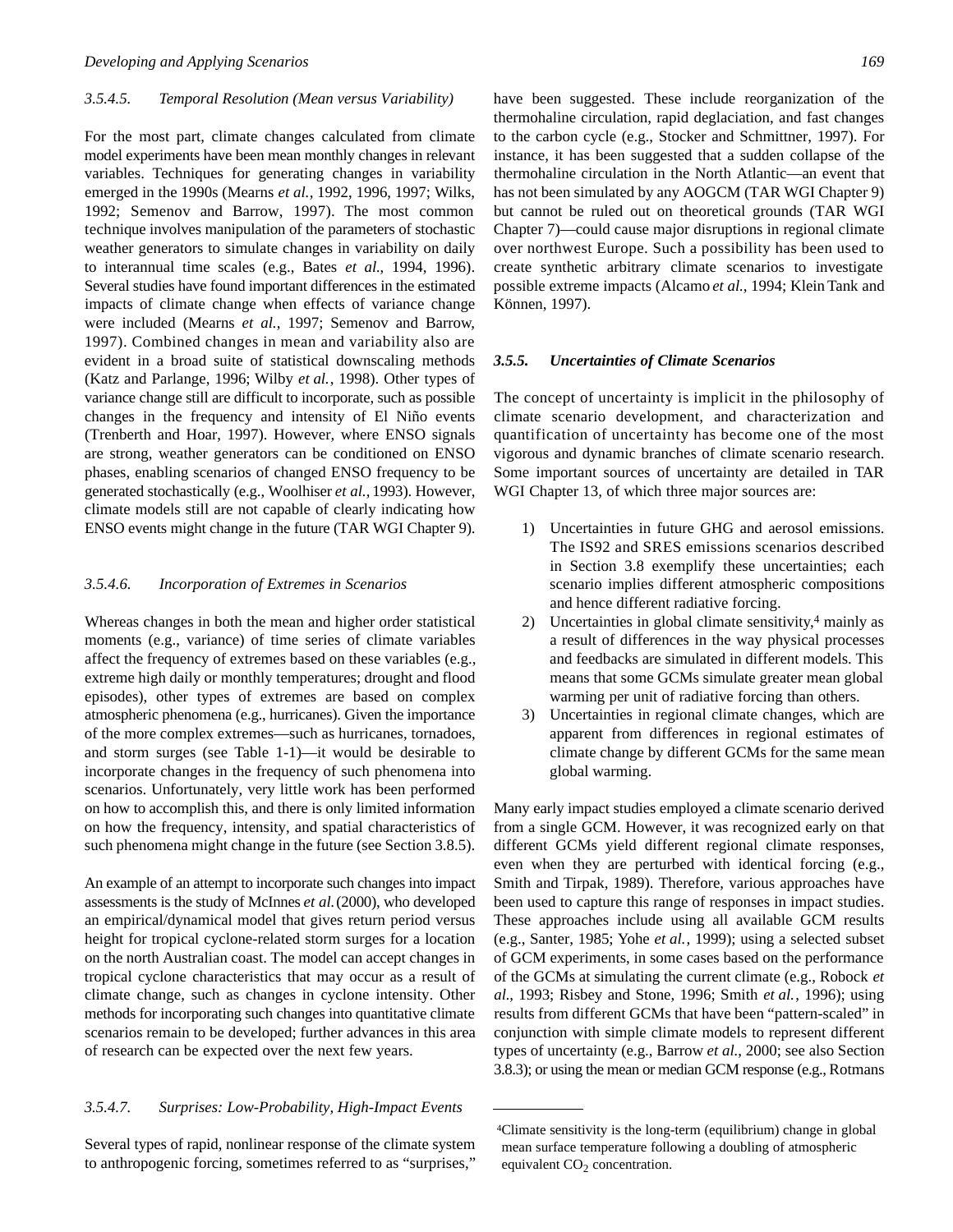*et al.*, 1994). The effect is to generate a range of future impacts. Much of the quantitative, scenario-based, impacts literature assessed in IPCC (1990) and IPCC (1996b) reported these kinds of analyses. More recently, impact studies have begun to consider the impacts of anthropogenic climate change alongside the effects of natural multi-decadal climate variability (Hulme *et al.*, 1999a). This creates a distribution of impact indicator values for the present day to compare with the range of future impacts under alternative climate scenarios.

There have been a few preliminary attempts to derive frequency distributions of future climate by using expert judgment (Morgan and Keith, 1995; Hulme and Carter, 1999) or by projecting the statistical fit of modeled versus observed 20th-century climate onto modeled future changes (Allen *et al.*, 2000). This information may be useful for impact assessment because it offers an opportunity to express impacts in terms of risk—for example, the risk of exceeding a given threshold impact (Jones, 2000; Pittock, 1999).

#### **3.6. Sea-Level Rise Scenarios**

#### *3.6.1. Purpose*

Sea-level rise scenarios are constructed to assess climate change impacts and adaptations in the coastal zone. Variations in sea level are measured in two ways. Eustatic sea level represents the level of the ocean independent of land movements. Relative sea level is measured relative to the local land surface (Klein and Nicholls, 1998), so it consists of two components: eustatic sea-level change and local land movements. Climate modelers largely concentrate on estimating eustatic sea-level change, whereas impact researchers focus on relative sea-level change.

#### *3.6.2. Baseline Conditions*

Based on historical tide gauge records and allowing for land movements, eustatic sea level has risen at an estimated rate of  $1.0-2.0$  mm yr<sup>-1</sup> during the past century (TAR WGI Chapter 11). This rate of sea-level rise is consistent with recent satellite altimeter data (Nerem *et al.*, 1997), which directly measures eustatic variations in sea level. Tide gauge records are the main source of information on relative sea level; records are archived by the Permanent Service for Mean Sea Level (PSMSL) (Spencer and Woodworth, 1993). These records exhibit variations in interannual and multi-decadal variability (e.g., Delcroix, 1998; Bell *et al.*, 1999; Nerem, 1999). The land surface forming the coastline at any point may be subsiding, static, or rising. Subsidence can be caused by tectonic movements, isostatic subsidence, compaction of sediments, or extraction of groundwater, oil, and/or gas. Uplift, as a result of postglacial isostatic rebound or tectonic processes, reduces or reverses relative sea-level rise. To allow for these influences, Douglas (1997) recommends that tide gauge records be at least 50 years in length before they are used to establish long-term trends or a nonstationary baseline.

Most studies of vulnerability to sea-level rise use the mean sea level at a reference date. For instance, studies employing the IPCC Common Methodology (WCC 1993, 1994) use the level in 1990 (Nicholls, 1995; Bijlsma, 1996). For more comprehensive assessments of coastal vulnerability, however, baseline time series of sea-level variability are required. These reflect tidal variations and the influences of water temperature, wind, air pressure, surface waves, and Rossby and Kelvin waves in combination with the effects of extreme weather events. Baseline information for coastal processes also may be necessary where the coastline is accreting, eroding, or changing in form as a result of previous environmental changes. Where an earlier climate or sea-level shift can be related directly to a response in coastal or adjacent marine processes, this may serve as a historical or palaeo-analog for assessment of future changes.

#### *3.6.3. Global Average Sea-Level Rise*

The major components of average global sea-level rise scenarios are thermal expansion, glaciers and small ice caps, the Greenland and Antarctic ice sheets, and surface and groundwater storage (Warrick et al., 1996; TAR WGI Chapter 11). These phenomena usually are modeled separately. Using GCM output, the thermal component of sea-level rise has been estimated by Bryan (1996), Sokolov *et al.* (1998), and Jackett *et al.* (2000). Contributions from glaciers and ice sheets usually are estimated via mass-balance methods that use coupled atmosphere-ocean and atmosphere-ice relationships. Such studies include: for glaciers and the Greenland ice sheet, Gregory and Oerlemans (1998); for Greenland only, Van de Wal and Oerlemans (1997) and Smith (1998); for the Antarctic ice sheet, Smith *et al.* (1998); and for Greenland and Antarctica, Ohmura *et al.* (1996) and Thompson and Pollard (1997).

Simple models that integrate these separate components through their relationship with climate, such as the upwelling diffusion-energy balance model of Wigley and Raper (1992, 1993, 1995) used in Warrick *et al.* (1996), can be used to project a range of total sea-level rise. De Wolde *et al.* (1997) used a two-dimensional model to project a smaller range than in Warrick *et al.* (1996); the major differences were related to different model assumptions. Sokolov and Stone (1998) used a two-dimensional model to achieve a larger range. Some new estimates are presented in Section 3.8.2.

#### *3.6.4. Regional Sea-Level Rise*

Regional sea-level rise scenarios require estimates of regional sea-level rise integrated with estimates of local land movements. Currently there are too few model simulations to provide a range of regional changes in sea level, restricting most scenarios to using global mean values (de Wolde, 1999). An exception is Walsh *et al.* (1998), who produced scaled scenarios of regional sea-level rise for the Gold Coast of eastern Australia on the basis of a suite of runs from a single GCM. Because relative sea-level rise scenarios are needed for coastal impact studies,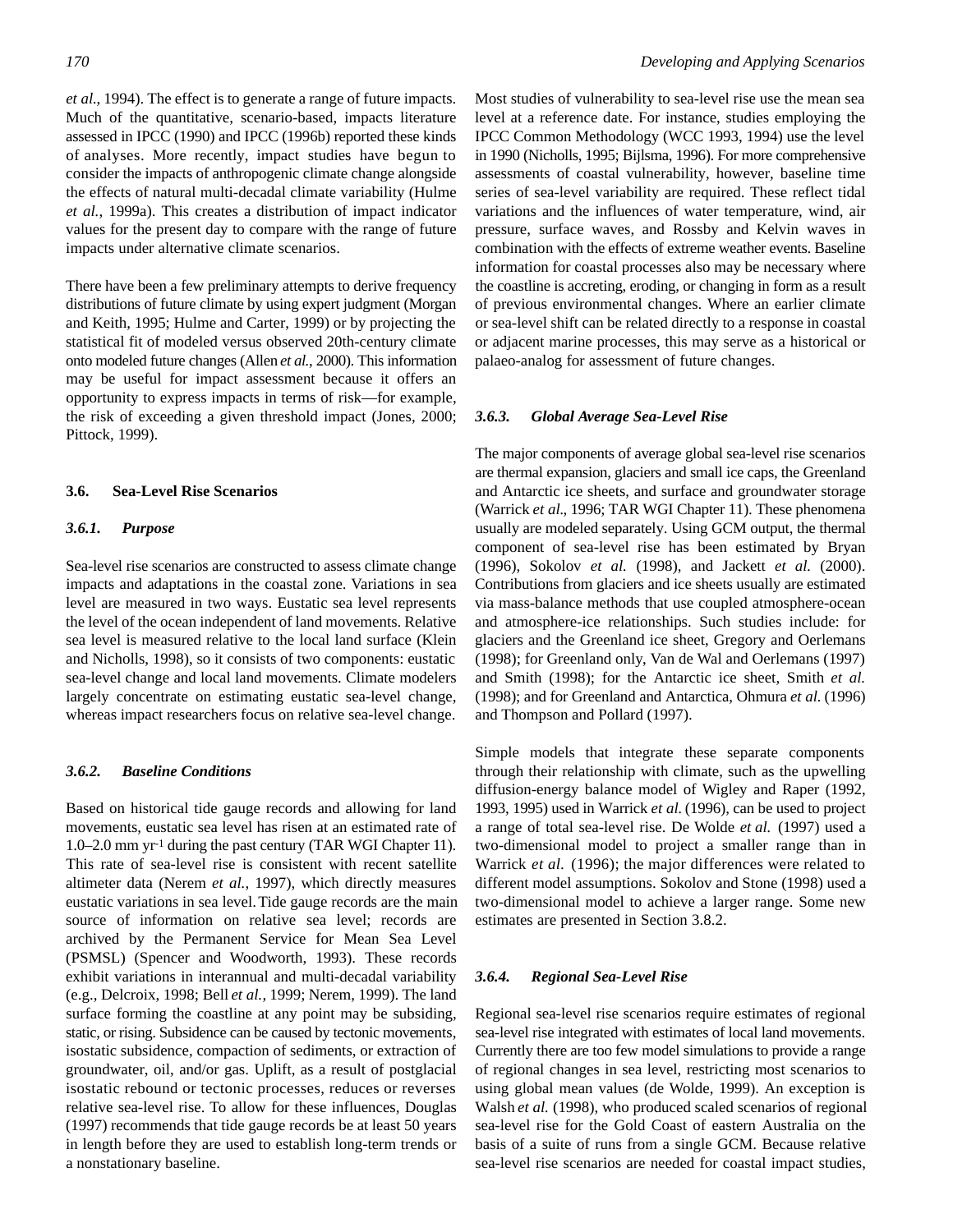local land movements also must be estimated. This requires longterm tide gauge records with associated ground- or satellitebased geodetic leveling. Geophysical models of isostatic effects, incorporating the continuing response of the Earth to ice-loading during the last glaciation, also provide estimates of long-term regional land movements (Peltier, 1998; Zwartz *et al.*, 1999).

#### *3.6.5. Scenarios Incorporating Variability*

Most impacts on the coast and near coastal marine environments will result from extreme events affecting sea level, such as storm surges and wave set-up. The magnitude of extreme events at any particular time is influenced by tidal movements, storm severity, decadal-scale variability, and regional mean sea level. These phenomena are additive. Because it is impossible to provide projections of all of these phenomena with any confidence, many assessments of coastal impacts simply add projections of global average sea level to baseline records of short-term variability (e.g., Ali, 1996; McDonald and O'Connor, 1996; McInnes and Hubbert, 1996; Lorenzo and Teixiera, 1997). Moreover, several coastal processes also are stochastic, and locally specific scenarios may have to be constructed for these (e.g., Bray and Hooke, 1997).

#### *3.6.6. Application of Scenarios*

#### *3.6.6.1. Simple Scenarios*

Simple scenarios are based on one or several estimates of sealevel rise consistent with IPCC-projected ranges of global sealevel rise for a particular date. Usually a mid-range or upper estimate is chosen. The application of a eustatic scenario, where a relative scenario is required, discounts the impact of regional sea-level change and local land movements, although it is possible to add the latter explicitly where estimates exist (Gambolati *et al.*, 1999). Assessments that use simple scenarios usually test whether a coastal region is sensitive and/or vulnerable to a plausible upper limit of climate change (e.g., Zeidler, 1996; El Raey *et al.*, 1997; Olivo, 1997).

#### *3.6.6.2. Projected Ranges*

A range of global sea-level rise can be applied, bounded by its upper and lower extremes, for a particular date (e.g., Ali, 1996; Nicholls *et al.*, 1999). This will project a likely range of impacts but without any reference to the likelihood of that range or specific changes within that range (Section 2.5). The major disadvantage of this technique is the large range of uncertainty that is produced, making it difficult for policymakers and planners to decide on a concrete response.

#### *3.6.6.3. Risk and Integrated Assessment*

Risk assessment aims to produce meaningful outcomes under conditions of high uncertainty. For sea-level rise, two approaches

to risk assessment have been reported. The first approach is to construct a probability distribution for a single outcome. For example, Titus and Narayanan (1996) conclude that a sea-level rise of 10–65 cm by 2100 has an 80% probability of occurring; the 99th percentile was associated with a 104-cm rise. The second approach is to calculate the probability of exceedance above a given threshold identified as a hazard. Pittock and Jones (2000) suggest the use of critical thresholds, which link an unacceptable level of harm with a key climatic or climaterelated variable. For coastal impacts, the critical threshold is then linked to a projected range of sea-level scenarios, through key climatic and marine variables, and its risk of exceedance calculated (Jones *et al.*, 1999).

IAMs attempt to represent the interaction of human activities with socioeconomic and biophysical systems on a global scale (see Section 3.3.2.3). In the TARGETS model (Rotmans and de Vries, 1997), various human activities that affect a succession of phenomena are simulated to produce scenarios of sea-level rise, which then lead to calculations of people and capital at risk in low-lying coastal regions (Hoekstra, 1997). The IMAGE 2 integrated model applies baseline scenarios of global environmental change (Alcamo *et al.*, 1996) to project several global outcomes, one of which is sea-level rise. Yohe and Schlesinger (1998) used a model of global economic activity to produce emissions profiles, which they then used to calculate temperature and sealevel changes and integrated with an economic damages model for the U.S. coastline. The scenarios of sea-level rise were probabilistically weighted from a sample of 280 to calculate the 10th and 90th percentiles and the median estimate, producing several ranges similar in magnitude to that of Titus and Narayanan (1996).

#### **3.7. Representing Interactions in Scenarios and Ensuring Consistency**

#### *3.7.1. Introduction*

There is great diversity in the scenarios adopted in impact assessments. This diversity is valuable in providing alternative views of the future, although it can hamper attempts to summarize and interpret likely impacts by introducing inconsistencies within or between studies. Moreover, there are certain key dependencies in climate change science that have resulted in time lags and inconsistencies in the application of scientific results between different research areas. This has been reflected in the IPCC process (see Table 3-6). Thus, although TAR WGI reviews recent projections of future climate, these results are not yet available to the impacts community to prepare and publish their analyses, on which the TAR WGII assessment is based. Instead, most impact studies have relied on earlier, more rudimentary climate projections. Similarly, the simplified assumptions used in climate model simulations about changes in radiative forcing of the climate from changing GHG and aerosol concentrations represent only a limited subset of plausible atmospheric conditions under a range of emissions scenarios reviewed by TAR WGIII.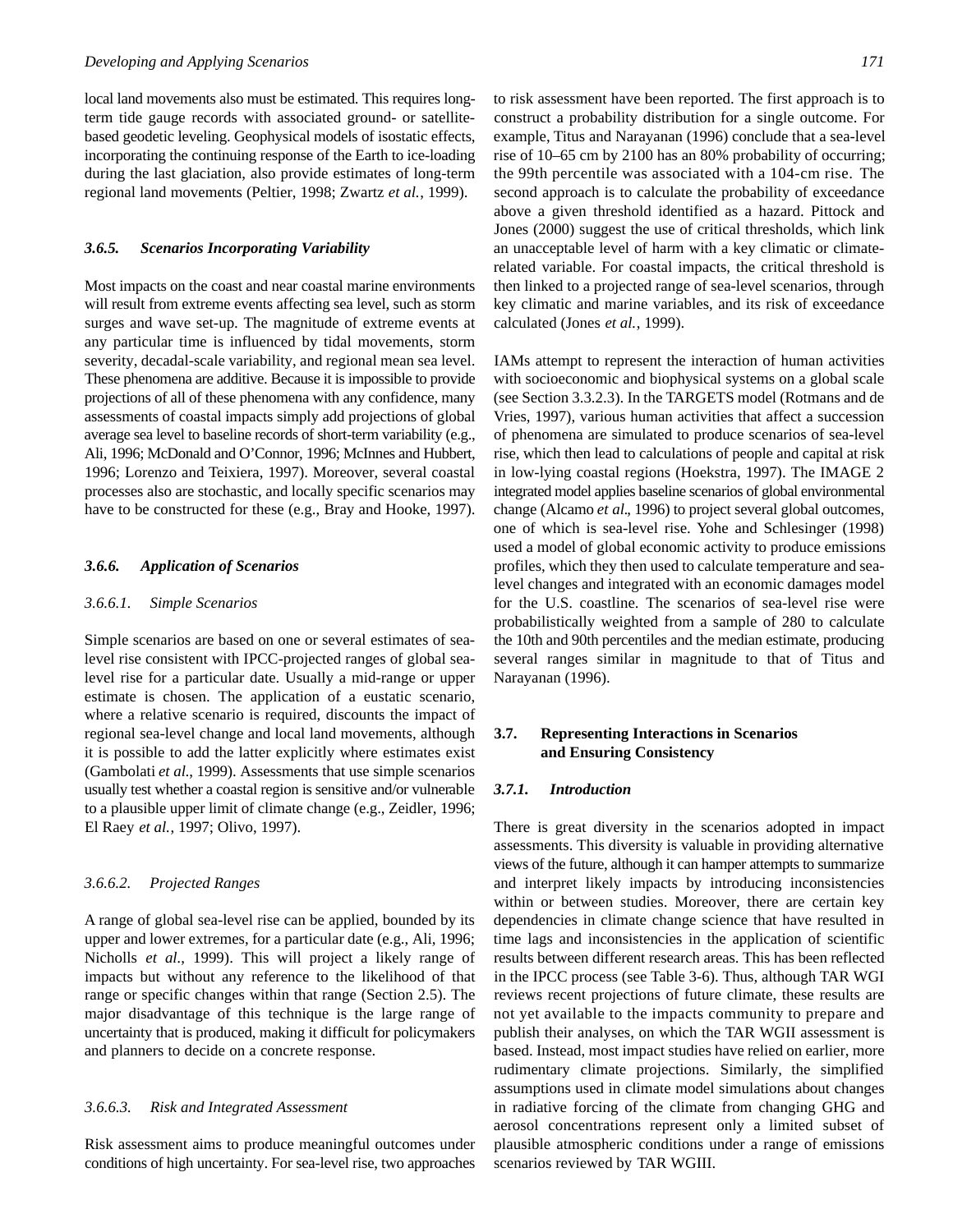| <b>Table 3-6:</b> Approximate chronology of IPCC process in relation to GCM simulations, their adoption in impact studies, and the |
|------------------------------------------------------------------------------------------------------------------------------------|
| development of IPCC emissions scenarios. Abbreviations follow: $AGCM =$ atmospheric GCM with simple ocean; $AOGCM =$               |
| coupled atmosphere-ocean GCM; GHG = greenhouse gas; IS92 = IPCC emissions scenarios published in 1992 (Leggett et                  |
| al., 1992); SRES = Special Report on Emissions Scenarios (Nakicenovic et al., 2000).                                               |

| Date      | <b>IPCC Process</b>                             | <b>Working Group I</b><br><b>GCM Simulations</b>                               | <b>Working Group II</b><br><b>GCM-Based Scenarios</b><br>used in Impact Studies | <b>Working Group III</b><br><b>Emissions Scenarios</b> |
|-----------|-------------------------------------------------|--------------------------------------------------------------------------------|---------------------------------------------------------------------------------|--------------------------------------------------------|
| 1988-1990 | <b>First Assessment</b><br>Report (FAR), 1990   | Equilibrium high-resolution<br><b>AGCM</b>                                     | Equilibrium low-resolution<br>$2 \times CO2$                                    | Scenarios A-D<br>$(A = Business-as-Usual)$             |
| 1991–1992 | FAR Supplement,<br>1992                         | Transient AOGCM cold<br>start GHG-only (Scenario A<br>emissions)               | Equilibrium low-resolution<br>$2 \times CO2$                                    | $IS92a-f$                                              |
| 1993-1996 | Second Assessment<br>Report (SAR), 1996         | Transient AOGCM warm-<br>start GHG + aerosol (0.5 or<br>1% per year emissions) | Equilibrium low/high-<br>resolution; transient cold-<br>start                   | IS92a-f (modified)                                     |
| 1997–1998 | <b>Regional Impacts</b><br>Special Report, 1998 | Transient AOGCM ensemble/<br>multi-century control                             | Equilibrium low/high-<br>resolution; transient cold-<br>start/warm-start        | IS92a-f (modified)                                     |
| 1999–2001 | <b>Third Assessment</b><br>Report (TAR), 2001   | Transient AOGCM $CO_{2}$ -<br>stabilization; SRES-forced                       | Transient warm-start;<br>multi-century control and<br>ensembles                 | SRES; stabilization                                    |

Creation of comprehensive scenarios that encompass the full complexity of global change processes and their interactions (including feedbacks and synergies) represents a formidable scientific challenge. This section addresses some components of this complexity. First it treats generally accepted biogeochemical processes; second, it addresses emerging climate-system processes; and third, it reviews rarely considered interactions between anthropogenic and natural driving forces. Finally, the importance of comprehensiveness and compatibility in scenario development is discussed.

#### *3 . 7 . 2 . Representing Processes and Interactions in Scenarios*

#### *3.7.2.1. Generally Considered Interactions*

Emissions of greenhouse gases have increased their atmospheric concentrations, which alter the radiative properties of the atmosphere and can change the climate (see TAR WGI Chapters 3–8). Determination of atmospheric concentrations from emissions is not straightforward; it involves the use of models that represent biogeochemical cycles and chemical processes in the atmosphere (Harvey *et al.*, 1997; TAR WGI Chapters 3–5). Several atmosphere-ocean interactions are considered in defining the future transient response of the climate system (Sarmiento *et al.*, 1998; TAR WGI Chapter 8). For the purposes of scenario development,  $CO<sub>2</sub>$  occupies a special role, as a greenhouse gas (IPCC, 1996a) and by directly affecting carbon fluxes through  $\mathrm{CO}_2$  fertilization and enhanced

water-use efficiency (see Section 3.4.2). These direct responses are well known from experimentation (Kirschbaum *et al.*, 1996). Biospheric carbon storage is further strongly influenced by climate, land use, and the transient response of vegetation. All of these interactions define the final  $CO<sub>2</sub>$  concentrations in the atmosphere and subsequent levels of climate change (see Table 3-7).

The early simple climate models that were used in the IPCC's First and Second Assessment Reports all emphasized the importance of  $CO<sub>2</sub>$  fertilization but few other biogeochemical interactions (Harvey *et al.*, 1997). Inclusion of more realistic responses of the carbon cycle in climate scenarios still is an evolving research area (Walker *et al.*, 1999), but most interactions now are adequately represented.

#### *3.7.2.2. Less Considered Interactions*

Interactions between land, vegetation, and the atmosphere have been studied extensively in deforestation and desertification model experiments (Charney *et al.*, 1977; Bonan *et al.*, 1992; Zhang *et al.*, 1996; Hahmann and Dickinson, 1997). Changes in surface characteristics such as snow/ice and surface albedo and surface roughness length modify energy, water, and gas fluxes and affect atmospheric dynamics. These interactions occur at various scales (Hayden, 1998), but although their importance is well appreciated (Eltahir and Gong, 1996; Manzi and Planton, 1996; Lean and Rowntree, 1997; Zeng, 1998) they still generally are ignored in scenario development.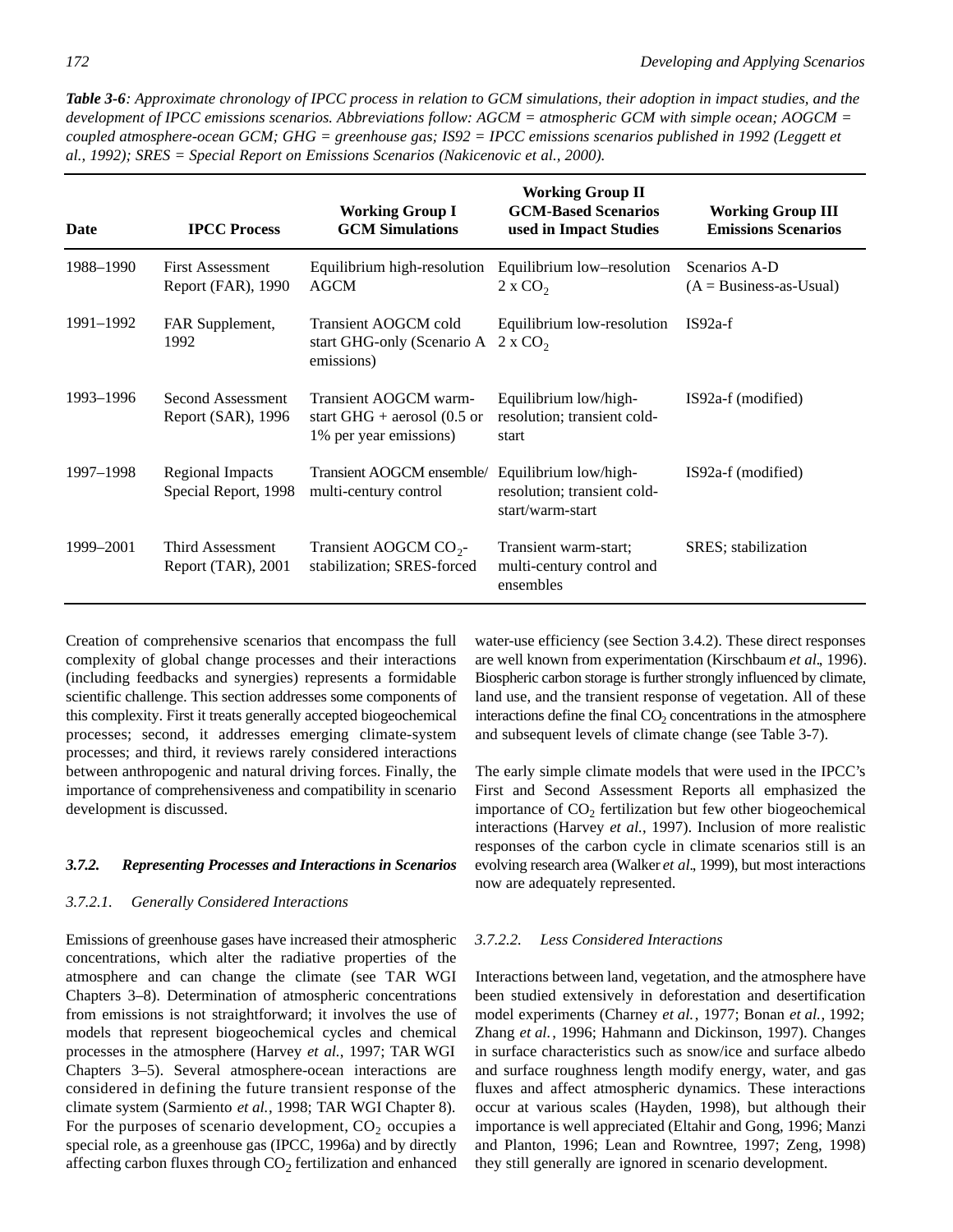Climate modeling studies (e.g., Henderson-Sellers *et al.*, 1995; Thompson and Pollard, 1995; Sellers *et al.*, 1996) suggest an additional warming of about 0.5°C after deforestation on top of the radiative effects of GHG, but these effects are not necessarily additive on regional scales. Betts *et al.* (1997) concur that vegetation feedbacks can be significant for climate on regional scales. More recent studies, however, tend to predict smaller changes, partly as a result of the inclusion of more interactions such as the cloud radiative feedback. Field experiments show large changes in surface hydrology and micrometeorological conditions at deforested sites (Gash *et al.*, 1996). On the other hand, observations have not provided direct evidence of changes in overall climate in the Amazon basin (Chu *et al.*, 1994) or in Sahel surface albedo (Nicholson *et al.,* 1998), but the available data series are too short to be conclusive.

Palaeoclimatic reconstructions, using empirical data and model results, provide better opportunities to study vegetationatmosphere interactions. Climate models that incorporate dynamic vegetation responses simulate larger vegetation shifts for changed past climates than expected by the orbitally forced climate effect alone. For example, an additional 200–300 km poleward displacement of forests simulated for 6,000 ky BP in North America was triggered by changes in surface albedo (Kutzbach *et al.*, 1996; Texier *et al.*, 1997; Ganopolski *et al.*, 1998). However, these shifts are not observed in all model experiments (e.g., Broström *et al.*, 1998). Other modeling results suggest that oceans also play a prominent role (Hewitt and Mitchell, 1998). Thus, vegetation-ocean-climate interaction seems to be important in defining regional climate change responses.

Most vegetation models used in scenario development are equilibrium models (i.e., for a given climate they predict a fixed vegetation distribution). The latest dynamic vegetation models attempt to include plant physiology, biogeochemistry, and land surface hydrology (e.g., Goudriaan *et al.*, 1999), and some explicitly treat vegetation structure and succession. Foley

*et al.* (1998) coupled one such model to a GCM and found that the most climatically sensitive zones were the desert/grassland and forest/tundra ecotones. These zones also tend to be exposed to large disturbances and natural climate variability (Schimel *et al.*, 1997b). In another model experiment, Zeng and Neelin (1999) found that interannual and inter-decadal climate variability helps to keep the African savannah region from getting either too dry or too wet, through nonlinear vegetationatmosphere interactions. Few of these models contain simulations of disturbances, such as fire regimes (Crutzen and Goldammer, 1993; Kasischke and Stocks, 2000), which rapidly alter vegetation patterns and influence vegetation responses. Unfortunately, hardly any of these insights are included routinely in scenario development.

#### *3.7.2.3. Rarely Considered Interactions*

Most scenarios emphasize systemic interactions within nonhuman components of the climate system. These interactions are relatively well studied. The response of society to changes in the climate system is much less well studied. Land-use and land-cover change is an exception, but its treatment in climate scenarios still is far from ideal (see Section 3.3). The difficulty of including such interactions in scenario development is that many are not precisely specified and act indirectly. For example, warmer climates would change heating and cooling requirements of buildings. Such effects frequently are listed as impacts but are not factored in as adjustments to energy use and thus emission levels. Another example is population migration, which can be treated as an impact of environmental or socioeconomic change while also serving as a scenario of demographic change affecting future regional vulnerability (Döös, 1997).

A model that accounts for such societal interactions with the climate system is TARGETS (Rotmans and de Vries, 1997), which evolved from the WORLD model of Meadows *et al.*

| Table 3-7: Illustration of importance of some different feedback processes. Values are for the year 2100, obtained from a         |
|-----------------------------------------------------------------------------------------------------------------------------------|
| baseline scenario implemented in the IMAGE-2 integrated assessment model (adapted from Alcamo et al., 1998a). The no-             |
| feedbacks case excludes $CO2$ fertilization and accelerated ice melt and includes an intermediate adaptation level of vegetation. |

| <b>Simulation</b>                | [CO <sub>2</sub> ]<br>(ppm) | <b>Net Ecosystem</b><br><b>Productivity</b><br>$(Pg a^{-1})^a$ | <b>Temperature</b><br><b>Change</b><br>$({}^{\circ}C)$ | <b>Sea-Level</b><br><b>Rise</b><br>(cm) | <b>Vegetation</b><br><b>Shift</b><br>$(\frac{6}{6})^b$ |
|----------------------------------|-----------------------------|----------------------------------------------------------------|--------------------------------------------------------|-----------------------------------------|--------------------------------------------------------|
| All feedbacks                    | 737                         | 6.5                                                            | 2.8                                                    | 43                                      | 41                                                     |
| No CO <sub>2</sub> fertilization | 928                         | 0.1                                                            | 3.6                                                    | 52                                      | 39                                                     |
| Vegetation adapts immediately    | 724                         | 7.0                                                            | 3.1                                                    | 45                                      | 40                                                     |
| No adaptation of vegetation      | 762                         | 5.3                                                            | 3.2                                                    | 46                                      | 41                                                     |
| No land-use change               | 690                         | 6.9                                                            | 2.9                                                    | 41                                      | 39                                                     |
| No feedbacks                     | 937                         | 0.0                                                            | 3.5                                                    | 29                                      | 45                                                     |
| No land-use change/no feedbacks  | 889                         | 0.2                                                            | 3.4                                                    | 28                                      | 45                                                     |
| Range                            | 690-937                     | $0.0 - 7.0$                                                    | $2.8 - 3.6$                                            | $28 - 52$                               | $39 - 45$                                              |

<sup>a</sup> 1 Pg a<sup>-1</sup> =  $10^{15}$  grams per year.

b Percentage of vegetated area for which climate change induces a change of vegetation class.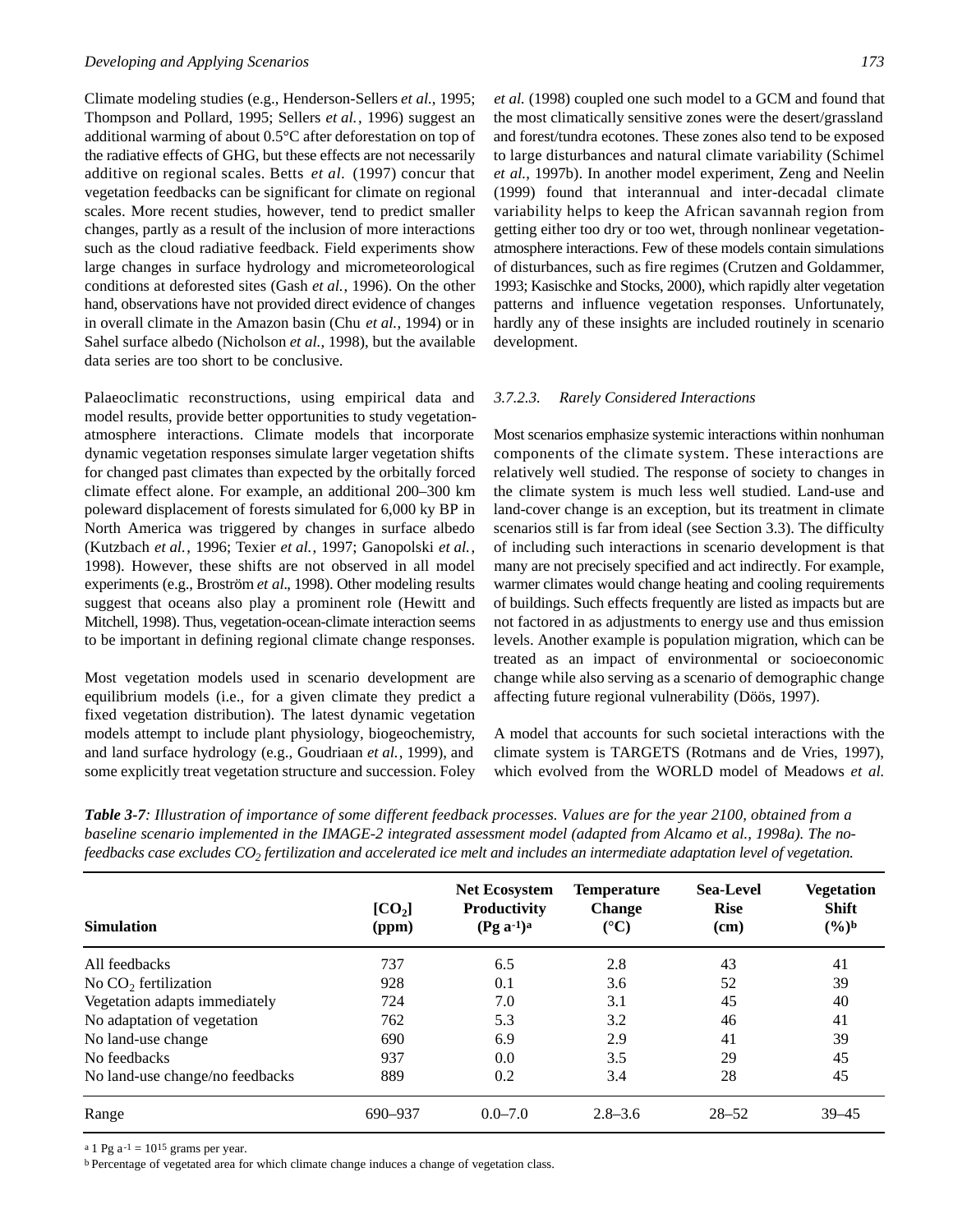(1992). TARGETS is a highly aggregated model (only two regions and few resource classes) with simple relationships between population, economic development, and resource use; between environmental conditions and population/health/wealth; and between emissions, concentrations, climate, and impacts. The model generates globally averaged emissions and climate change scenarios. The strength of the model is that different interactions—including controversial ones, such as the effects of climate change on food availability and health and their interactions with population—can be explored easily, but its use for developing scenarios for impact assessment is limited.

#### *3.7.3. Tools Capable of Addressing Interactions*

Most climate scenarios for impact assessments were developed by using outputs from AOGCMs (Hulme and Brown, 1998). Often these results are scaled toward the desired emission levels with simple climate models (Hulme *et al.*, 1995; Harvey *et al.*, 1997; see Section 3.8.3). In this simple approach, most interactions are neglected.

The only models that can be used to develop more consistent scenarios that incorporate most of the important interactions are IAMs (see Section 3.3.2.3). IAMs have been developed with different levels of complexity, from extremely simple to highly complex (Harvey *et al.*, 1997). Different interactions are included, although no single model provides a fully comprehensive treatment. The models are most commonly used for emission scenario development and mitigation policy assessment (Schimel *et al.*, 1997a; Alcamo *et al.*, 1998a; Pepper *et al.*, 1998). All simulate a causal chain (e.g., human activities, emissions, climate change, sea-level rise, and other impacts). Emissions, climate change, impact, and mitigation scenarios derived from these models have been published (Schimel *et al.*, 1997a; Leemans *et al.*, 1998; Pepper *et al.*, 1998) and collected in several databases (Alcamo *et al.*, 1995; Nakicenovic *et al.*, 2000). Unfortunately, it is not always clear which interactions are explicitly included in individual IAMs. This reduces the comparability of individual IAM-derived scenarios and thus their utility.

Depending on assumed interactions during scenario development, a wide range of estimates of climate change and its impacts is possible (see Table 3-7). However, within this range certain responses are more likely than others. To define appropriate and realistic levels of interactions, expert judgment and sensitivity experiments with models could be very valuable (van der Sluijs, 1997). Innovative, objective, and systematic approaches have to be developed to evaluate underlying scenario assumptions and to validate the scenario results. This is still an immature area of scenario development.

#### *3.7.4. Problems of Compatibility between Scenarios*

One difficulty faced by authors in attempting to summarize and synthesize the results of impact studies for previous IPCC assessments (i.e., IPCC, 1996b, 1998) has been a lack of consistency in projections. Different climate projections have been adopted in different studies, in different regions (or within the same region), and in different sectors. Moreover, even where the same climate projections are assumed, they might not be applied in the same way in different impact studies. Finally, some studies also are inconsistent in their methods of projecting changes in climate alongside concurrent changes in related socioeconomic and environmental conditions.

For example, GHG concentrations often are transformed into  $CO<sub>2</sub>$ -equivalent concentrations to determine radiative forcing levels and climate change. The GCM community often presents climate change simulations as "doubled  $CO_2$ " anomalies.

#### **Box 3-2. The Global Impact of Climate Change on Five Sectors (Parry and Livermore, 1999)**

In this assessment, the prospective effects of unmitigated climate change during the 21st century are estimated at a global scale in five sectoral studies (see Table 3-8). Each study has different scenario requirements, though some are common to several studies. For example, the ecosystems study estimates potential biomass on the basis of scenarios of climate,  $CO<sub>2</sub>$  concentration, and nitrogen deposition, but it ignores future land-cover and land-use changes that would be expected regardless of climate change. In contrast, the study on food security examines the effects on crop productivity of the same scenarios of climate (though for fewer variables) and  $CO_2$  concentration; it too ignores likely land-cover and landuse changes and does not consider effects of nitrogen deposition, although it adopts a range of socioeconomic and technological scenarios to evaluate the number of persons at risk from hunger.

Notably, across all of the studies the scenarios adopted are designed to be mutually consistent. For instance, the population and GDPscenarios are those adopted in constructing the IS92a emissions scenario (Leggett *et al.*, 1992). An approximation of the IS92a emissions scenario is used to force the HadCM2 and HadCM3 GCMs that were employed to construct the climate and sea-level scenarios (Hulme *et al.*, 1999b). Other scenarios are chosen to be broadly consistent with these assumptions. The scenarios are required as inputs to global impact models, and results from these are described elsewhere in this report. Finally, it also should be noted that although these studies are compatible and consistent, they are not integrated across sectors. For example, climate-induced changes in water resources for irrigation are not accounted for in estimates of future food security.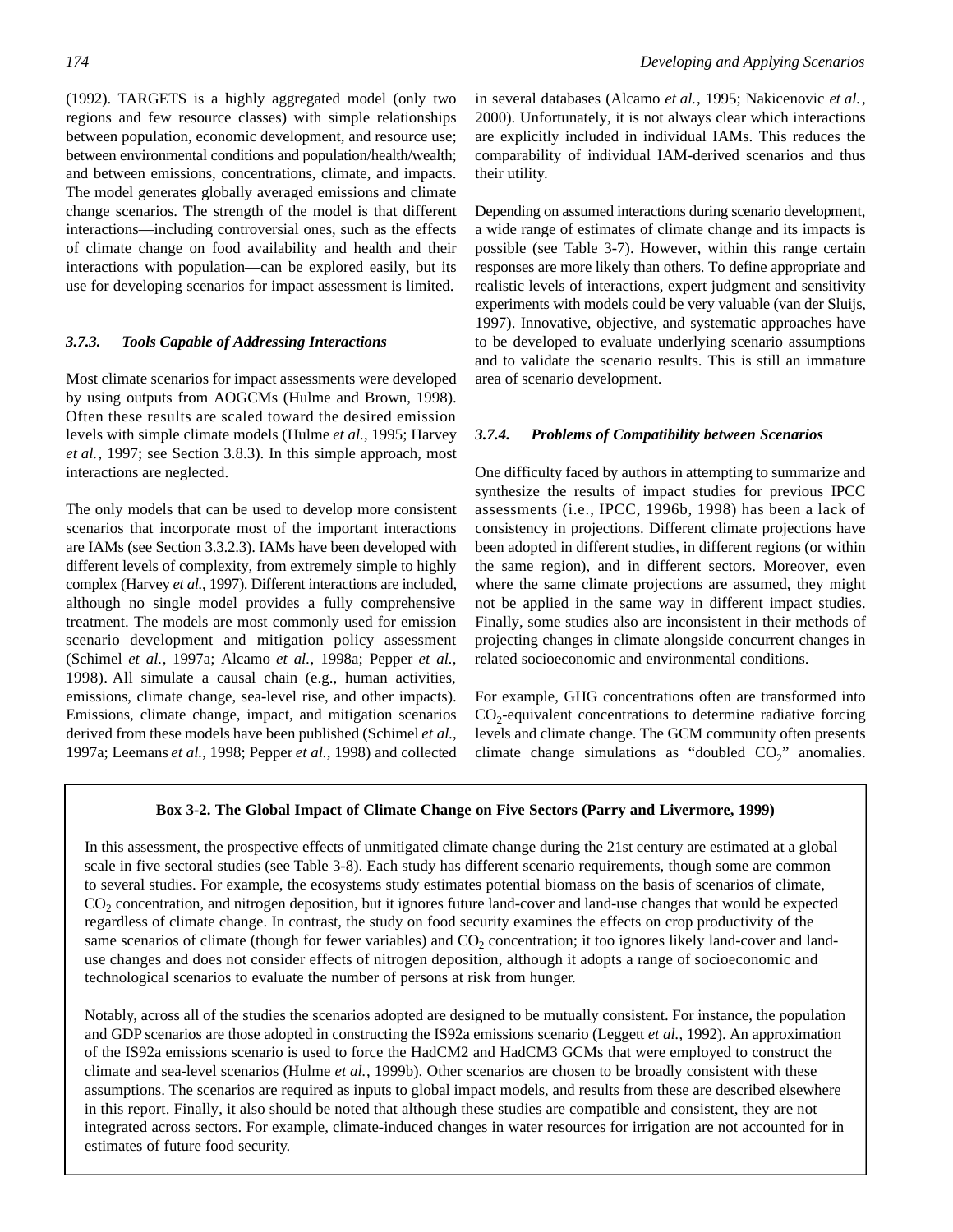Depending on the scenario, however, 5–40% of the forcing is caused by non-CO<sub>2</sub> GHGs (30% in 1990). The doubled-CO<sub>2</sub> scenarios often are interpreted as CO<sub>2</sub> only (e.g., Cramer *et al.*, 1997); others add an explicit distinction between  $CO<sub>2</sub>$  and non-CO<sup>2</sup> gases (e.g., Downing *et al.*, 1999). In determining the impacts of direct  $CO_2$  effects and climate change, this can easily lead to inconsistencies. Similar discrepancies exist for other types of interactions.

Finally, it is a significant challenge to integrate climate or sealevel rise scenarios, with a time horizon of decades to hundreds of years, with nonclimatic scenarios of social, economic, and technological systems that can change rapidly over a time scale of years. For instance, it is difficult to devise credible socioeconomic scenarios that extend beyond the lifetime of current infrastructure and institutions. Moreover, social/economic actors who need to be involved in the scenario development process (e.g., business, governments) often find long time horizons difficult to contemplate. Box 3-2 illustrates a recent example of an attempt to harmonize climate change, sea level, atmospheric composition, and socioeconomic scenarios in a multi-sectoral global impact assessment.

#### **3.8. Scenarios of the 21st Century**

This section summarizes recent developments that are likely to affect the construction of scenarios over the coming few years. One of these developments is construction of the new SRES emission scenarios. Some features of these scenarios and their implications for atmospheric composition, global climate, and sea level are described below. In addition, a brief review of possible regional climate changes during the 21st century is presented, followed by discussions of stabilization scenarios and changes in climate variability and extreme events—key issues in constructing scenarios for policy-relevant impact and adaptation assessments.

#### *3.8.1. SRES Storylines and Emissions Scenarios*

Development of the SRES scenarios (Nakicenovic *et al.,* 2000) is outlined in Section 3.2.4.1. The 40 scenarios, 35 of which are fully quantified, are based on four different narrative storylines and associated scenario families. Each storyline describes a different world evolving through the 21st century, and each

*Table 3-8: Summary of scenarios adopted in an assessment of global impacts on five sectors (Parry and Livermore, 1999).*

| Scenario Type (up to 2100)        | Ecosystemsa | Water<br><b>Resources</b> b | Food<br>Security <sup>c</sup> | Coastal<br>Flooding <sup>d</sup> | <b>Malaria</b><br><b>Risk<sup>e</sup></b> |
|-----------------------------------|-------------|-----------------------------|-------------------------------|----------------------------------|-------------------------------------------|
| Socioeconomic/technological       |             |                             |                               |                                  |                                           |
| - Population                      |             |                             |                               |                                  |                                           |
| $-$ GDP                           |             |                             |                               |                                  |                                           |
| - GDP per capita                  |             |                             |                               |                                  |                                           |
| - Water use                       |             |                             |                               |                                  |                                           |
| - Trade liberalization            |             |                             |                               |                                  |                                           |
| - Yield technology                |             |                             |                               |                                  |                                           |
| - Flood protection                |             |                             |                               | ✓                                |                                           |
| Land-cover/land-use change        |             |                             |                               |                                  |                                           |
| Environmental                     |             |                             |                               |                                  |                                           |
| $-$ CO <sub>2</sub> concentration |             |                             |                               |                                  |                                           |
| - Nitrogen deposition             |             |                             |                               |                                  |                                           |
| Climate                           |             |                             |                               |                                  |                                           |
| $-$ Temperature                   |             |                             |                               |                                  |                                           |
| - Precipitation                   |             |                             |                               |                                  |                                           |
| - Humidity                        |             |                             |                               |                                  |                                           |
| - Cloud cover/radiation           |             |                             |                               |                                  |                                           |
| - Windspeed                       |             |                             |                               |                                  |                                           |
| - Diurnal temperature range       |             |                             |                               |                                  |                                           |
| Sea level                         |             |                             |                               |                                  |                                           |

a White *et al*. (1999) and see Chapter 5.

b Arnell (1999) and see Chapters 4 and 19.

c Parry *et al*. (1999) and see Chapters 5 and 19.

d Nicholls *et al*. (1999) and see Chapters 6, 7, and 19.

e Martens *et al*. (1999) and see Chapters 8 and 18.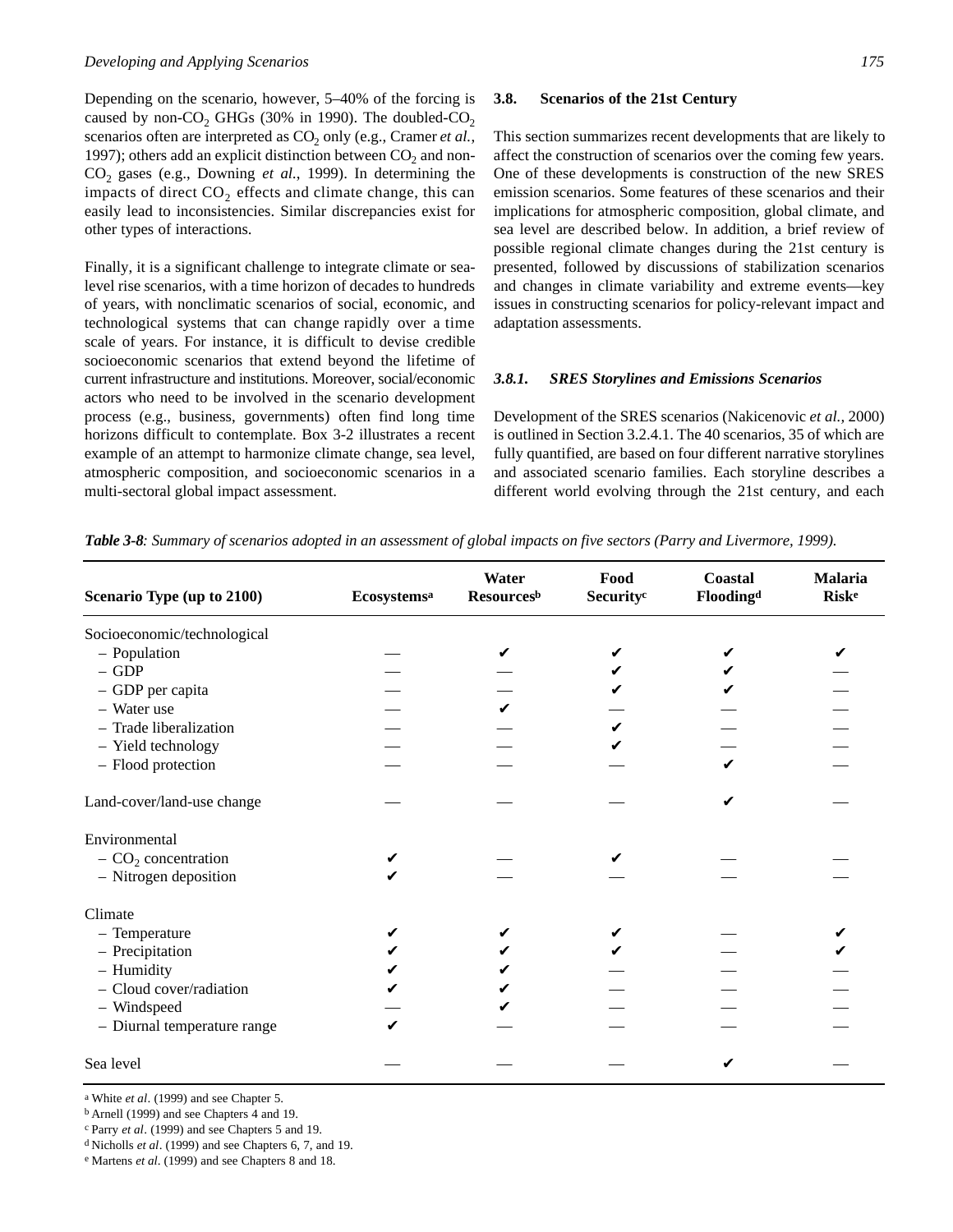may lead to quite different GHG emissions trajectories. Four of the scenarios are designated as "markers," each characterizing one of four "scenario families"; two additional scenarios illustrate alternative energy developments in one of the families. The storylines and scenario families are as follows:

- A1: A future world of very rapid economic growth, global population that peaks mid-century and declines thereafter, and rapid introduction of new and more efficient technologies. Major underlying themes are economic and cultural convergence and capacitybuilding, with a substantial reduction in regional differences in per capita income. The A1 scenario family develops into three groups that describe alternative directions of technological change in the energy system: fossil-intensive (A1FI), nonfossil energy sources (A1T), and a balance across all sources (A1B).
- A2: A differentiated world. The underlying theme is selfreliance and preservation of local identities. Fertility patterns across regions converge very slowly, resulting in continuously increasing population. Economic development is primarily regionally orientated, and per capita economic growth and technological change are more fragmented and slower than other storylines.
- *B1*: A convergent world with rapid change in economic structures toward a service and information economy, reductions in material intensity, and introduction of clean technologies. The emphasis is on global solutions to economic, social, and environmental sustainability, including improving equity, but without additional climate change policies.
- *B 2 :* Aworld in which the emphasis is on local solutions to economic, social, and environmental sustainability. This is a world with continuously increasing global population at a lower rate than in scenario  $A2$ , intermediate levels of economic development, and less rapid and more diverse technological change than in the A1 and B1 storylines. Although this scenario also is orientated toward environmental protection and social equity, it focuses on the local and regional levels.

Measures of global population, economic development (expressed in annual GDP), and equity (per capita income ratio) for 2050 and 2100 that are implied under the SRES scenarios are shown in Table 3-9, alongside the IS92a scenario and estimates for the present day. Attempts are underway to "downscale" aspects of these global scenarios for use in regional impact assessment (e.g., Lorenzoni *et al.*, 2000).

#### *3.8.2. Implications of SRES Scenarios for Atmospheric Composition and Global Climate*

Estimates of atmospheric composition resulting from the SRES emissions scenarios are presented in TAR WGI Chapters 3–5. Information on  $CO_2$  and ground-level  $O_3$  concentrations is given in Tables 3-2 and 3-9. More detailed regional estimates of pollutant concentrations and deposition of acidifying compounds based on these scenarios also are beginning to emerge (e.g., Mayerhofer *et al.*, 2000; see Section 3.4).

To interpret the possible range of global temperature and sealevel response to the SRES scenarios, estimates have been made with simple models for all 35 of the quantified SRES scenarios (Table 3-9; see also TAR WGI Chapters 9 and 11). Estimates of global warming from 1990 to 2100 give a range of 1.4–5.8°C—somewhat higher than the 0.7–3.5°C of the SAR. The main reason for this increase is that the levels of radiative forcing in the SRES scenarios are higher than in the IS92a-f scenarios, primarily because of lower sulfate aerosol emissions, especially after 2050. The temperature response also is calculated differently; rather than using the conventional idealized, equilibrium climate sensitivity range of 1.5–4.5°C  $(IPCC, 1996a)$ , the simple model is tuned to the effective climate sensitivities of a sample of individual AOGCMs (see TAR WGI Chapter 9 for details). Sea-level rise between 1990 and 2100 is estimated to be 9–88 cm, which also accounts for uncertainties in ice-melt parameters (see TAR WGI Chapter 11).

#### *3.8.3. Implications of SRES Scenarios for Regional Mean Climate*

#### *3.8.3.1. Regional Information from AOGCMs*

Estimates of regional climate change to 2100 based on AOGCM experiments are described in TAR WGI Chapters 9 and 10. The results of nine AOGCMs run with the A2 and B2 SRES scenarios<sup>5</sup> display many similarities with previous runs that assume IS92a-type emissions, although there also are some regional differences (see below). Overall, rates of warming are expected to be greater than the global average over most land areas and most pronounced at high latitudes in winter. As warming proceeds, northern hemisphere snow cover and seaice extent will be reduced. Models indicate warming below the global average in the North Atlantic and circumpolar southern ocean regions, as well as in southern and southeast Asia and southern South America in June–August. Globally there will be increases in average water vapor and precipitation. Regionally, December–February precipitation is expected to increase over the northern extratropics and Antarctica and over tropical Africa. Models also agree on a decrease in precipitation over Central America and little change in southeast Asia. Precipitation in June–August is projected to increase in high northern latitudes, Antarctica, and south Asia; change little in southeast Asia; and decrease in Central America, Australia, southern Africa, and the Mediterranean region.

The main differences between the SRES-based and IS92 based runs concern greater disagreement in the SRES runs on the magnitude of warming in some tropical and southern hemisphere regions and differing intermodel agreement on the

<sup>5</sup>Preliminary marker emissions scenarios released in 1998 for use in climate modeling (Nakicenovic *et al.*, 2000).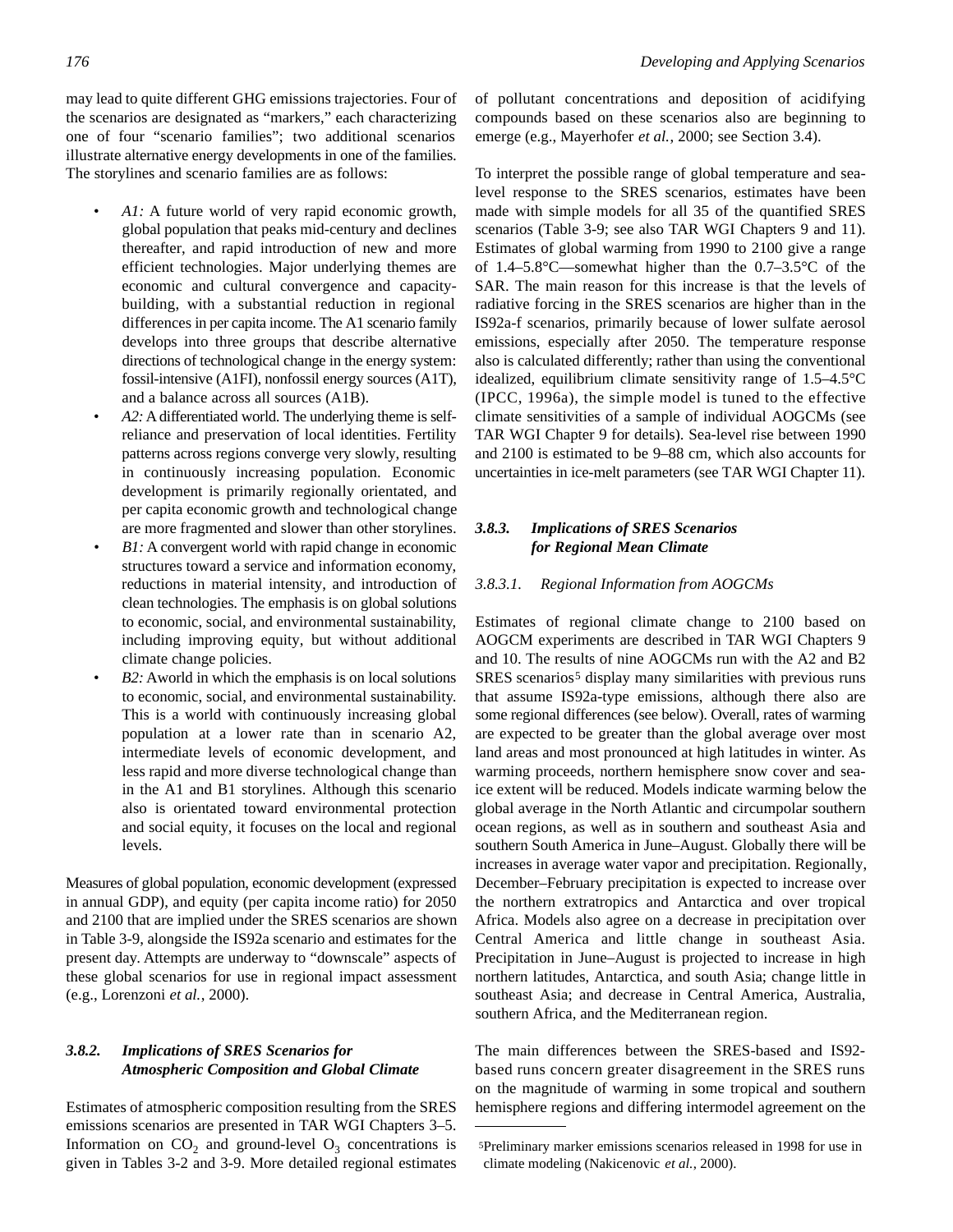magnitude of precipitation change in a few regions, possibly as a result of aerosol effects. However, there are no cases in which the SRES and IS92a results indicate precipitation changes of opposite direction (see TAR WGI Chapter 10).

#### *3.8.3.2. Regional Climate Characterizations*

Only a limited number of AOGCM results based on the SRES emissions scenarios have been released and analyzed to date (i.e., results for the A2 and B2 scenarios), and none were available for the impact studies assessed in this report. In the meantime, alternative approaches have been used to gain an impression of possible regional changes in climate across a wider range of emissions scenarios. One method uses results from existing AOGCM simulations and scales the pattern of modeled regional climate change up or down according to the range of global temperature changes estimated by simple climate models for different emissions scenarios or assumptions about climate sensitivity (Santer *et al.*, 1990; Mitchell *et al.*, 1999;

*Table 3-9: Some aspects of the SRES emissions scenarios and their implications for CO<sup>2</sup> concentration, global temperature and sea-level rise by 2050 and 2100 compared to the IS92a emissions scenario (Leggett et al., 1992). Data in columns 2–4 are taken from Nakicenovic et al. (2000). Calculations in columns 6–7 are relative to 1990. T is change in mean annual tempera ture averaged across simple climate model runs emulating results of seven AOGCMs with average climate sensitivity of 2.8°C (Chapter 9, TAR WGI). CO<sup>2</sup> concentrations were estimated by using the same model runs (data from S.C.B. Raper, Chapter 9, TAR WGI). Sea-level rise estimates are based on temperature changes (Chapter 11, TAR WGI). SRES-min and SRES-max are minimum and maximum estimates across all 40 SRES scenarios (35 fully quantified scenarios for CO<sup>2</sup> , T, and sea level). High and low estimates of CO<sup>2</sup> concentration and temperature change account for uncertainties in climate sensitivity (across the range 1.7–4.2°C). Sea-level rise range also accounts for uncertainties in model parameters for land ice, permafrost, and sediment deposition. Note that scenario values are mutually consistent along all rows except for SRES-min and SRES-max.*

| <b>Emissions</b><br><b>Scenario</b> | Global<br>Population<br>(billions) | Global<br><b>GDP</b> a<br>$(10^{12}$ US\$ a <sup>-1</sup> ) | Per Capita<br><b>Income</b><br><b>Ratiob</b> | CO <sub>2</sub><br>Concentration <sup>c</sup><br>(ppm) | Global<br>$\Delta {\bf T}$<br>$({}^{\circ}C)$ | <b>Global Sea-</b><br><b>Level Rise</b><br>(cm) |
|-------------------------------------|------------------------------------|-------------------------------------------------------------|----------------------------------------------|--------------------------------------------------------|-----------------------------------------------|-------------------------------------------------|
| 1990                                | 5.3                                | 21                                                          | 16.1                                         | 354                                                    | $\boldsymbol{0}$                              | $\boldsymbol{0}$                                |
| 2000                                | $6.1 - 6.2$                        | $25 - 28$ d                                                 | $12.3 - 14.2d$                               | 367e                                                   | 0.2                                           | $\overline{c}$                                  |
| 2050                                |                                    |                                                             |                                              |                                                        |                                               |                                                 |
| $-$ SRESA1FI                        | 8.7                                | 164                                                         | 2.8                                          | 573                                                    | 1.9                                           | 17                                              |
| $-$ SRESA1B                         | 8.7                                | 181                                                         | 2.8                                          | 536                                                    | 1.6                                           | 17                                              |
| $-$ SRESA1T                         | 8.7                                | 187                                                         | 2.8                                          | 502                                                    | 1.7                                           | 18                                              |
| $-$ SRESA2                          | 11.3                               | 82                                                          | 6.6                                          | 536                                                    | 1.4                                           | 16                                              |
| $-$ SRESB1                          | 8.7                                | 136                                                         | 3.6                                          | 491                                                    | 1.2                                           | 15                                              |
| $-$ SRESB2                          | 9.3                                | 110                                                         | 4.0                                          | 478                                                    | 1.4                                           | 16                                              |
| $-$ IS92a                           | 10.0                               | 92                                                          | 9.6                                          | 512                                                    | 1.0                                           |                                                 |
| $-$ SRES-min                        | 8.4                                | 59                                                          | 2.4                                          | 463                                                    | 0.8                                           | 5                                               |
| - SRES-max                          | 11.3                               | 187                                                         | 8.2                                          | 623                                                    | 2.6                                           | 32                                              |
| 2100                                |                                    |                                                             |                                              |                                                        |                                               |                                                 |
| $-$ SRESA1FI                        | 7.1                                | 525                                                         | 1.5                                          | 976                                                    | 4.5                                           | 49                                              |
| $-$ SRESA1B                         | 7.1                                | 529                                                         | 1.6                                          | 711                                                    | 2.9                                           | 39                                              |
| $-$ SRESA1T                         | 7.1                                | 550                                                         | 1.6                                          | 569                                                    | 2.5                                           | 37                                              |
| $-$ SRESA2                          | 15.1                               | 243                                                         | 4.2                                          | 857                                                    | 3.8                                           | 42                                              |
| $-$ SRESB1                          | 7.0                                | 328                                                         | 1.8                                          | 538                                                    | 2.0                                           | 31                                              |
| $-$ SRESB2                          | 10.4                               | 235                                                         | 3.0                                          | 615                                                    | 2.7                                           | 36                                              |
| $-$ IS92a                           | 11.3                               | 243                                                         | 4.8                                          | 721                                                    | 2.4                                           | $\overline{\phantom{m}}$                        |
| - SRES-min                          | 7.0                                | 197                                                         | 1.4                                          | 478                                                    | 1.4                                           | $\overline{9}$                                  |
| - SRES-max                          | 15.1                               | 550                                                         | 6.3                                          | 1099                                                   | 5.8                                           | 88                                              |
|                                     |                                    |                                                             |                                              |                                                        |                                               |                                                 |

a Gross domestic product (1990 US\$ trillion yr-1).

b Ratio of developed countries and economies in transition (Annex I) to developing countries (Non-Annex I).

c Modeled values are not the same as those presented by TAR WGI, Appendix II, which are based on simulations using two different carbon cycle models for the six illustrative SRES emissions scenarios. Both models produce very similar results to the model applied here for a mid-range climate sensitivity; discrepancies in the high and low estimates are attributable to differences in the modeled climate-carbon cycle feedback.

d Modeled range across the six illustrative SRES scenarios.

e Observed 1999 value (Chapter 3, WG I TAR).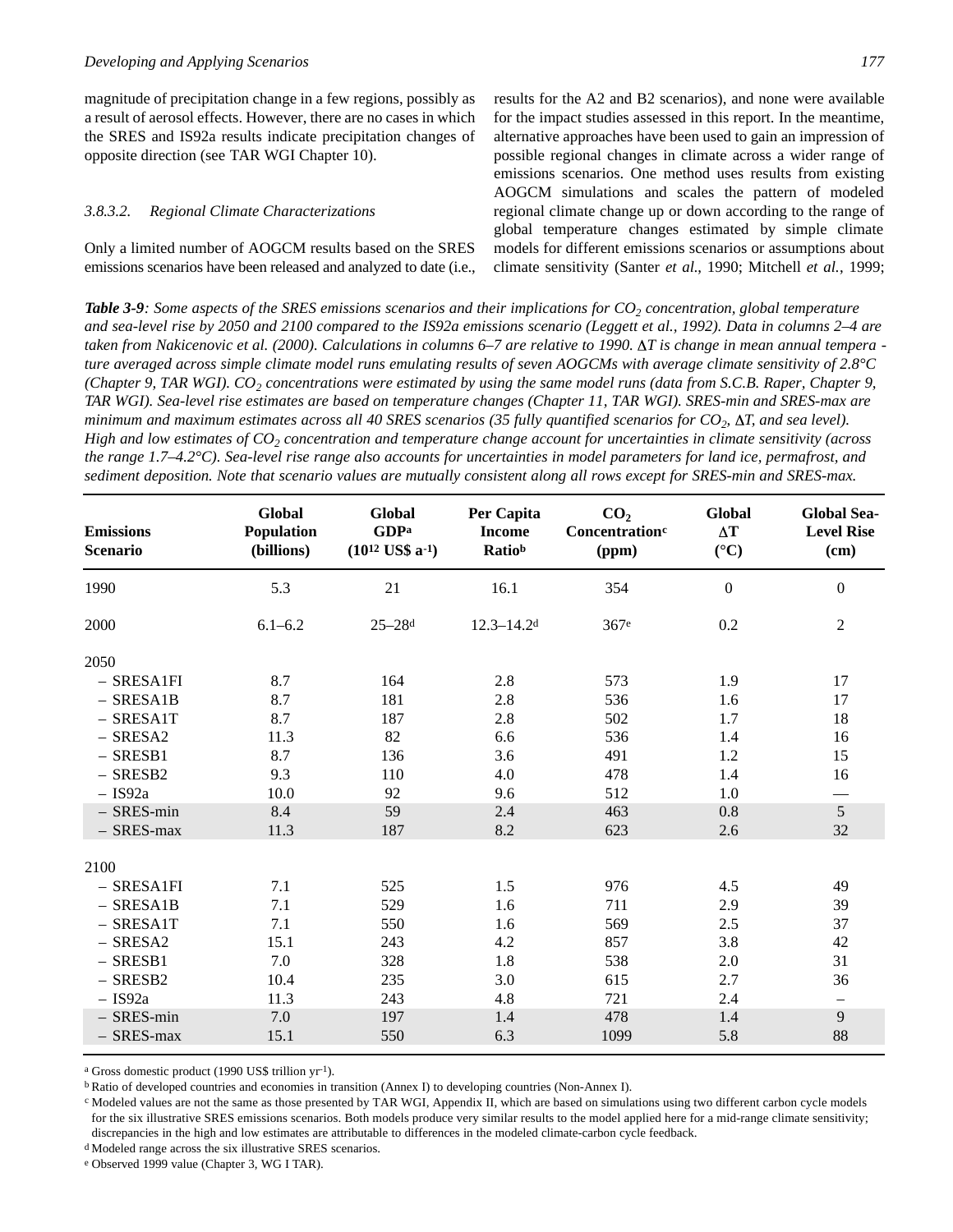

**Figure 3-2**: Scaled outputs of mean December-February (left) and June-August (right) temperature and precipitation change by the 2050s relative to 1961–1990 over land grid boxes representing Central North America (top), Southern Africa (middle), and Southern Asia (bottom) from eight simulations with five AOGCMs (experiments b, c, e, h, and a four-member ensemble from t; see Table 3-5). Simulations assume forcing by greenhouse gases but not aerosols, and are standardized according to the climate sensitivity of each AOGCM. Lines connect four points for each simulation, all in the same order from the origin: B1-low, B2-mid, A1-mid, A2-high. Each point represents the standardized regional changes in climate from the AOGCM, linearly scaled according to the global warming estimated with a simple climate model for one of four preliminary SRES marker emissions scenarios (B1, B2, A1, and A2) and a value of the climate sensitivity (low = 1.5°C; mid = 2.5°C, and high = 4.5°C). Also plotted are  $\pm 1$ and  $\pm 2$  standard deviation ellipses from the 1400-year HadCM2 and 1000-year GFDL unforced simulations, which are used to indicate natural multi-decadal variability and are orientated according to the correlation between modeled 30-year mean temperature and precipitation. Results from two other AOGCMs did not extend to the 2050s (Carter *et al.*, 2000).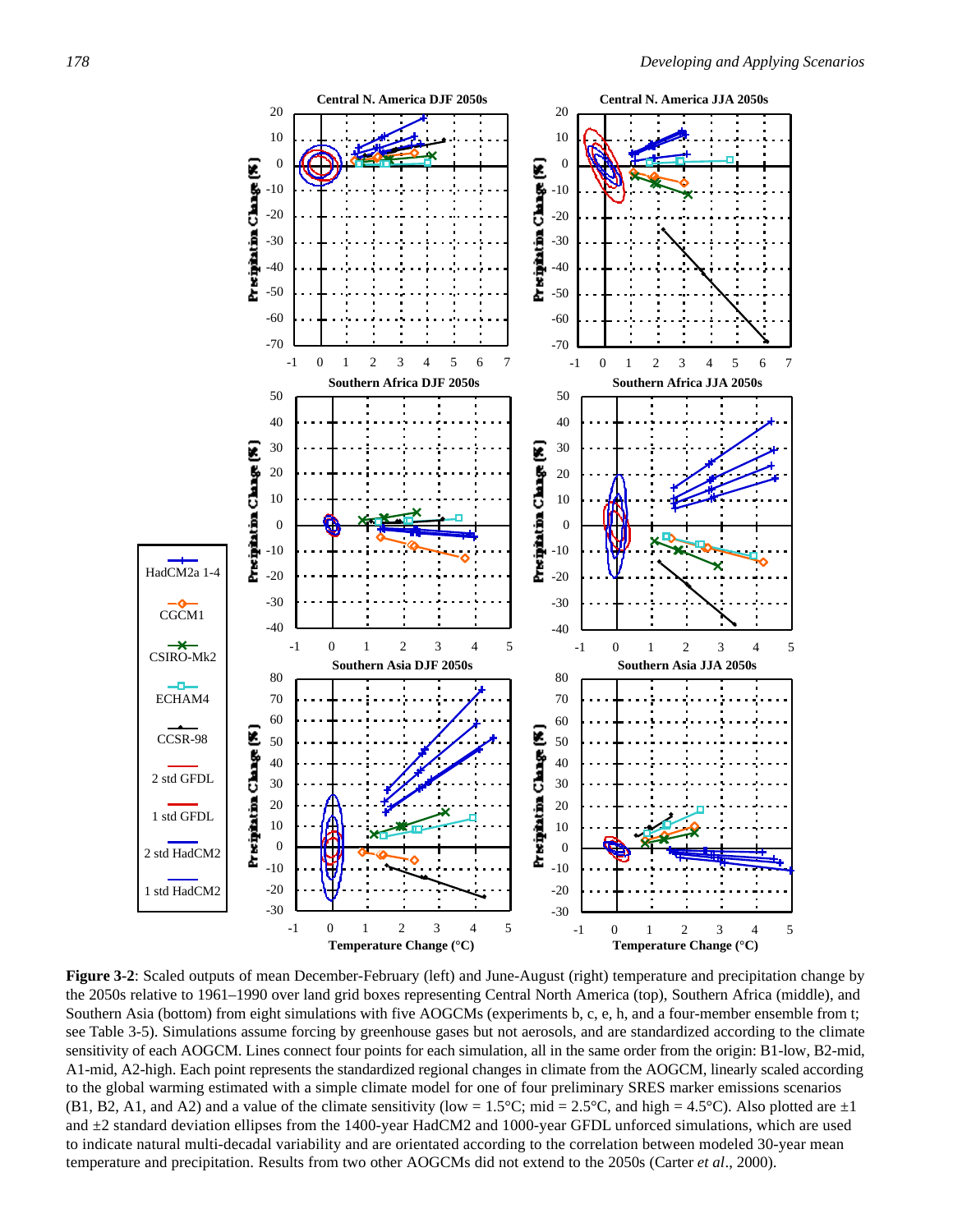see also detailed discussion in TAR WGI Chapter 13). This "pattern-scaling" method has been employed by Carter *et al.* (2000), using results from simulations with seven AOGCMs, all assuming a radiative forcing approximating the IS92a emissions scenario (for GHGs but excluding aerosols) scaled across a range of global temperature changes estimated by using a simple climate model for the four preliminary marker SRES emissions scenarios.

Regional-scale summary graphs of scaled temperature and precipitation changes were constructed for 32 world regions, at subcontinental scale, chosen to represent the regions being assessed by Working Group II (Carter *et al.*, 2000). Examples of individual plots are shown in Figure 3-2. Changes are plotted alongside estimates of "natural" multi-decadal variability of temperature and precipitation, extracted from two multi-century unforced AOGCM simulations. The graphs thus provide a quick assessment of the likely uncertainty range *and* significance of each AOGCM projection; they also show the extent to which different AOGCMs agree or disagree with regard to regional response to a given magnitude of global warming. Although a preliminary comparison of these results with SRES AOGCM runs (which also include aerosol forcing) suggests broad agreement on regional temperature and precipitation changes, more rigorous comparison remains to be carried out, offering a useful test of the pattern-scaling method.

#### *3.8.4. Stabilization Scenarios*

The SRES scenarios assume no climate policy intervention, but nations already are engaged in negotiations to reduce emissions of GHGs. Targets for stabilization of GHG concentrations in the atmosphere are being investigated by scientists and policymakers. TAR WGIII Chapter 2 reviews more than 120 mitigation scenarios, most of which aim to stabilize emissions of  $CO<sub>2</sub>$  at some target level. Simple climate models, as well as some AOGCMs, have been used to estimate the climate and sea-level response to stabilization (see Harvey *et al.*, 1997; TAR WGI Chapters 9 and 11). Relative to most reference emissions scenarios (e.g., the SRES scenarios), stabilization scenarios reduce global warming, especially beyond 2100. However, even for the lowest stabilization targets considered (450 ppm), based on long simulations by AOGCMs, the climate system and oceans may continue to respond for many centuries after stabilization of atmospheric concentrations of GHGs. Furthermore, because of regional variations in the time lag of response, regional patterns of climate change might be quite different from the unmitigated case (Whetton *et al.*, 1998).

#### *3.8.5. Scenarios of Changes in Climate Variability and Extreme Events*

It is demonstrated throughout this report that changes in climatic variability and extremes often play a dominant role in climate change impacts. Moreover, the magnitude and frequency of extreme events can change rapidly with only relatively small changes in climatic averages (see Section 3.5.4.6). However, climate modelers have more confidence in estimates of changes in averages than in changes in variability and extremes (see TAR WGI Chapters 8–10 and 13). Thus, impact assessors need to look carefully at the extent to which changes in variability and extremes are covered implicitly by changes in averages; when this is not the case, they must incorporate possible changes in these phenomena into scenarios. Table 3-10 summarizes projected changes in several types of extreme climate events and their likelihood taken from TAR WGI Technical Summary (see Table 1-1 for a typology of extremes). Table 3-10 also provides representative examples, drawn from different sectors and regions, of impacts that would be expected with high confidence, conditional on the occurrence of a given change in climate extremes. All of this information is reported in other chapters in this report.

#### **3.9. State of the Science and Future Needs for Scenario Development**

This chapter outlines the current practice of scenario development for climate impact, vulnerability, and adaptation assessment. Methods of scenario construction and application are evolving rapidly, so it is useful to identify which aspects are well developed and which aspects still are deficient.

#### *3.9.1. Well-Developed Features*

Some features of scenario development and application are well established and tested:

- Extensive monitoring efforts and continued development of global and regional databases has improved the quality and consistency of baseline observational data required for some scenario exercises, even in some data-sparse regions.
- Many impact studies apply incremental scenarios to explore the sensitivity of an exposure unit to a range of climate futures; studies seldom rely exclusively on a single, model-based scenario.
- Estimates of long-term mean global changes are available and widely applied for a limited number of variables (e.g., population, economic development, CO<sup>2</sup> concentration, global mean temperature), based on projections produced by specialized international organizations or the use of simple models.
- A growing volume of information now is available to enable scientists to construct regional scenarios of many features of global change, even though uncertainties in most projections remain high. A notable example is the IPCC-DDC, which was established in 1998 to facilitate the timely distribution of a consistent set of up-to-date projections of changes in climate and related environmental and socioeconomic factors for use in climate impact and adaptation assessment. Some of the studies reported in this volume use scenarios derived from information held in the DDC (see, e.g., Table 3-5).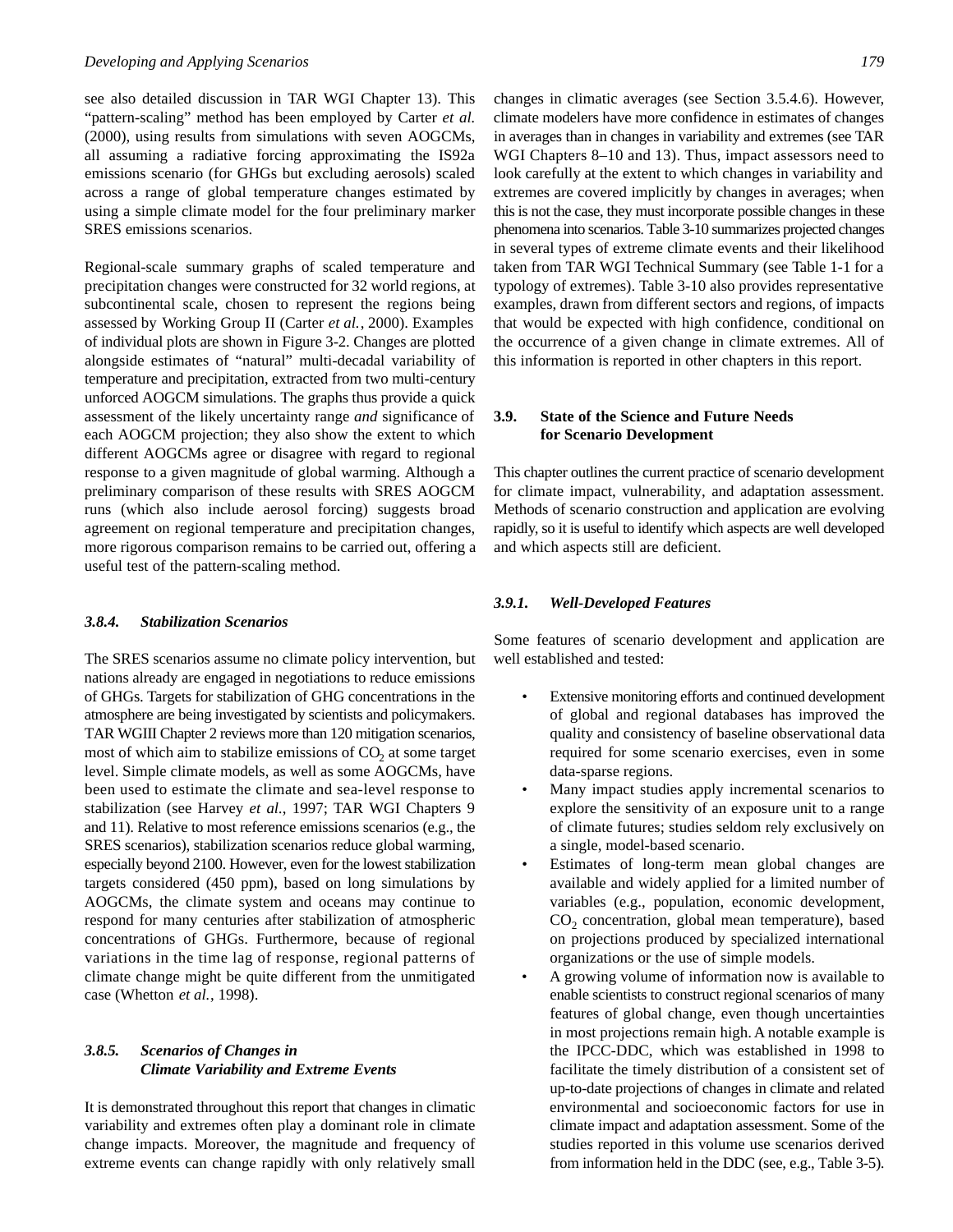| <b>Projected Changes during the</b><br>21st Century in Extreme Climate<br>Phenomena and their Likelihood <sup>a</sup>                                                     | Representative Examples of Projected Impacts <sup>b</sup><br>(all high confidence of occurrence in some areasc)                                                                                                                                                                                               |  |  |
|---------------------------------------------------------------------------------------------------------------------------------------------------------------------------|---------------------------------------------------------------------------------------------------------------------------------------------------------------------------------------------------------------------------------------------------------------------------------------------------------------|--|--|
| <b>Simple Extremes</b>                                                                                                                                                    |                                                                                                                                                                                                                                                                                                               |  |  |
| Higher maximum temperatures; more hot<br>days and heat waves <sup>d</sup> over nearly all land<br>areas (Very Likelya)                                                    | • Increased incidence of death and serious illness in older age groups and urban poor<br>• Increased heat stress in livestock and wildlife<br>• Shift in tourist destinations<br>• Increased risk of damage to a number of crops<br>• Increased electric cooling demand and reduced energy supply reliability |  |  |
| Higher (increasing) minimum temperatures;<br>fewer cold days, frost days, and cold<br>waves <sup>d</sup> over nearly all land areas<br>(Very Likelya)                     | • Decreased cold-related human morbidity and mortality<br>• Decreased risk of damage to a number of crops, and increased risk to others<br>• Extended range and activity of some pest and disease vectors<br>• Reduced heating energy demand                                                                  |  |  |
| More intense precipitation events<br>(Very Likely <sup>a</sup> over many areas)                                                                                           | • Increased flood, landslide, avalanche, and mudslide damage<br>• Increased soil erosion<br>• Increased flood runoff could increase recharge of some floodplain aquifers<br>• Increased pressure on government and private flood insurance systems and<br>disaster relief                                     |  |  |
| <b>Complex Extremes</b>                                                                                                                                                   |                                                                                                                                                                                                                                                                                                               |  |  |
| Increased summer drying over most<br>mid-latitude continental interiors and<br>associated risk of drought (Likely <sup>a</sup> )                                          | • Decreased crop yields<br>• Increased damage to building foundations caused by ground shrinkage<br>• Decreased water resource quantity and quality<br>• Increased risk of forest fire                                                                                                                        |  |  |
| Increase in tropical cyclone peak wind<br>intensities, mean and peak precipitation<br>intensities (Likely <sup>a</sup> over some areas) <sup>e</sup>                      | • Increased risks to human life, risk of infectious disease epidemics, and many<br>other risks<br>• Increased coastal erosion and damage to coastal buildings and infrastructure<br>• Increased damage to coastal ecosystems such as coral reefs and mangroves                                                |  |  |
| Intensified droughts and floods associated<br>with El Niño events in many different<br>regions (Likelya)<br>(see also under droughts and intense<br>precipitation events) | • Decreased agricultural and rangeland productivity in drought- and flood-prone<br>regions<br>Decreased hydro-power potential in drought-prone regions                                                                                                                                                        |  |  |
| Increased Asian summer monsoon<br>precipitation variability (Likely <sup>a</sup> )                                                                                        | • Increase in flood and drought magnitude and damages in temperate and<br>tropical Asia                                                                                                                                                                                                                       |  |  |
| Increased intensity of mid-latitude storms<br>(little agreement between current models) <sup>d</sup>                                                                      | • Increased risks to human life and health<br>• Increased property and infrastructure losses<br>• Increased damage to coastal ecosystems                                                                                                                                                                      |  |  |
|                                                                                                                                                                           | udomental estimates of confidence used by TAD WGL; very likely (00,00% chance); likely (66,00% chance). Unless                                                                                                                                                                                                |  |  |

### *Table 3-10: Examples of impacts resulting from projected changes in extreme climate events.*

aLikelihood refers to judgmental estimates of confidence used by TAR WGI: *very likely* (90-99% chance); *likely* (66-90% chance). Unless otherwise stated, information on climate phenomena is taken from the Summary for Policymakers, TAR WGI.

bThese impacts can be lessened by appropriate response measures.

cBased on information from chapters in this report; high confidence refers to probabilities between 67 and 95% as described in Footnote 6 of TAR WGII, Summary for Policymakers.

dInformation from TAR WGI, Technical Summary, Section F.5.

eChanges in regional distribution of tropical cyclones are possible but have not been established.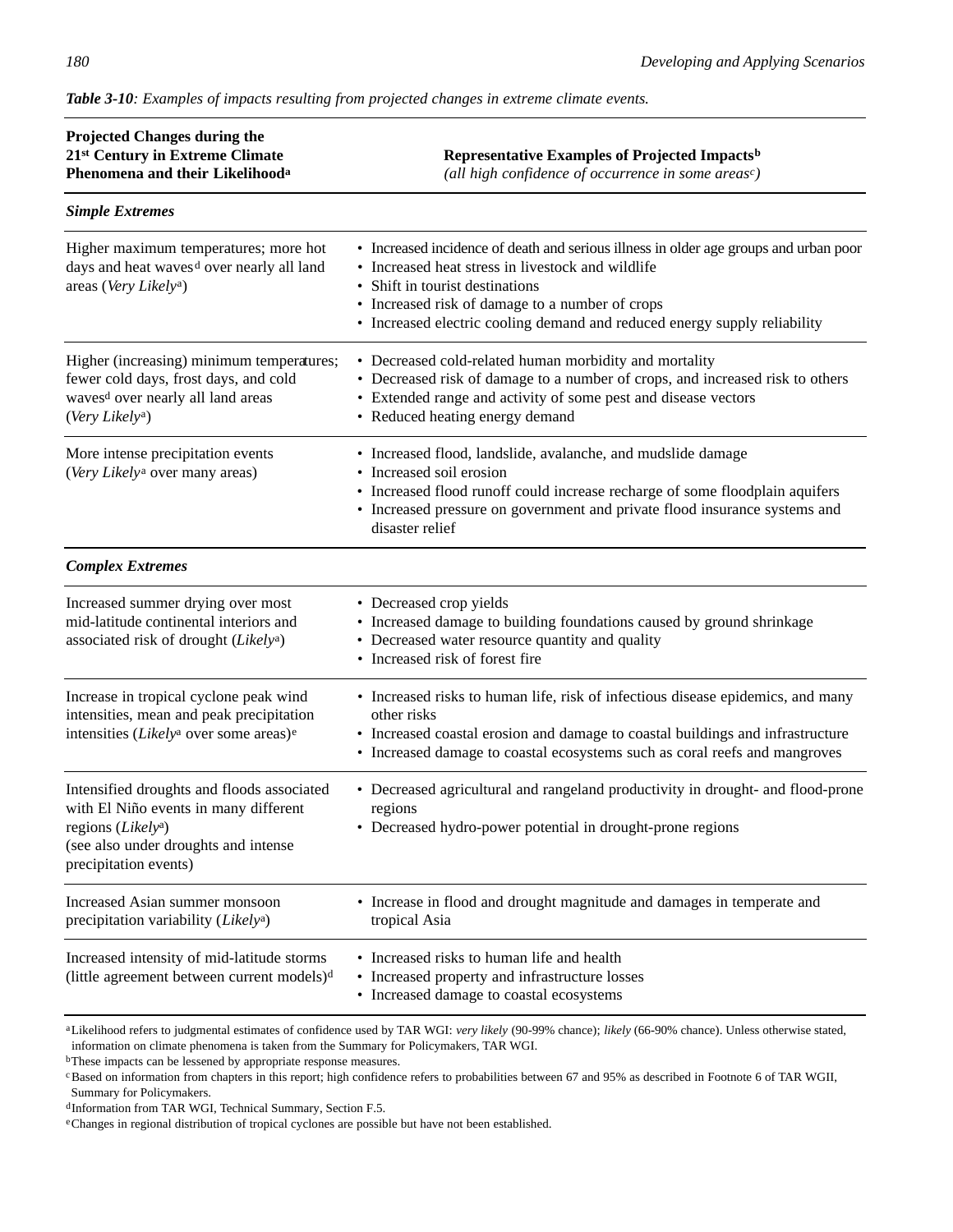#### *3.9.2. Deficiencies in Knowledge and Future Needs*

There are many shortcomings of current scenario development, but there also are promising new methods that may address these problems and require further attention. These include:

- Future socioeconomic, environmental, and land-use changes have not been represented satisfactorily in many recent impact studies and need to be integrated into the process of scenario development.
- Many impact studies fail to consider adequately uncertainties embedded in the scenarios they adopt. New techniques are emerging to explore the role of scenarios, conditional probabilities, and conditional forecasts in providing policy-relevant advice in impact assessments in an environment of high uncertainty.
- There is a mismatch between the time and space scales at which scenario information commonly is provided and the resolution at which it is required for impact assessments. Methods of obtaining higher resolution scenarios of global change from broadscale projections are being actively developed and refined. However, in some regions of the world the coverage and availability of baseline global change data are still poor, which has hampered efforts at scenario development.
- Most global change scenarios consider long-term and broad-scale changes in mean conditions. Scenarios of changes in variability and the frequency of extreme events (climatic or nonclimatic) seldom are constructed because it is difficult to simulate such events and because they are complicated to formulate and explain. More research is required into methods of representing variability change in scenarios.
- Scenarios for impact studies lag new developments in climate modeling. There is a need to reduce this time lag to deliver up-to-date scenarios for impact assessment (e.g., constructing regional climate and sea-level scenarios by using outputs from AOGCM simulations that are based on SRES emissions scenarios).
- Few comprehensive scenarios have been developed to date for examining the consequences of stabilizing GHG concentrations at different concentrations, in line with Article 2 of the United Nations Framework Convention on Climate Change (UNFCCC).
- Climate change mitigation conventionally has been treated separately from impacts and adaptation, except in some studies that use IAMs. However, these two methods of responding to climate change are inextricably linked, and this linkage should be reflected in scenarios. Efforts to develop the SRES scenarios with well-elaborated narratives and improved appreciation of important interactions in the climate system seem likely to generate greater consistency among scenarios.
- Few scenarios directly address adaptation, but existing scenario methods could be refined to do so (e.g., by combining scenarios of climate change with decision

support and similar systems being used to foster adaptation under current climate variability).

• Improved guidance material and training is required in the construction of integrated global change scenarios (see, e.g., IPCC-TGCIA, 1999; Hulme *et al.*, 2000), especially concerning the development of nonclimatic scenarios.

#### **References**

- **Adger,** W.N., 1999: Social vulnerability to climate change and extremes in coastal Vietnam. *World Development*, **27(2),** 249–269.
- Albritton, D. and L. Kuijpers (eds.), 1999: *Synthesis of the Reports of the Scientific*, *E n v i ronmental Effects, and Technology and Economic Assessment Panels of the Montreal Protocol. A Decade of Assessments for Decision Makers Regarding the Protection of the Ozone Layer: 1988–1999*. United Nations Environment Programme, Ozone Secretariat, Nairobi, Kenya, 161 pp.
- **Alcamo,** J. and E. Kreileman, 1996: Emission scenarios and global climate protection. *Global Environmental Change*, **6,** 305–334.
- **Alcamo,** J., R.W. Shaw, and L. Hordijk, (eds.), 1990: *The RAINS Model of Acidification*. Kluwer Academic Publishers, Dordrecht, The Netherlands, 402 pp.
- Alcamo, J., G.J. van den Born, A.F. Bouwman, B.J. de Haan, K. Klein Goldewijk, O. Klepper, J. Krabec, R. Leemans, J.G.J. Olivier, A.M.C. Toet, H.J.M. de Vries, and H.J. van der Woerd, 1994: Modeling the global society-biosphere-climate system: part 2: computed scenarios. *Water, Air, and Soil Pollution*, **76**, 37–78.
- **Alcamo,** J., A. Bouwman, J. Edmonds, A. Grübler, T. Morita, and A. Sugandhy, 1995: An evaluation of the IPCC IS92 emission scenarios. In: *Climate Change 1994: Radiative Forcing of Climate Change and an Evaluation of the IPCC IS92 Emissions Scenarios* [Houghton, J.T., L.G. Meira Filho, J. Bruce, H. Lee, B.A. Callander, E. Haites, N. Harris, and K. Maskell (eds.)]. Cambridge University Press, Cambridge, United Kingdom and New York, NY, USA, pp. 247–304.
- **Alcamo,** J., G.J.J. Kreileman, J.C. Bollen, G.J. van den Born, R. Gerlagh, M.S. Krol, A.M.C. Toet, and H.J.M. de Vries, 1996: Baseline scenarios of global environmental change. *Global Environmental Change*, **6,** 261–303.
- **Alcamo,** J., E. Kreileman, M. Krol, R. Leemans, J.C. Bollen, M. Schaeffer, J. van Minnen, A.M.C. Toet, and H.J.M. de Vries, 1998a: Global modelling of environmental change: an overview of IMAGE 2.1. In: *Global Change Scenarios of the 21st Century. Results from the IMAGE 2.1 Model* [Alcamo, J., R. Leemans, and E. Kreileman (eds.)]. Pergamon, London, UK, pp. 3–94.
- **Alcamo,** J., R. Leemans, and E. Kreileman (eds.), 1998b: *Global Change Scenarios of the 21st Century. Results from the IMAGE 2.1 Model*. Pergamon, London, United Kingdom, 296 pp.
- **Alcamo,** J., T. Henrichs, and T. Rösch, 2000: *World Water in 2025—Global Modeling and Scenario Analysis for the World Commission on Water for the 21st Century*. Report A0002, Center for Environmental Systems Research, University of Kassel, Germany, 48 pp.
- **Alexandratos,** N. (ed.), 1995: *Agriculture: Towards 2010: An FAO Study*. John Wiley and Sons, Chichester, United Kingdom, 488 pp.
- **Alexandrov,** E.L., Yu.A. Izrael, I.L. Karol, and A.H. Khrgian, 1992: *The Ozone Shield of the Earth and Its Changes*. St. Petersburg, Gidrometeoizdat, Russia, 288 pp. (in Russian).
- **Ali,** A., 1996: Vulnerability of Bangladesh to climate change and sea level rise through tropical cyclones and storm surges. *Water, Air, and Soil Pollution*, **92,** 171–179.
- **Allen**, M.R., P.A. Stott, J.F.B. Mitchell, R. Schnur, and T.L. Delworth, 2000: Quantifying the uncertainty in forecasts of anthropogenic climate change. *Nature*, **407,** 617–620.
- **Andrady,** A.L., S.H. Hamid, X. Hu, and A. Torikai, 1998: Effects of increased solar ultraviolet radiation on materials. *Journal of Photochemistry and Photobiology B: Biology*, **46,** 96–103.
- Anisimov, O.A. and F.E. Nelson, 1996: Permafrost and global warming: strategies of adaptation. In: *Adapting to Climate Change: An International Perspective* [Smith, J.B., N. Bhatti, G. Menzhulin, R. Benioff, M. Campos, B. Jallow, F. Rijsberman M.I. Budyko, and R.K. Dixon (eds.)]. Springer-Verlag, New York, NY, USA, pp. 440–449.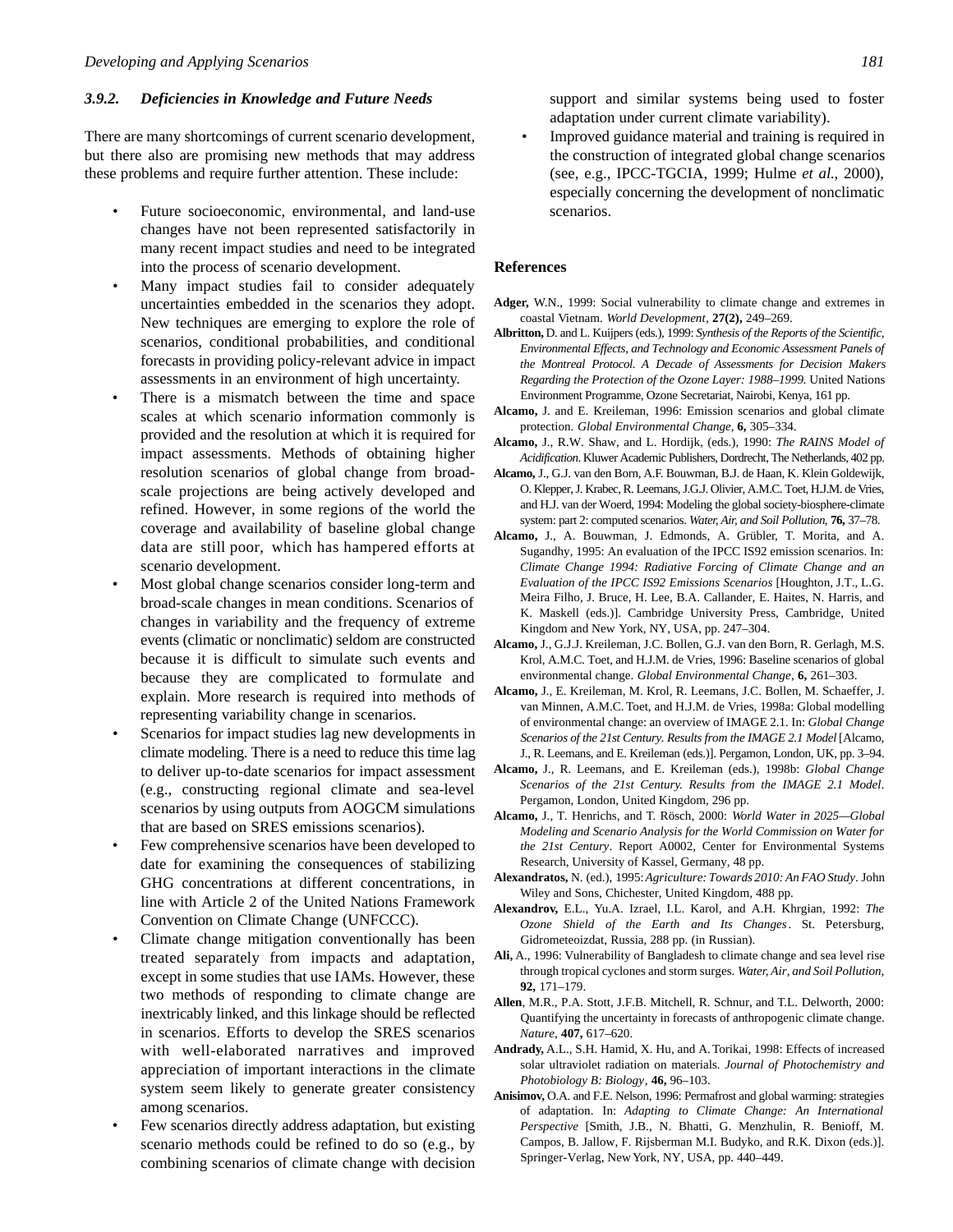- ApSimon, H.M., R.F. Warren, and J.J.N. Wilson, 1994: The abatement strategies assessment model—ASAM: applications to reductions of sulphur dioxide emissions across Europe. *Atmospheric Environment*, **28(4),** 649–663.
- **Arndt,** R.L., G.R. Carmichael, D.G. Streets, and D.G. Bhatti, 1997: Sulfur dioxide emissions and sectorial contributions to sulfur deposition in Asia. *Atmospheric Environment*, **31(10),** 1553–1572.
- **Arnell,** N.W., 1995: Grid mapping of river discharge. *Journal of Hydrology*, **167,** 39–56.
- **Arnell,** N.W., 1999: Climate change and global water resources. *Global Environmental Change*, **9,** S31–S49.
- **Arnell,** N., B. Bates, H. Lang, J.J. Magnuson, and P. Mulholland, 1996: Hydrology and freshwater ecology. In: *Climate Change 1995: Impacts, Adaptations, and Mitigation of Climate Change: Scientific-Technical Analyses. Contribution of Working Group II to the Second Assessment Report of the Intergovernmental Panel on Climate Change* [Watson, R.T., M.C. Zinyowera, and R.H. Moss (eds.)]. Cambridge University Press, Cambridge, United Kingdom and New York, NY, USA, pp. 325–363.
- **Austin,** J., N. Butchart, and K.P. Shine, 1992: Possibility of an Arctic ozone hole in a doubled-CO<sub>2</sub> climate. *Nature*, **360**, 221–225.
- **Barnes,** J.D., J.H. Ollerenshaw, and C.P. Whitfield, 1995: Effects of elevated  $CO<sub>2</sub>$  and/or  $O<sub>3</sub>$  on growth, development and physiology of wheat (*Triticum aestivum* L.). *Global Change Biology*, **1,** 101–114.
- Barrow, C.J., 1991: *Land Degradation*. Cambridge University Press, Cambridge, United Kingdom and New York, NY, USA, 295 pp.
- **Barrow,** E.M., M. Hulme, M.A. Semenov, and R.J. Brooks, 2000: Climate change scenarios. In: *Climate Change, Climate Variability and Agriculture in Europe: An Integrated Assessment* [Downing, T.E., P.E. Harrison, R.E. Butterfield, and K.G. Lonsdale (eds.)]. Research Report No. 21, Environmental Change Institute, University of Oxford, Oxford, United Kingdom, pp. 11–27.
- **Bates,** B.C., S.P. Charles, N.R. Sumner, and P.M. Fleming, 1994: Climate change and its hydrological implications for South Australia. *Transactions of the Royal Society of South Australia*, **118,** 35–43.
- **Bates,** B.C., A.J. Jakeman, S.P. Charles, N.R. Summer, and P.M. Fleming, 1996: Impacts of climate change on Australia's surface water resources. In: *Greenhouse: Coping with Climate Change* [Bouma, W.J., G.I. Pearman, and M.R. Manning (eds.)]. Commonwealth Scientific and Industrial Research Organisation Publishing, Collingwood, Victoria, Australia, pp. 248–262.
- Bell, R.G., D.G. Goring, and W.P. de Lange, 1999: Rising and extreme sea levels around New Zealand. *Proceedings of the IPENZ Congress 1999*. The Institution of Professional Engineers New Zealand, Wellington, New Zealand, pp. 121–131.
- **Bergthórsson,** P., H. Björnsson, O. Dyrmundsson, B. Gudmundsson, A. Helgadóttir, and J.V. Jónmundsson, 1988: The effects of climatic variations on agriculture in Iceland. In: *The Impact of Climatic Variations on Agriculture. Volume 1. Assessments in Cool Temperate and Cold Regions* [Parry, M.L., T.R. Carter, and N.T. Konijn (eds.)]. Kluwer Academic Publishers, Dordrecht, The Netherlands, pp. 381–509.
- **Berkhout,** F., J. Hertin, I. Lorenzoni, A. Jordan, K. Turner, T. O'Riordan, D. Cobb, L. Ledoux, R. Tinch, M. Hulme, J. Palutikof, and J. Skea, 1999: *Non-Climate Futures Study: Socio-Economic Futures Scenarios for Climate Impact Assessment*. Report produced for the United Kingdom Department of Environment, Transport and the Regions, Science and Technology Policy Research (SPRU), University of Sussex, Brighton, United Kingdom, 81 pp.
- Betts, R.A., P.M. Cox, S.E. Lee, and F.I. Woodward, 1997: Contrasting physiological and structural vegetation feedbacks in climate change simulations. *Nature*, 387, 796-799.
- **Bijlsma,** L., 1996: Coastal zones and small islands. In: *Climate Change 1995: Impacts, Adaptations, and Mitigation of Climate Change: Scientific-Technical Analyses. Contribution of Working Group II to the Second Assessment Report of the Intergovernmental Panel on Climate Change* [Watson, R.T., M.C. Zinyowera, and R.H. Moss (eds.)]. Cambridge University Press, Cambridge, United Kingdom and New York, NY, USA, pp. 289–324.
- Boer, G.J., G. Flato, and D. Ramsden, 2000: Atransient climate change simulation with greenhouse gas and aerosol forcing: projected climate to the twentyfirst century. *Climate Dynamics*, **16,** 427–450.
- **Bonan,** G.B., 1997: Effects of land use on the climate of the United States. *Climatic Change*, **37,** 449–486.
- **Bonan,** G.B., D. Pollard, and S.L. Thompson, 1992: Effects of boreal forest vegetation on global climate. *Nature*, **359,** 716–718.
- **Borzenkova,** I.I., 1998: The accuracy of paleoclimatic information. *Meteorology and Hydrology*, **9,** 51–61 (in Russian).
- **Bouwman,** A.F. and D.P. van Vuuren, 1999: *Global Assessment of Acidification and Eutrophication of Natural Ecosystems*. United Nations Environment Programme, Division of Environmental Information, Assessment, and Early Warning (UNEP/DEIA&EW), Nairobi, Kenya, and National Institute of Public Health and the Environment (RIVM), Bilthoven, The Netherlands, 52 pp.
- **Brasseur,** G.P., D.A. Hauglustaine, S. Walters, P.J. Rasch, J.-F. Müller, C. Granier, and X.X. Tie, 1998: MOZART, a global chemical transport model for ozone and related chemical tracers, 1, model description. *Journal of Geophysical Research*, **103,** 28265–28289.
- **Braswell,** B.H., D.S. Schimel, E. Linder, and B. Moore II, 1997: The response of global terrestrial ecosystems to interannual temperature variability. *Science*, **278,** 870–872.
- Bray, M.J. and J.M. Hooke, 1997: Prediction of soft-cliff retreat with accelerating sea-level rise. *Journal of Coastal Research*, **13,** 453–467.
- **Broström,** A., M. Coe, S.P. Harrison, R. Gallimore, J.E. Kutzbach, J. Foley, I.C. Prentice, and P. Behling, 1998: Land surface feedbacks and palaeomonsoons in northern Africa*. Geophysical Research Letters*, **25,** 3615–3618.
- Brown, R.A. and N.J. Rosenberg, 1999: Climate change impacts on the potential productivity of corn and winter wheat in their primary United States growing regions. *Climatic Change*, **41,** 73–107.
- **Brown,** R.A., N.J. Rosenberg, W.E. Easterling, C. Hays, and L.O. Mearns, 2000: Potential production and environmental effects of switchgrass and traditional crops under current and greenhouse-altered climate in the MINK region of the central United States. *Ecology and Agriculture Environment*, **78,** 31–47.
- Bryan, K., 1996: The steric component of sea level rise associated with enhanced greenhouse warming: a model study. *Climate Dynamics*, 12, 545–555.
- Budyko, M.I. and G.V. Menzhulin, 1996: Climate change impacts on agriculture and global food production: options for adaptive strategies. In: *Adapting to Climate Change: An International Perspective* [Smith, J.B., N. Bhatti, G. Menzhulin, R. Benioff, M. Campos, B. Jallow, F. Rijsberman M.I. Budyko, and R.K. Dixon (eds.)]. Springer-Verlag, New York, NY, USA, pp. 188–203.
- **Caldwell,** M.M., L.O. Bjorn, J.F. Bornman, S.D. Flint, G. Kulandaivelu, A.H. Teramura, and M. Tevini, 1998: Effects of increased solar ultraviolet radiation on terrestrial ecosystems. Journal of Photochemistry and *Photobiology B: Biology*, **46,** 40–52.
- **Carter**, T.R., M. Hulme, J.F. Crossley, S. Malyshev, M.G. New, M.E. Schlesinger, and H. Tuomenvirta, 2000: *Climate Change in the 21st Century - Interim Characterizations based on the New IPCC Emissions Scenarios*. The Finnish Environment 433, Finnish Environment Institute, Helsinki, 148 pp.
- **Charney,** J.G., W.J. Quirk, S.H. Chow, and J. Kornfield, 1977: A comparative study of the effects of albedo change on drought in semi-arid regions. *Journal of the Atmospheric Sciences*, **34,** 1366–1385.
- Chu, P.-S., Z.-P. Yu, and S. Hastenrath, 1994: Detecting climate change concurrent with deforestation in the Amazon Basin: which way has it gone? *Bulletin of the American Meteorological Society*, **75,** 579–583.
- **Claussen,** M., 1997: Modeling bio-geophysical feedback in the African and Indian monsoon region. *Climate Dynamics*, **13,** 247–257.
- Collins, W.J, D.S. Stevenson, C.E. Johnson, and R.G. Derwent, 1997: Tropospheric ozone in a global-scale three-dimensional Lagrangian model and its response to NOx emission controls. *Journal of Atmospheric Chemistry*, **26,** 223–274.
- **Covey,** C., 1995: Using paleoclimates to predict future climate: how far can analogy go? *Climatic Change*, **29,** 403–407.
- **Cramer,** W., D.W. Kicklighter, A. Bondeau, B. Moore, G. Churkina, A. Ruimy, and A. Schloss, 1997: *Comparing Global Models of Terrestrial Net Primary Productivity (NPP): Overview and Key Results*. PIK Report No. 30, Potsdam Institute for Climate Impact Research (PIK), Potsdam, The Netherlands, 38 pp.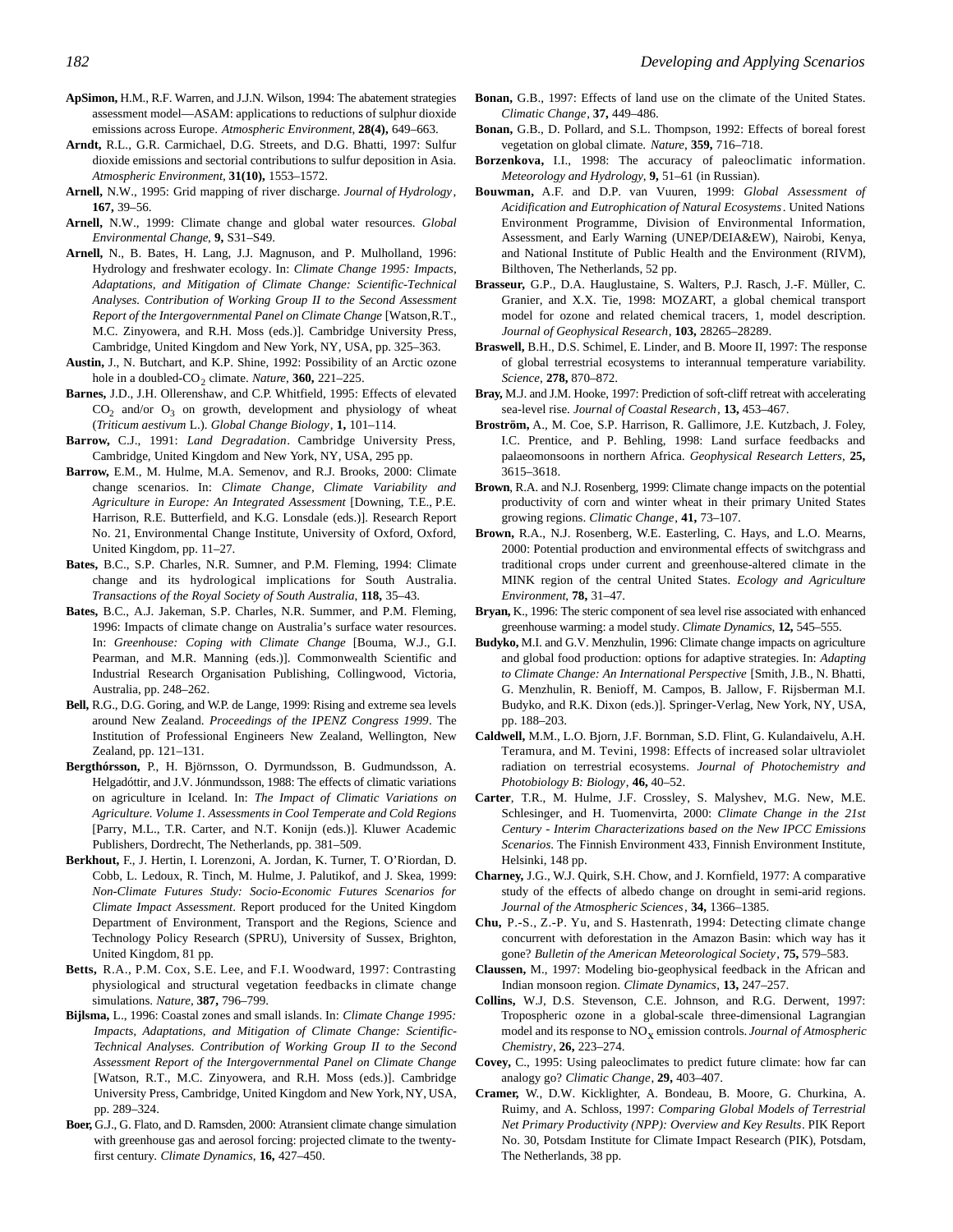- **Crowley,** T.J., 1990: Are there any satisfactory geologic analogs for a future greenhouse warming? *Journal of Climate*, **3,** 1282–1292.
- **Crutzen,** P.J. and J.G. Goldammer (eds.), 1993: *Fire in the Environment: The Ecological, Atmospheric, and Climatic Importance of Vegetation Fires*. John Wiley and Sons, Chichester, United Kingdom, 400 pp.
- **CSIRO**, 1997: *OzClim—AClimate Scenario Generator and Impacts Package for Australia*. Commonwealth Scientific and Industrial Research Organisation, Division of Atmospheric Research, Climate Impact Group, Aspendale, Australia, 4 pp. Available online at http://www.dar.csiro.au/ publications/ozclim.htm.
- **Cubasch,** U., K. Hasselmann, H. Höck, E. Maier-Reimer, U. Mikolajewicz, B.D. Santer, and R. Sausen, 1992: Time-dependent greenhouse warming computations with a coupled ocean-atmosphere model. *Climate Dynamics*, **7,** 55–69.
- **Cubasch,** U., G.C. Hegerl, and J. Waszkewitz, 1996: Prediction, detection and regional assessment of anthropogenic climate change. *Geophysica*, **32,** 77–96.
- **Cure,** J.D. and B. Acock, 1986: Crop responses to carbon dioxide doubling: a literature survey. *Agricultural and Forest Meteorology*, **38,** 127–145.
- **de Gruijl,** F.R., 1997: Health effects from solar UV radiation. *Radiation Protection Dosimetry*, **72,** 177–196.
- **Delcroix,** T., 1998: Observed surface oceanic and atmospheric variability in the tropical Pacific at seasonal and ENSO timescales: a tentative overview. *Journal of Geophysical Research*, **103,** 18611–18633.
- **Derwent,** R.G., P. Grennfelt, and Ø. Hov, 1991: Photochemical oxidants in the atmosphere. Status Report Prepared for the Nordic Council of Ministers. *Nord*, **7,** Nordic Council of Ministers, Copenhagen, 72 pp.
- **de Wolde,** J.R., 1999: Uncertainties in sea-level scenarios. In: *Representing Uncertainty in Climate Change Scenarios and Impact Studies.* Proceedings of the ECLAT-2 Helsinki Workshop, 14–16 April, 1999 [Carter, T.R., M. Hulme, and D. Viner (eds.)]. Climatic Research Unit, Norwich, United Kingdom, pp. 71–73.
- **de Wolde,** J.R., P. Huybrechts, J. Oerlemans, and R.S.W. VandeWal, 1997: Projections of global mean sea level rise calculated with a 2D energy-balance model and dynamic ice sheet models. *Tellus Series A*, **49,** 486–502.
- Diffey, B.L., 1992: Stratospheric ozone depletion and the risk of non-melanoma skin cancer in a British population. *Physics in Medicine and Biology*, **37,** 2267–2279.
- **Döös,** B.R., 1997: Can large-scale environmental migrations be predicted? *Global Environmental Change*, **7,** 41–61.
- **Douglas,** B.C., 1997: Global sea rise: a redetermination. *Surveys in Geophysics*, **18,** 279–292.
- **Downing,** T.E., R.E. Butterfield., S. Cohen, S. Huq, R. Moss, A. Rahman, Y. Sokona, and L. Stephen, 2000: *Climate Change Vulnerability: Toward a Framework for Understanding Adaptability to Climate Change Impacts*. UN Environment Programme, Nairobi, Kenya, and Environmental Change Institute, Oxford, United Kingdom.
- **El Raey,** M., Y. Fouda, and S. Nasr, 1997: GIS assessment of the vulnerability of the Rosetta area, Egypt to impacts of sea rise. *Environmental Monitoring and Assessment*, **47,** 59–77.
- **Eltahir,** E.A.B. and C.L. Gong, 1996: Dynamics of wet and dry years in West Africa. *Journal of Climate*, **9,** 1030–1042.
- **EMEP,** 1998: Transboundary acidifying air pollution in Europe. In: *Research R e p o rt 66, EMEP/MSC-W Status Report 1998, Parts 1 and 2*. Cooperative Programme for Monitoring and Evaluation of the Long-Range Transmission of Air Pollutants in Europe (EMEP), Meteorological Synthesizing Centre–West (MSC-W), Norwegian Meteorological Institute, Blindern, Norway.
- **Emori,** S., T. Nozawa, A. Abe-Ouchi, A. Numaguti, M. Kimoto, and T. Nakajima, 1999: Coupled ocean-atmosphere model experiments of future climate change with an explicit representation of sulfate aerosol scattering. *Journal of the Meteorological Society of Japan*, **77,** 1299–1307.
- **FAO,** 1999: *FAOSTAT Statistics Online Database*. Food and Agriculture Organization, Rome, Italy.Available online at http://apps.fao.org.
- **Feenstra,** J., I. Burton, J.B. Smith, and R.S.J. Tol (eds.), 1998: *Handbook on Methods of Climate Change Impacts Assessment and Adaptation Strategies*. United Nations Environment Programme, Nairobi, Kenya, and Institute for Environmental Studies, Amsterdam, The Netherlands, 448 pp.
- **Feichter,** J., E. Kjellstrom, H. Rodhe, F. Dentener, J. Lelieveld, and G.-J. Roelofs, 1996: Simulation of the tropospheric sulfur cycle in a global climate model. *Atmospheric Environment*, 30(11), 1693-1707.
- Finlayson-Pitts, B.J. and J.N. Pitts, 1986: Atmospheric Chemistry *Fundamentals and Experimental Techniques*. John Wiley and Sons, New York, NY, USA, 1098 pp.
- **Fischer,** G. and C. Rosenzweig, 1996: The impacts of climate change, carbon dioxide, and sulfur deposition on agricultural supply and trade: an integrated impact assessment. In: *Climate Change: Integrating Science, Economics and Policy* [Nakicenovic, N., W.D. Nordhaus, R. Richels, and F.L. Toth (eds.)]. IIASA Collaborative Paper CP-96–01, International Institute of Applied Systems Analysis, Laxenburg, Austria, pp. 83–110.
- **Foell,** W.K., C. Green, M. Amann, S. Bhattacharya, G. Carmichael, M. Chadwick, S. Cinderby, T. Haugland, J.-P. Hettelingh, L. Hordijk, J. Kuylenstierna, J. Shah, R. Shrestha, D. Streets, and D. Zhao, 1995: Energy use, emissions, and air pollution reduction strategies in Asia. *Water, Air, and Soil Pollution*, **85(4),** 2277–2282.
- **Foley,** J.A., S. Levis, I.C. Prentice, D. Pollard, and S.L. Thompson, 1998: Coupling dynamic models of climate and vegetation. *Global Change Biology*, **4,** 561–579.
- Folland, C.K., T.R. Karl, and K.Ya. Vinnikov, 1990: Observed climate variations and change. In: *Climate Change: The IPCC Scientific Assessment* [Houghton, J.T., G.J. Jenkins, and J.J. Ephraums (eds.)]. Cambridge University Press, Cambridge, United Kingdom and New York, NY, USA, pp. 195–238.
- **Foster,** D.R., G. Motzkin, and B. Slater, 1998: Land-use history as long-term broad-scale disturbance: regional forest dynamics in Central New England. *Ecosystems*, **1,** 96–119.
- Fox-Rabinovitz, M.S., G. Stenchikov, and L.L.Takacs, 1997: A finite-difference GCM dynamical core with a variable resolution stretched grid. *Monthly Weather Review*, **125,** 2943–2961.
- Fuhrer, J., 1996: The critical levels for effects of ozone on crops, and the transfer to mapping. In: *Critical Levels for Ozone in Europe: Testing and Finalizing the Concepts*. *UN-ECE Workshop Report* [Kärenlampi, L. and L. Skärby (eds.)]. University of Kuopio, Finland, pp. 27–43.
- Gambolati, G., P. Teatini, L. Tomasi, and M. Gonella, 1999: Coastline regression of the Romagna region, Italy, due to natural and anthropogenic land subsidence and sea level rise. *Water Resources Research*, 35, 163-184.
- **Ganopolski,** A., C. Kubatzki, M. Claussen, V. Brovkin, and V. Petoukhov, 1998: The influence of vegetation-atmosphere-ocean interaction on climate during the mid-Holocene. *Science*, 280, 1916-1919.
- **Gash,** J.H.C., C.A. Nobre, J.M. Roberts, and R.L. Victoria (eds.), 1996*: Amazonian Deforestation and Climate*. John Wiley and Sons, New York, NY, USA, 611 pp.
- **GESAMP,** 1990: *The State of the Marine Environment*. GESAMPReport No. 39, IMO/FAO/Unesco/WMO/IAEA/UNU/UNEP, Joint Group of Experts on the Scientific Aspects of Marine Pollution (GESAMP), United Nations Environment Programme, Nairobi, Kenya, 111 pp.
- **Giorgi,** F. and L.O. Mearns, 1991: Approaches to the simulation of regional climate change: a review. *Reviews of Geophysics*, **29,** 191–216.
- **Giorgi,** F. and L.O. Mearns, 1999: Regional climate modeling revisited: an introduction to the special issue. *Journal of Geophysical Research (Special Issue on New Developments and Applications with the NCAR Regional Climate Model [RegCM])*, **104(D6),** 6335–6352.
- **Glantz,** M. (ed.), 1988: *Societal Responses to Regional Climatic Change: Forecasting by Analogy*. Westview Press, Boulder, Colorado, USA, 428 pp.
- **Gleick,** P.H., 1998: *The World's Water 1998–1999: The Biennial Report on Freshwater Resources*. Island Press, Washington, DC, USA, 319 pp.
- **Goldberg,** E.D., 1995: Emerging problems in the coastal zone for the twentyfirst century. *Marine Pollution Bulletin*, **31,** 152–158.
- **Gordon,** C., C. Cooper, C.A. Senior, H.T. Banks, J.M. Gregory, T.C. Johns, J.F.B. Mitchell, and R.A. Wood, 2000: The simulation of SST, sea ice extents and ocean heat transports in a version of the Hadley Centre coupled model without flux adjustments. *Climate Dynamics*, **16,** 147–168.
- Gordon, H.B. and S.P. O'Farrell, 1997: Transient climate change in the CSIRO coupled model with dynamic sea ice. *Monthly Weather Review*, 125, 875–907.
- **Government of Pakistan,** 1998: *Study on Climate Impact and Adaptation Strategies for Pakistan*. Ministry of Environment, Local Government and Rural Development, Islamabad, Pakistan.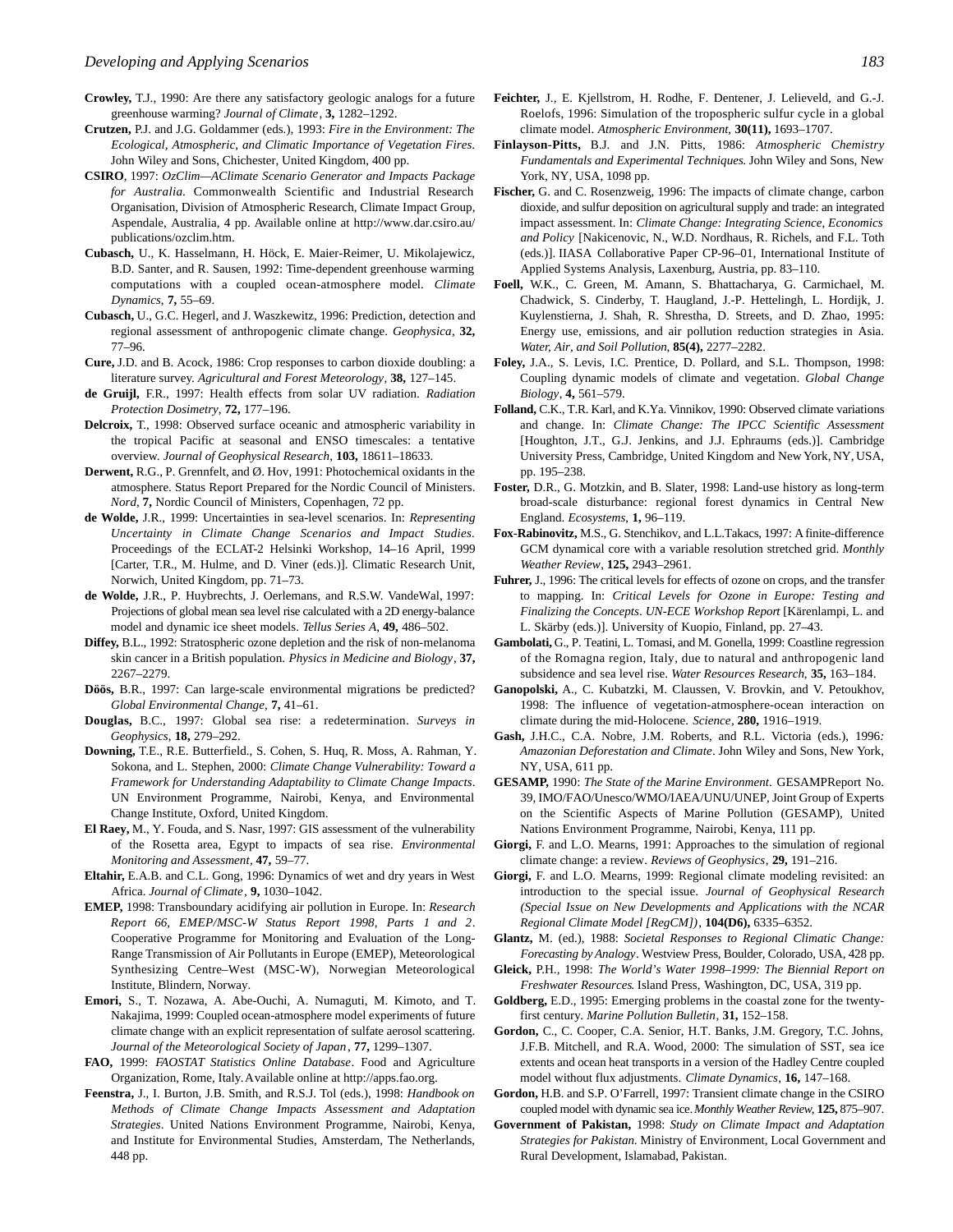- **Goudriaan,** J., H.H. Shugart, H. Bugmann, W. Cramer, A. Bondeau, R.H. Gardner, L.A. Hunt, W.K. Lauwenroth, J.J. Landsberg, S. Linder, I.R. Noble, W.J. Parton, L.F. Pitelka, M. Stafford Smith, R.W. Sutherst, C. Valentin, and F.I. Woodward, 1999: Use of models in global change studies. In: *The Terrestrial Biosphere and Global Change: Implications for Natural and Managed Ecosystems* [Walker, B., W. Steffen, J. Canadell, and J. Ingram (eds)]. Cambridge University Press, Cambridge, United Kingdom and New York, NY, USA, pp. 106–140.
- **Gregory,** J.M. and J. Oerlemans, 1998: Simulated future sea-level rise due to glacier melt based on regionally and seasonally resolved temperature changes. *Nature*, **391,** 474–476.
- **Grennfelt,** P., 1996: The second  $NO_x$  protocol: how to link science to policy? In: *Critical Levels for Ozone in Europe: Testing and Finalizing the Concepts. UN-ECE Workshop Report* [Kärenlampi, L. and L. Skärby (eds.)]. University of Kuopio, Finland, pp. 108–109.
- **Grennfelt,** P., H. Rodhe, E. Thörnelöf, and J. Wisniewski (eds.), 1996: Acid reign '95? Proceedings of the 5th international conference on acidic deposition, Göteborg, Sweden, 26–30 June 1995. *Water, Air, and Soil Pollution,* **85(1–4),** 2730 pp.
- **Grübler,** A., 1998: A review of global and regional sulfur emission scenarios. *Journal of Mitigation and Adaptation Strategies for Global Change*, **3,** 383–418.
- **Gwynne-Jones,** D., J.A. Lee, and T.V. Callaghan, 1997: Effects of enhanced U V-B radiation and elevated carbon dioxide concentrations on a sub-arctic forest heath ecosystem. *Plant Ecology*, **128,** 242–249.
- **Haarsma,** R.J., J.F.B. Mitchell, and C.A. Senior, 1993: Tropical disturbances in a GCM*. Climate Dynamics*, **8,** 247–257.
- **Hader,** D.-P., H.D. Kumar, R.C. Smith, and R.C. Worrest, 1998: Effects on aquatic ecosystems. *Journal of Photochemistry and Photobiology B: Biology*, **46,** 53–68.
- Hahmann, A.N. and R.E. Dickinson, 1997: RCCM2-BATS model over tropical South America: applications to tropical deforestation. *Journal of Climate*, **10,** 1944–1964.
- **Hansen,** J., G. Russell, D. Rind, P. Stone, A. Lacis, S. Lebedeff, R. Ruedy, and L. Travis, 1983: Efficient three-dimensional global models for climate studies: models I and II. *Monthly Weather Review*, **111,** 609–662.
- **Hansen,** J., I. Fung, A. Lacis, D. Rind, S. Lebedeff, R. Ruedy, and G. Russell, 1988: Global climate changes as forecast by Goddard Institute for Space Studies three-dimensional model. *Journal of Geophysical Research*, **93(D8),** 9341–9364.
- **Harrison,** P.A. and R.E. Butterfield, 1996: Effects of climate change on Europe-wide winter wheat and sunflower productivity. *Climate Research*, **7,** 225–241.
- **Harvey**, L.D.D., J. Gregory, M. Hoffert, A. Jain, M. Lal, R. Leemans, S.C.B. Raper, T.M.L. Wigley, and J.R. de Wolde, 1997: An introduction to simple climate models used in the IPCC Second Assessment Report*. IPCC Technical Paper II* [Houghton, J.T., L.G. Meira Filho, D.J. Griggs, and K. Maskell (eds.)]. Intergovernmental Panel on Climate Change, Geneva, Switzerland, 50 pp.
- **Hay,** E.L., R.B. Wilby, and G.H. Leavesy, 1999: A comparison of delta change and downscaled GCM scenarios: implications for climate change scenarios in three mountainous basins in the United States. In: *Proceedings of the AWRA Specialty Conference on Potential Consequences of Climatic Variability and Change to Water Resources of the United States, May, 1999, Atlanta, GA* [Adams, D.B. (ed.)]. American Water Resources Association, Middleburg, VA, USA, 424 pp.
- **Hayden,** B.P., 1998: Ecosystem feedbacks on climate at the landscape scale. *Philosophical Transactions of the Royal Society of London, Series B*, **353,** 5–18.
- Haywood, J.M., R.J. Stouffer, R.T. Wetherald, S. Manabe, and V. Ramaswamy, 1997: Transient response of a coupled model to estimated changes in greenhouse gas and sulfate concentrations. *Geophysical Research Letters*, **24,** 1335–1338.
- Henderson-Sellers, A., K. McGuffie, and C. Gross, 1995: Sensitivity of global climate model simulations to increased stomatal resistance and  $CO<sub>2</sub>$ increases. *Journal of Climate*, **8,** 1738–1756.
- **Herman,** J.R., P.K. Bhartia, J. Ziemke, Z. Ahmad, and D. Larko, 1996: UV-B radiation increases (1979–1992) from decreases in total ozone. *Geophysical Research Letters*, **23,** 2117–2120.
- **Hewitt,** C.D. and J.F.B. Mitchell, 1998: A fully coupled GCM simulation of the climate of the mid-Holocene. *Geophysical Research Letters*, **25,** 361–364.
- **Hoekstra,** A.Y., 1997: The water submodel: AQUA. In: *Perspectives on Global Change: The TARGETS Approach* [Rotmans, J. and B. de Vries (eds.)]. Cambridge University Press, Cambridge, United Kingdom and New York, NY, USA, pp. 109–134.
- **Houghton,** R.A., 1995: Land use change and the carbon cycle. *Global Change Biology*, **1,** 275–287.
- **Hulme,** M. and O. Brown, 1998: Portraying climate scenario uncertainties in relation to tolerable regional climate change. *Climate Research*, **10,** 1–14.
- **Hulme,** M. and T.R. Carter, 1999: Representing uncertainty in climate change scenarios and impact studies. In: *Representing Uncertainty in Climate Change Scenarios and Impact Studies. Proceedings of the ECLAT-2 Helsinki Workshop, 14–16 April, 1999* [Carter, T.R., M. Hulme, and D. Viner (eds.)]. Climatic Research Unit, University of East Anglia, Norwich, United Kingdom, pp. 11–37.
- **Hulme,** M., T. Jiang, and T. Wigley, 1995: *SCENGEN: A Climate Change SCENario GENerator. Software User Manual, Version 1.0*. Climatic Research Unit, University of East Anglia, Norwich, United Kingdom, 38 pp.
- **Hulme,** M., E.M. Barrow, N. Arnell, P.A. Harrison, T.E. Downing, and T.C. Johns, 1999a: Relative impacts of human-induced climate change and natural climate variability*. Nature*, **397,** 688–691.
- **Hulme,** M., J. Mitchell, W. Ingram, J. Lowe, T. Johns, M. New, and D. Viner, 1999b: Climate change scenarios for global impacts studies. *Global Environmental Change*, **9,** S3–S19.
- **Hulme,** M., T.M.L. Wigley, E.M. Barrow, S.C.B. Raper, A. Centella, S. Smith, and A.C. Chipanshi, 2000: *Using a Climate Scenario Generator for Vulnerability and Adaptation Assessments: MAGICC and SCENGEN, Version 2.4 Workbook*. Climatic Research Unit, East Anglia University, Norwich, United Kingdom, 52 pp.
- **Huntley,** B., W.P. Cramer, A.V. Morgan, I.C. Prentice, and J.R.M. Allen (eds.), 1997: *Past and Future Rapid Environmental Changes: The Spatial and Evolutionary Responses of Terrestrial Biota*. Springer-Verlag, Berlin, Germany, 523 pp.
- **IASC**, 1995: *Effects of Increased Ultraviolet Radiation in the Arctic*. IASC Report 2, International Arctic Science Committee, Oslo, Norway, 56 pp.
- **IPCC,** 1990: *Climate Change: The IPCC Impacts Assessment* [Tegart, W.J.McG., G.W. Sheldon, and D.C. Griffiths (eds.)]. Australian Government Publishing Service, Canberra, Australia, 210 pp.
- **IPCC,** 1994: *IPCC Technical Guidelines for Assessing Climate Change Impacts and Adaptations*. *Part of the IPCC Special Report to the First Session of the Conference of the Parties to the UN Framework Convention on Climate Change, Working Group II, Intergovernmental Panel on Climate Change* [Carter,T.R., M.L. Parry, H. Harasawa, and S. Nishioka (eds.)]. University College London, United Kingdom and Center for Global Environmental Research, National Institute for Environmental Studies, Tsukuba, Japan, 59 pp.
- **IPCC,** 1996a: *Climate Change 1995. The Science of Climate Change. Contribution of Working Group I to the Second Assessment Report of the Intergovernmental Panel on Climate Change* [Houghton, J.T., L.G. Meira Filho, B.A. Callander, N. Harris, A. Kattenberg, and K. Maskell (eds.)]. Cambridge University Press, Cambridge, United Kingdom and New York, NY, USA, 572 pp.
- **IPCC,** 1996b: *Climate Change 1995: Impacts, Adaptations, and Mitigation of Climate Change: Scientific-Technical Analyses. Contribution of Working Group II to the Second Assessment Report of the Intergovernmental Panel on Climate Change* [Watson, R.T., M.C. Zinyowera, and R.H. Moss (eds.)]. Cambridge University Press, Cambridge, United Kingdom and New York, NY, USA, 880 pp.
- **IPCC,** 1998: *The Regional Impacts of Climate Change: An Assessment of Vulnerability. Special Report of IPCC Working Group II* [Watson, R.T., M.C. Zinyowera, and R.H. Moss (eds.)]. Cambridge University Press, Cambridge, United Kingdom and New York, NY, USA, 517 pp.
- **IPCC,** 2000: *Land Use, Land-Use Change, and Forestry. Special Report of the Intergovernmental Panel on Climate Change* [Watson**,** R.T., I.R. Noble, B. Bolin, N.H. Ravindranath, D.J. Verardo, and D.J. Dokken (eds.)]. Cambridge University Press, Cambridge, United Kingdom and New York, NY, USA, 377 pp.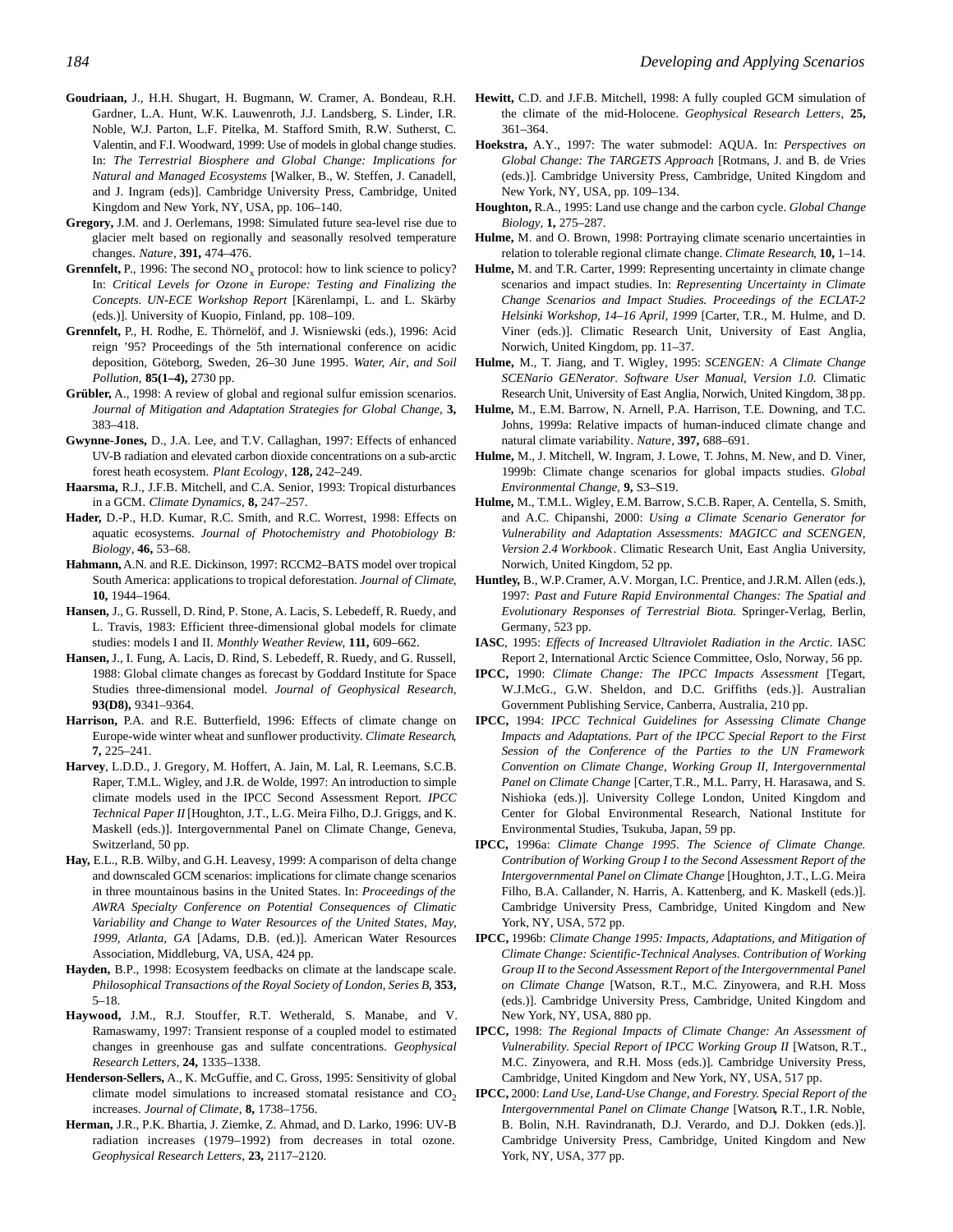- **IPCC-DDC,** 1999: *The IPCC Data Distribution Centre: Providing Climate Change and Related Scenarios for Impacts Assessments*, CD-ROM Version 1.0, Climatic Research Unit, University of East Anglia, Norwich, United Kingdom. Available online at http://ipcc-ddc.cru.uea.ac.uk.
- **IPCC-TGCIA,** 1999: *Guidelines on the Use of Scenario Data for Climate Impact and Adaptation Assessment. Version 1* [Carter, T.R., M. Hulme, and M. Lal (eds.)]. Intergovernmental Panel on Climate Change, Task Group on Scenarios for Climate Impact Assessment, 69 pp. Available online at http://ipcc-ddc.cru.uea.ac.uk/cru\_data/support/guidelines.html.
- **Izrael,** Yu.A. and A.V. Tsyban, 1989: *Anthropogenic Ecology of the Ocean*. Leningrad, Gidrometeoizdat, Russia, 528 pp. (in Russian).
- **Jackett,** D.R., T.J. McDougall, M.H. England, and A.C. Hirst, 2000: Thermal expansion in ocean and coupled general circulation models. *Journal of Climate*, **13,** 1384–1405.
- **Jackman,** C.H., E.L. Flemming, S. Chandra, D.B. Considine, and J.E. Rosenfeld, 1996: Past, present and future modeled ozone trends with comparisons to observed trends. *Journal of Geophysical Research*, **101,** 28753–28767.
- **Jones,** R.N., 2000: Managing uncertainty in climate change projections issues for impact assessment. *Climatic Change,* **45,** 403–419.
- **Jones,** R.N., K.J. Hennessy, and D.J. Abbs, 1999: *Climate Change Analysis Relevant to Jabiluka, Attachment C—Assessment of the Jabiluka Project.* Report of the Supervising Scientist to the World Heritage Committee, Environment Australia, Canberra, Australia, 24 pp.
- **Jordan,** A., T. O'Riordan, K. Turner, and I. Lorenzoni, 2000: Europe in the new millennium. In: *Assessment of Potential Effects and Adaptation for Climate Change in Europe*: *The Europe ACACIA Project* [Parry, M.L. (ed.)]. Jackson Environment Institute, University of East Anglia, Norwich, United Kingdom, pp. 35–45.
- **Kasischke,** E.S. and B.J. Stocks (eds.), 2000: *Fire, Climate Change and Carbon Cycling in the Boreal Forest*. Springer-Verlag, New York, NY, USA, 461 pp.
- **Kattenberg,** A., F. Giorgi, H. Grassl, G.A. Meehl, J.F.B. Mitchell, R.J. Stouffer, T. Tokioka, A.J. Weaver, and T.M.L. Wigley, 1996: Climate models—projections of future climate. In: *Climate Change 1995: The Science of Climate Change. Contribution of Working Group I to the Second Assessment Report of the Intergovernmental Panel on Climate Change* [Houghton, J.T., L.G. Meira Filho, B.A. Callander, N. Harris, A. Kattenberg, and K. Maskell (eds.)]. Cambridge University Press, Cambridge, United Kingdom and New York, NY, USA, pp. 285–357.
- Katz, R.W. and M.B. Parlange, 1996: Mixtures of stochastic processes: application to statistical downscaling. *Climate Research*, **7**, 185-193.
- **Kirschbaum,** M.U.F., P. Bullock, J.R. Evans, K. Goulding, P.G. Jarvis, I.R. Noble, M. Rounsevell, and T.D. Sharkey, 1996: Ecophysiological, ecological, and soil processes in terrestrial ecosystems: a primer on general concepts and relationships. In: *Climate Change 1995: Impacts*, *Adaptations and Mitigation of Climate Change: Scientific-Technical Analyses. Contribution of Working Group II to the Second Assessment Report of the Intergovernmental Panel on Climate Change* [Watson, R.T., M.C. Zinyowera, and R.H. Moss (eds.)]. Cambridge University Press, Cambridge, United Kingdom and New York, NY, USA, pp. 57–74.
- **Klein,** R.J.T. and R.J. Nicholls, 1998: Coastal zones. In: *UNEP Handbook on Methods for Climate Change Impact Assessment and Adaptation Studies* [Burton, I., J.F. Feenstra, J.B. Smith, and R.S.J. Tol (eds.)]. Version 2.0, United Nations Environment Programme and Institute for Environmental Studies, Vrije Universiteit, Amsterdam, The Netherlands, chapter 7, pp. 1–36. Available online at http://www.vu.nl/english/o\_o/instituten/ IVM/research/climatechange/Handbook.htm.
- **Klein Goldewijk,** C.G.M., 2001: Estimating global land use change over the past 300 years: the HYDE 2.0 database. *Global Biogeochemical Cycles*, **14,** (in press).
- **Klein Tank,** A.M.G. and G.P. Können, 1997: Simple temperature scenario for a Gulf Stream-induced climate change. *Climatic Change*, **37,** 505–512.
- **Kneshgi,** H.S. and A.G. Lapenis, 1996: Estimating the accuracy of Russian paleotemperature reconstruction. *Palaeogeography, Palaeoclimatology, Palaeoecology*, **121,** 221–237.
- **Koruba,** V., M.A. Jabbar, and J.A. Akinwumi, 1996: Crop-livestock competition in the West African derived savannah: application of a multi-objective programming model. *Agricultural Systems*, **52,** 439–453.
- **Kropff,** M., 1989: *Quantification of SO<sup>2</sup> Effects on Physiological Processes, Plant Growth and Crop Production*. Diss. Wageningen Agricultural University, CIP-Gegevens Koninklijke Bibliotheek, The Hague, The Netherlands, 201 pp.
- **Krupa**, S.V. and H.-J. Jäger, 1996: Adverse effects of elevated levels of ultraviolet (UV)-B radiation and ozone  $(O_3)$  on crop growth and productivity. In: *Global Climate Change and Agricultural Production: Direct and Indirect Effects of Changing Hydrological, Pedological and Plant Physiological Processes* [Bazzaz, F. and W. Sombroek (eds.)]. John Wiley, Chichester, 141–169.
- **Krupa,** S.V., R.N. Kickert, and H.-J. Jäger, 1998: *Elevated Ultraviolet (UV)- B Radiation and Agriculture*. Springer-Verlag, Berlin and Heidelberg, Germany, 296 pp.
- **Kutzbach,** J., G. Bonan, J. Foley, and S.P. Harrison, 1996: Vegetation and soil feedbacks on the response of the African monsoon to orbital forcing in the early to middle Holocene. *Nature*, **384,** 623–626.
- Langner, J. and H. Rodhe, 1991: A global three-dimensional model of the tropospheric sulfur cycle. *Journal of Atmospheric Chemistry*, 13, 225-263.
- **Lean,** J. and P.R. Rowntree, 1997: Understanding the sensitivity of a GCM simulation of Amazonian deforestation to the specification of vegetation and soil characteristics. *Journal of Climate*, **10,** 1216–1235.
- **Leemans,** R., 1999: Modelling for species and habitats: new opportunities for problem solving. *The Science of the Total Environment*, **240,** 51–73.
- **Leemans,** R. and G.J. van den Born, 1994: Determining the potential global distribution of natural vegetation, crops and agricultural productivity. *Water, Air, and Soil Pollution*, **76,** 133–161.
- **Leemans,** R., S. Agrawala, J.A. Edmonds, M.C. MacCracken, R.M. Moss, and P.S. Ramakrishnan, 1996a: Mitigation: cross-sectoral and other issues. In: *Climate Change 1995: Impacts, Adaptations and Mitigation of Climate Change: Scientific-Technical Analyses. Contribution of Working Group II to the Second Assessment Report of the Intergovernmental Panel on Climate Change* [Watson, R.T., M.C. Zinyowera, and R.H. Moss (eds.)]. Cambridge University Press, Cambridge, United Kingdom and New York, NY, USA, pp. 799–797.
- Leemans, R., W. Cramer, and J.G. van Minnen, 1996b: Prediction of global biome distribution using bioclimatic equilibrium models. In: *Effects of Global Change on Coniferous Forests and Grasslands* [Melillo, J.M. and A . Breymeyer (eds.)]. John Wiley and Sons, New York, NY, USA, pp. 413–450.
- **Leemans,** R., E. Kreileman, G. Zuidema, J. Alcamo, M. Berk, G.J. van den Born, M. den Elzen, R. Hootsmans, M. Janssen, M. Schaeffer, A.M.C. Toet, and H.J.M. de Vries, 1998: *The IMAGE User Support System: Global Change Scenarios from IMAGE 2.1*. RIVM Publication 4815006, CD-ROM, National Institute of Public Health and the Environment, Bilthoven, The Netherlands.
- **Leggett,** J., W.J. Pepper, and R.J. Swart, 1992: Emissions Scenarios for IPCC: an update. In: *Climate Change 1992. The Supplementary Report to the IPCC Scientific Assessment* [Houghton, J.T., B.A. Callander, and S.K. Varney (eds.)]. Cambridge University Press, Cambridge, United Kingdom and New York, NY, USA, pp. 69–95.
- **Lelieveld,** J. and A.M. Thompson, 1998: Tropospheric ozone and related processes. Scientific assessment of ozone depletion. In: *Global Ozone Research and Monitoring Project* [Albritton, D.L., P.J. Aucamp, G. Megie, and R.T. Watson (eds.)]. Report No. 44, World Meteorological Organization, Geneva, Switzerland.
- **Longstreth,** J., F.R. de Gruijl, M.L. Kripke, S. Abseck, F. Arnold, H.I. Slaper, G. Velders, Y. Takizawa, and J.C. van der Leun, 1998: Health risks. *Journal of Photochemistry and Photobiology B: Biology*, **46,** 20–39.
- **Lorenzo,** E. and L. Teixiera, 1997: Sensitivity of storm waves in Montevideo (Uruguay) to a hypothetical climate change. *Climate Research*, **9,** 81–85.
- **Lorenzoni,** I., A. Jordan., M. Hulme., R.K. Turner, and T. O'Riordan, 2000: A co-evolutionary approach to climate change impact assessment: part I: integrating socio-economic and climate change scenarios. *Global Environmental Change*, **10,** 57–68.
- **Lough,** J.M., T.M.L. Wigley, and J.P. Palutikof, 1983: Climate and climate impact scenarios for Europe in a warmer world. *Journal of Climatology and Applied Meteorology*, **22,** 1673–1684.
- **Loveland,** T.R. and A.S. Belward, 1997: The IGBP-DIS global 1 km land cover data set, DISCover: first results. *International Journal of Remote Sensing*, **18,** 3291–3295.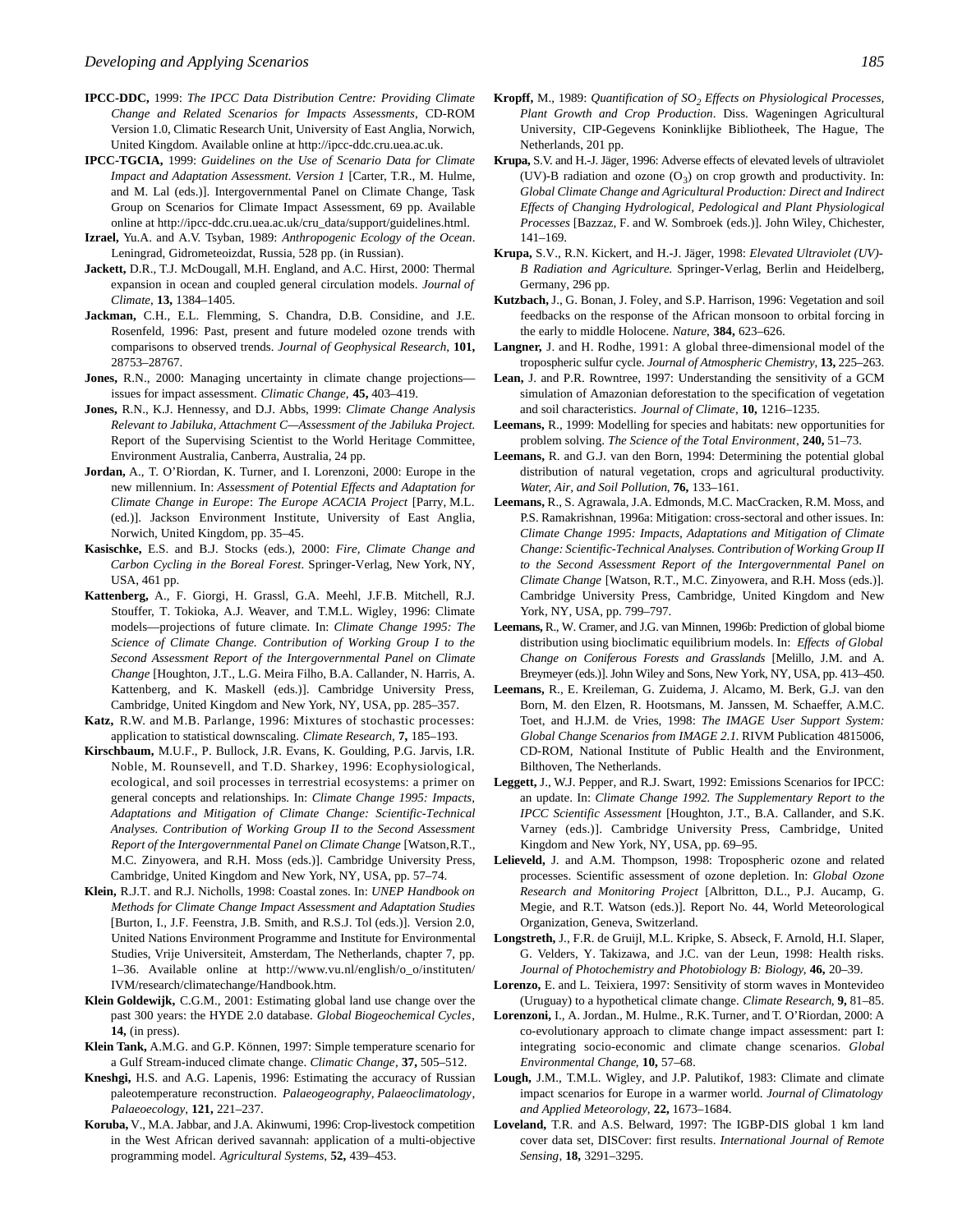- **Madronich,** S., R.L. McKenzie, L.O. Bjorn, and M.M. Caldwell, 1998: Changes in biologically active ultraviolet radiation reaching the Earth's surface. *Journal of Photochemistry and Photobiology B: Biology*, **46,** 5–19.
- Manabe, S., R.J. Stouffer, M.J. Spelman, and K. Bryan, 1991: Transient responses of a coupled ocean-atmosphere model to gradual changes of atmospheric CO<sup>2</sup> : part I: annual mean response. *Journal of Climate*, **4,** 785–818.
- Manzi, A.O. and S. Planton, 1996: Asimulation of Amazonian deforestation using a GCM calibrated with ABRACOS and ARME data. In: Amazonian *D e f o restation and Climate* [Gash, J.H.C., C.A. Nobre, J.M. Roberts, and R.L. Victoria (eds.)]. John Wiley and Sons, New York, NY, USA, pp. 505–529.
- **Martens,** P., 1998: *Health and Climate Change: Modelling the Impacts of Global Warming and Ozone Depletion*. Earthscan Publications, London, United Kingdom, 176 pp.
- Martens, P., R.S. Kovats, S. Nijhof, P. de Vries, M.T.J. Livermore, D.J. Bradley, J. Cox, and A.J. McMichael, 1999: Climate change and future populations at risk of malaria. *Global Environmental Change*, 9, S89-S107.
- **Martin,** M.J., 1997: *Models of the Interactive Effects of Rising Ozone, Carbon Dioxide and Temperature on Canopy Carbon Dioxide Exchange and* Isoprene Emission. Diss. University of Essex, Colchester, United Kingdom, 165 pp.
- Materna, J., 1981: Concentration of sulfur dioxide in the air and sulfur c o ntent in Norway spruce needles (*Picea abies* Karst.). *Communicationes Instituti Forestalis Cechosloveniae*, **12,** 137–146.
- **Matsuoka,** Y., M. Kainuma, and T. Morita, 1995: Scenario analysis of global warming using the Asian Pacific Integrated Model (AIM). *Energy Policy*, **23,** 357–371.
- Matthijsen, J., K. Suhre, R. Rosset, F. Eisele, R. Mauldin, and D. Tanner, 1998: Photodissociation and UV radiative transfer in a cloudy atmosphere: modeling and measurements. *Journal of Geophysical Research*, **103,** 16665–16676.
- **Mayerhofer,** P., J. Alcamo, J.G. van Minnen, M. Posch, R. Guardans, B.S. Gimeno, T. van Harmelen, and J. Bakker, 2000: *Regional Air Pollution and Climate Change in Europe: an Integrated Analysis (AIR-CLIM)*. Progress Report 2, Center for Environmental Systems Research, University of Kassel, Germany, 59 pp. Available online at http://www.usf.uni-kassel.de/service/bibliothek.htm.
- **McDonald,** N.J. and B.A. O'Connor, 1996: Changes in wave impact on the Flemish coast due to increased mean sea level. *Journal of Marine Systems*, **7,** 133–144.
- **McFarlane,** N.A., G.J. Boer, J.-P. Blanchet, and M. Lazare, 1992: The Canadian Climate Centre second-generation general circulation model and its equilibrium climate*. Journal of Climate*, **5,** 1013–1044.
- McGregor, J.J., 1997: Regional climate modeling. Meteorological *Atmospheric Physic*s, **63,** 105–117.
- **McInnes,** K.L. and G.D. Hubbert, 1996: *Extreme Events and the Impact of Climate Change on Victoria's Coastline*. Report No. 488, Victorian Environment Protection Authority, Melbourne, Australia, 69 pp.
- **McInnes,** K.L., K.J.E. Walsh, and A.B. Pittock, 2000: *Impact of Sea Level Rise and Storm Surges on Coastal Resorts. CSIRO Tourism Research: Final Report*. Division of Atmospheric Research, Commonwealth Scientific, Industrial and Research Organisation, Aspendale, Australia, 13 pp.
- **McKenzie,** R.L., B. Connor, and G. Bodeker, 1999: Increased summertime UV radiation in New Zealand in response to ozone loss. *Science*, **285,** 1709–1711.
- **McPeters,** R.D., S.M. Hollandsworth, L.E.Flynn, J.R.Herman, and C.J.Seftor, 1996: Long-term ozone trends derived from the 16-year combined Nimbus 7/Meteor 3 TOMS Version 7 record. *Geophysical Research Letters*, **23,** 3699–3702.
- **Meadows,** D.H., D.L. Meadows, and J. Randers, 1992: *Beyond the Limits: Global Collapse of a Sustainable Future*. Earthscan Publications Ltd, London, United Kingdom, 300 pp.
- **Mearns,** L.O., C. Rosenzweig, and R. Goldberg, 1992: Effect of changes in interannual climatic variability on CERES-Wheat yields: sensitivity and 2xCO<sub>2</sub> general circulation model studies. Agricultural and Forest *Meteorology*, **62,** 159–189.
- **Mearns,** L.O., C. Rosenzweig, and R. Goldberg, 1996: The effect of changes in daily and interannual climatic variability on CERES-Wheat: a sensitivity study. *Climatic Change*, **32,** 257–292.
- **Mearns,** L.O., C. Rosenzweig, and R. Goldberg, 1997: Mean and variance change in climate scenarios: methods, agricultural applications, and measures of uncertainty. *Climatic Change*, 35, 367-396.
- **Mearns,** L.O., W. Easterling, and C. Hays, 1998: The effect of spatial scale of climate change scenarios on the determination of impacts: an example of agricultural impacts on the Great Plains. In: Proceedings of the *International Workshop on Regional Modeling of the General Monsoon* System in Asia, Beijing, October 20-23, 1998. START Regional Committee for Temperate East Asia Report No. 4, Global Change System for Analysis, Research, and Training (START) Regional Center for Temperate East Asia, Beijing, China, pp. 70–73.
- **Mearns,** L.O., T. Mavromatis, E. Tsvetsinskaya, C. Hays, and W. Easterling, 1999: Comparative responses of EPIC and CERES crop models to high and low resolution climate change scenario. *Journal of Geophysical Research*, **104(D6**)**,** 6623–6646.
- **Mearns,** L.O., W. Easterling, and C. Hays, 2001: Comparison of agricultural impacts of climate change calculated from high and low resolution climate model scenarios: part I: the uncertainty of spatial scale. *Climatic Change*, (in press).
- **Mela,** T. and T. Suvanto, 1987: *Peltokasvien Satoennuste Vuoteen 2000 (Field Crop Yield Forecast to the Year 2000)*. Publication No. 14, Department of Crop Husbandry, University of Helsinki, Helsinki, Finland, 201 pp. (in Finnish).
- **Mendelsohn,** R. and J. Neumann, 1999: *The Impact of Climate Change on the United States Economy*. Cambridge University Press, Cambridge, United Kingdom and New York, NY, USA, 344 pp.
- Mitchell, J.F.B., 1990: Greenhouse warming: is the mid-Holocene a good analogue? *Journal of Climate*, 3, 1177-1192.
- **Mitchell,** J.F.B. and T.C. Johns, 1997: On the modification of global warming by sulphate aerosols. *Journal of Climate*, **10,** 245–267.
- **Mitchell,** J.F.B., S. Manabe, V. Meleshko, and T.Tokioka, 1990: Equilibrium climate change—and its implications for the future. In: *Climate Change: The IPCC Scientific Assessment* [Houghton, J.T., G.J. Jenkins, and J.J. Ephraums (eds.)]. Cambridge University Press, Cambridge, United Kingdom and New York, NY, USA, pp. 131–164.
- **Mitchell,** J.F.B., T.C. Johns, M. Eagles, W.J. Ingram, and R.A. Davis, 1999: Towards the construction of climate change scenarios. *Climatic Change*, **41,** 547–581.
- **Montzka,** S.A., J.H. Butler, R.C. Myers, T.M.Thompson, T.H. Swanson, A.D. Clarke, L.T Lock, and J.W. Elkins, 1996: Decline in the tropospheric abundance of halogens from halocarbons: implications for stratospheric ozone depletion. *Science*, **272,** 1318–1322.
- **Morgan,** M.G. and D. Keith, 1995: Subjective judgements by climate experts. *Environmental Science and Technology*, **29,** 468–476.
- Moss, R.H. and S.H. Schneider, 2000: Uncertainties in the IPCC TAR: recommendations to lead authors for more consistent assessment and reporting. In: *Guidance Papers on the Cross Cutting Issues of the Third Assessment Report of the IPCC* [Pachauri, R., T. Taniguchi, and K. Tanaka (eds.)]. Intergovernmental Panel on Climate Change, Geneva, Switzerland, pp. 33–51.
- **Moxey,** A.P., B. White, and J.R. O'Callaghan, 1995: CAPreform: an application of the NELUPEconomic model. *Journal of Environmental Planning and Management*, **38,** 117–123.
- **Munasinghe,** M., 2000: Development, equity and sustainability (DES) in the context of climate change. In: *Guidance Papers on the Cross Cutting Issues of the Third Assessment Report of the IPCC* [Pachauri, R., T. Taniguchi, and K. Tanaka (eds.)]. Intergovernmental Panel on Climate Change, Geneva, Switzerland, pp. 69–90.
- **Murphy,** J.M., 1995: Transient response of the Hadley Centre coupled oceanatmosphere model to increasing carbon dioxide: part I: control climate and flux correction. *Journal of Climate*, **8,** 36–56.
- **Nakicenovic,** N., J. Alcamo, G. Davis, B. de Vries, J. Fenhann, S. Gaffin, K. Gregory, A. Grübler, T.Y. Jung, T. Kram, E.L. La Rovere, L. Michaelis, S. Mori, T. Morita, W. Pepper, H. Pitcher, L. Price, K. Raihi, A. Roehrl, H.-H. Rogner, A. Sankovski, M. Schlesinger, P. Shukla, S. Smith, R. Swart, S. van Rooijen, N. Victor, and Z. Dadi, 2000: *Emissions Scenarios. A Special Report of Working Group III of the Intergovernmental Panel on Climate Change*. Cambridge University Press, Cambridge, United Kingdom and New York, NY, USA, 599 pp.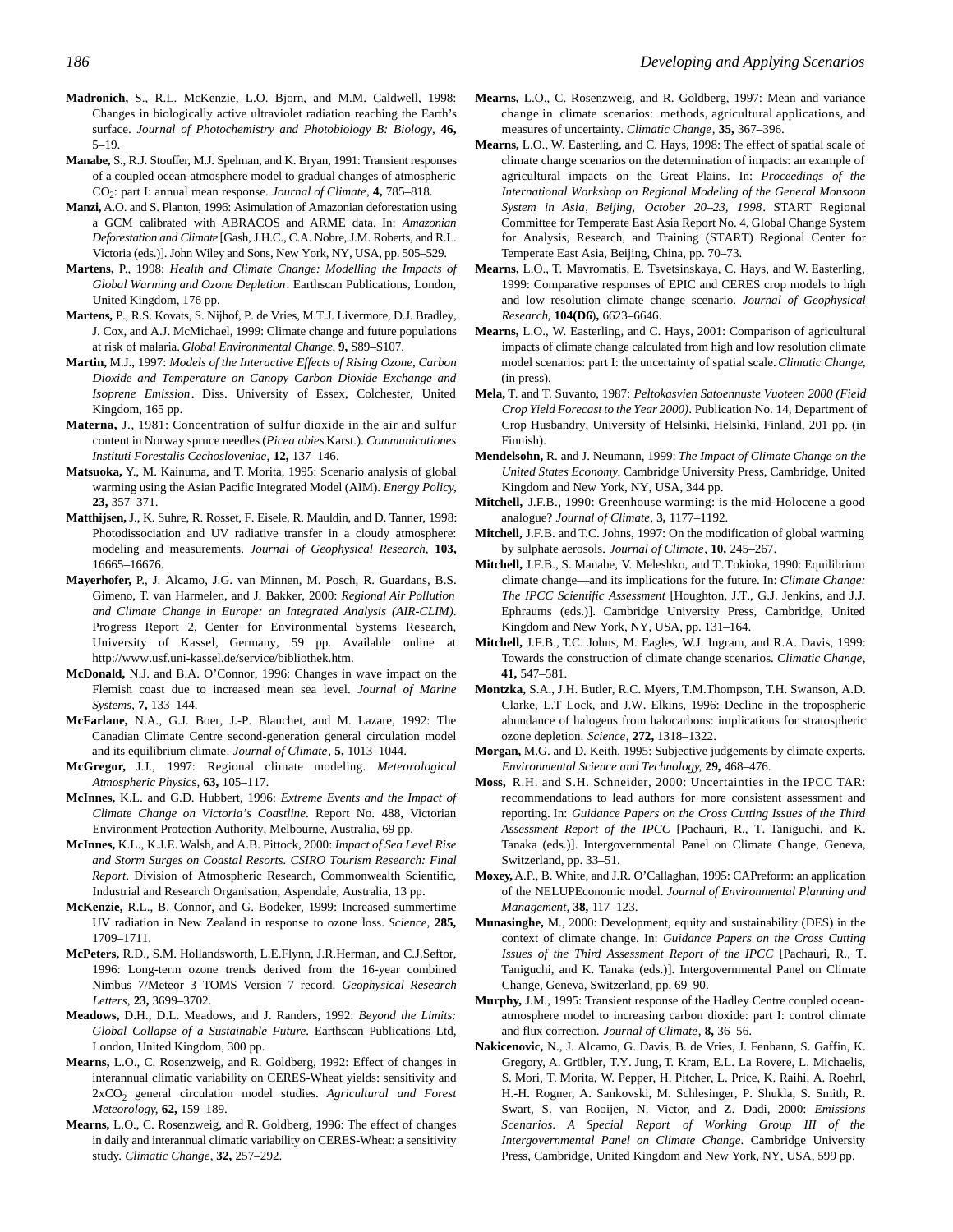- **National Assessment Synthesis Team,** 1998: *US National Assessment: Socio-Economic Scenarios Guidance Document*. United States Global Change Research Program, National Assessment Coordination Office, Washington, D.C., USA. Available online at http://www.nacc.usgcrp.gov/ meetings/socio-econ.html.
- **NDU,** 1978: *Climate Change to the Year 2000*. National Defense University, Washington, DC, USA.
- **Nerem,** R.S., 1999: Measuring very low frequency sea level variations using satellite altimeter data. *Global and Planetary Change*, **20,** 157–171.
- **Nerem,** R.S., B.J. Haines, H. Hendricks, J.F. Minster, G.T. Mitchum, and W.B. White, 1997: Improved determination of global mean sea level variations using TOPEX/POSEIDON altimeter data. *Geophysical Research Letters*, **24,** 1331–1334.
- New, M., 1999: Uncertainty in representing the observed climate. In: *Representing Uncertainty in Climate Change Scenarios and Impact Studies. Proceedings of the ECLAT-2 Helsinki Workshop, 14–16 April, 1999* [Carter, T.R., M. Hulme, and D. Viner (eds.)]. Climatic Research Unit, University of East Anglia, Norwich, United Kingdom, pp. 59–66.
- **NIVA,** 1998: *Critical Loads and their Exceedances for ICP-Waters Sites*. Programme Centre of the Norwegian Institute for Water Research (NIVA), Oslo, Norway, 35 pp.
- **Nicholls,** R.J., 1995: Synthesis of vulnerability analysis studies. In: *Preparing to Meet the Coastal Challenges of the 21st Century, Vol. 1*. *Proceedings of the World Coast Conference, November 1–5, 1993, Noordwijk, The Netherlands*. CZM-Centre Publication No. 4, Ministry of Transport, Public Works and Water Management, The Hague, The Netherlands, pp. 181–216.
- **Nicholls,** R.J., F.M.J. Hoozemans, and M. Marchand, 1999: Increasing flood risk and wetland losses due to global sea-level rise: regional and global analyses. *Global Environmental Change*, **9,** S69–S87.
- **Nicholson,** S.E., C.J. Tucker, and M.B. Ba, 1998: Desertification, drought, and surface vegetation: an example from the West African Sahel. *Bulletin of the American Meteorological Society*, **79,** 815–829.
- **NPA Data Services,** 1999: *Analytic documentation of three alternate socioeconomic projections, 1997–2050*. NPA Data Services, Inc., Washington, DC, USA.
- Ogilvy, J., 1992: Future studies and the human sciences: the case for normative scenarios. *Futures Research Quarterly*, **8(2),** 5–65.
- **Ohmura,** A., M. Wild, and L. Bengtsson, 1996: A possible change in the mass balance of Greenland and Antarctic Ice Sheets in the coming century. *Journal of Climate*, **9,** 2124–2135.
- **Ojanperä, K., E. Pätsikkä, and T. Yläranta, 1998: Effects of low ozone exposure** of spring wheat in open-top chambers on net  $CO_2$ —uptake, rubisco, leaf senescence and grain filling. *New Phytologist*, **138,** 451–460.
- **Olesen,** J.E., 1999: Uncertainty in impact studies: agroecosystems. In: *Representing Uncertainty in Climate Change Scenarios and Impact Studies. Proceedings of the ECLAT-2 Helsinki Workshop, 14–16 April, 1999* [Carter, T.R., M. Hulme, and D. Viner (eds.)]. Climatic Research Unit, University of East Anglia, Norwich, United Kingdom, pp.  $78 - 82.$
- **Olivo,** M.D., 1997: Assessment of the vulnerability of Venezuela to sea-level rise. *Climate Research*, **9,** 57–65.
- **Pan,** Y.A., A.D. McGuire, D.W. Kicklighter, and J.D. Melillo, 1996: The importance of climate and soils for estimates of net primary production: a sensitivity analysis with the terrestrial ecosystem model. *Global Change Biology*, **2,** 5–23.
- **Parry,** M.L. (ed.), 2000: *Assessment of Potential Effects and Adaptation for Climate Change in Europe*: *The Europe ACACIA Project*. Jackson Environment Institute, University of East Anglia, Norwich, United Kingdom, 320 pp.
- Parry, M. and M. Livermore (eds.), 1999: A new assessment of the global effects of climate change. *Global Environmental Change*, **9,** S1–S107.
- **Parry,** M., C. Rosenzweig, A. Iglesias, G. Fischer, and M. Livermore, 1999: Climate change and world food security: a new assessment. *Global Environmental Change*, **9,** S51–S67.
- Parson, E.A., 1999: Assessment methods II: socio-economic scenarios. *Acclimations,* **4 ,** 7. Newsletter of the U.S. National Assessment of Climate Variability and Change available online at http://www.nacc.usgcrp.gov/ newsletter/1999.02/SocEc.htm.
- **Parson,** E.A. and K. Fisher-Vanden, 1997: Integrated assessment models of global climate change. *Annual Review of Energy and the Environment*, **22,** 589–628.
- **Peltier,** W.R., 1998: Postglacial variations in the level of the sea: implications for climate dynamics and solid-earth geophysics. *Reviews of Geophysic*s, **36,** 603–689.
- **Penner,** J.E., C.A. Atherton, and T.E. Graedel, 1994: Global emissions and models of photochemically active compounds. In: *Global Atmospheric-Biospheric Chemistry* [Prinn, R.G., (ed.)]. Plenum Press, New York, NY, USA, pp. 223–248.
- **Penning de Vries,** F.W.T., R. Rabbinge, and J.J.R. Groot, 1997: Potential and attainable food production and food security in different regions. *Philosophical Transactions of the Royal Society of London, Series B*, **352,** 917–928.
- Pepper, W., W. Barbour, A. Sankovski, and B. Braatz, 1998: No-policy greenhouse gas emission scenarios: revisiting IPCC 1992. *Environmental Science and Policy*, **1,** 289–312.
- **Peters,** R.L. and T.E. Lovejoy (eds.), 1992: *Global Warming and Biological Diversity*. Yale University Press, New Haven, CT, USA, 386 pp.
- **Peters,** L.K., C.M. Berkowitz, G.R. Carmichael, R.C. Easter, G. Fairweather, S.J. Ghan, G.M. Hales, L.R. Laung, W.R. Pennell, F.A. Potra, and R.D. Saylor, 1995: The current state and future direction of eulerian modelings in simulation the tropospheric chemistry and transport of trace species: a review. *Atmospheric Environment*, **29,** 189–222.
- **Petterson,** R., A.J.S. McDonald, and I. Stadenberg, 1993: Response of small birch plants (*Betula pendula* Roth.) to elevated CO<sub>2</sub> and nitrogen supply. *Plant, Cell and Environment*, **16,** 1115–1121.
- **Pittock,** A.B., 1989: Book review: societal responses to regional climatic change [Glantz, M. (ed.)]. *Bulletin of the American Meteorological Society*, **70,** 1150–1152.
- **Pittock,** A.B., 1993: Climate scenario development. In: *Modelling Change in Environmental Systems* [Jakeman, A.J., M.B. Beck, and M.J. McAleer (eds.)]. John Wiley and Sons, New York, NY, USA, pp. 481–503.
- **Pittock,** A.B., 1999: Climate change: question of significance. *Nature*, 397, 657.
- Pittock, A.B. and R.N. Jones, 2000: Adaptation to what and why? *Environmental Monitoring and Assessment*, **61,** 9–35.
- **Poorter,** H., 1993: Interspecific variation in the growth response of plants to an elevated ambient CO<sub>2</sub> concentration. *Vegetatio*, **104/105**, 77–97.
- Posch, M., J.-P. Hettelingh, J. Alcamo, and M. Krol, 1996: Integrated scenarios of acidification and climate change in Asia and Europe. *Global Environmental Change*, **6,** 375–394.
- **Rabbinge, R.** and M. Van Oijen, 1997: Scenario studies for future agriculture and crop protection. *European Journal of Plant Pathology*, 103, 197-201.
- Ramankutty, N. and J.A. Foley, 1999: Estimating historical changes in global land cover: croplands from 1700 to 1992. *Global Biogeochemical Cycles*, **13,** 997–1027.
- **Raskin,** P., P., Gleick, P., Kirshen, G., Pontius, and K. Strzepek, 1997: *Water Futures: Assessment of Long-Range Patterns and Problems. Background Report for the Comprehensive Assessment of the Freshwater Resources of the World*. Stockholm Environment Institute, Stockholm, Sweden, 78 pp.
- **Raskin,** P., G. Gallopin, P. Gutman, A. Hammond, and R. Swart, 1998: *Bending the Curve: Toward Global Sustainability*. Global Scenario Group, Stockholm Environment Institute, Stockholm, Sweden, 90 pp. (plus appendices).
- **Reich,** P.B., D.S. Ellsworth, B.D. Kleoppel, J.H. Fowner, and G.T. Grower, 1990: Vertical variation in canopy structure and  $CO<sub>2</sub>$  exchange of oakmaple forests: influence of ozone, nitrogen, and other factors on simulated canopy carbon gain. *Tree Physiology*, **7,** 329–345.
- **Reilly,** J., W. Baethgen, F.E. Chege, S. van de Geijn, L. Erda, A. Iglesias, G. Kenny, D. Patterson, J. Rogasik, R. Rötter, W. Sombroek, J. Westbrook, D. Bachelet, M. Brklacich, U. Dämmgen, M. Howden, R.J.V. Joyce, P.D. Lingren, D. Schimmelpfennig, U. Singh, O. Sirotenko, and E. Wheaton, 1996: Agriculture in a changing climate: impacts and adaptation. In: *Climate Change 1995: Impacts, Adaptations and Mitigation of Climate Change: Scientific-Technical Analyses. Contribution of Working Group II to the Second Assessment Report of the Intergovernmental Panel on Climate Change* [Watson, R.T., M.C. Zinyowera, and R.H. Moss (eds.)]. Cambridge University Press, Cambridge, United Kingdom and New York, NY, USA, pp. 427–467.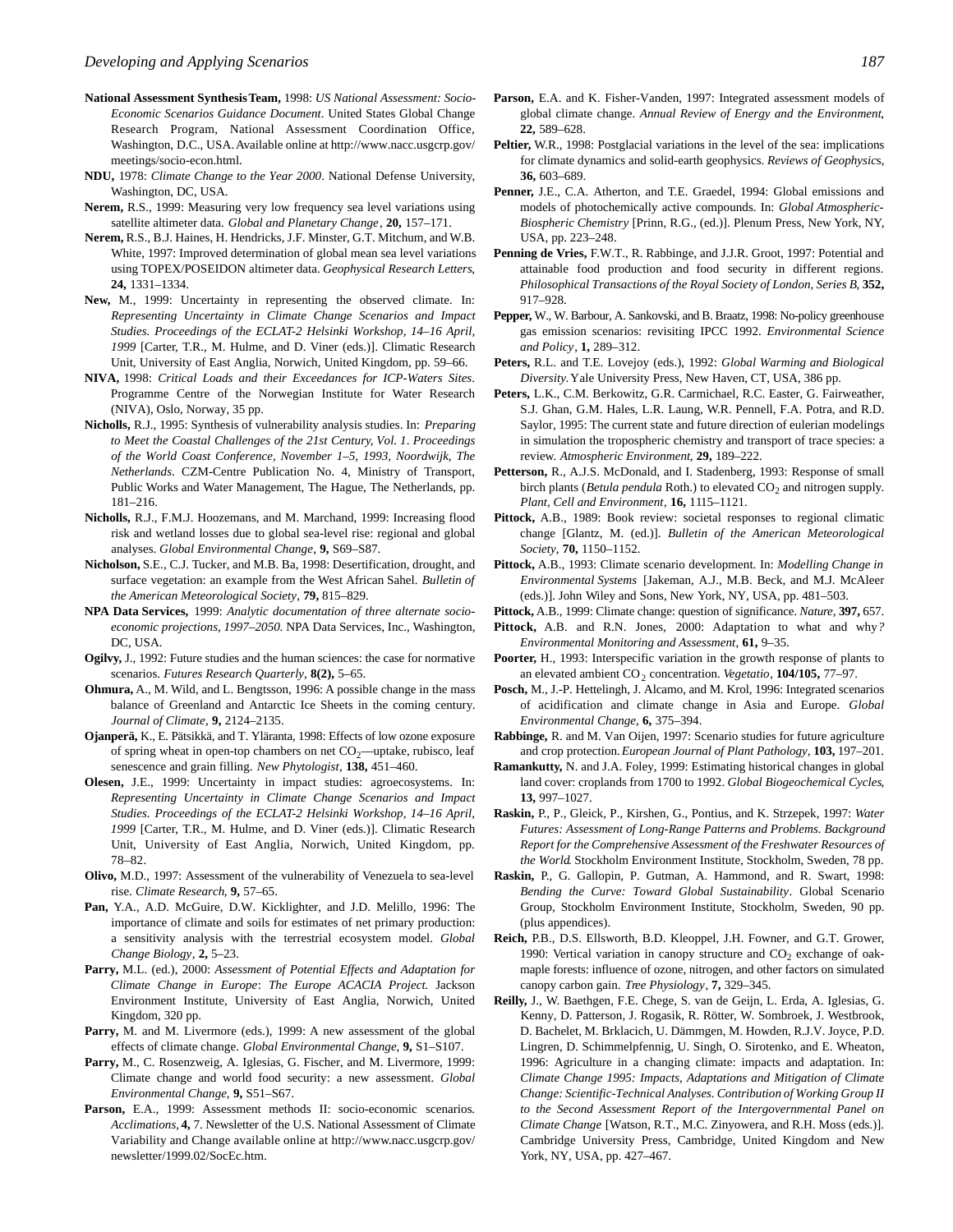- **Risbey, J.S.** and P.H. Stone, 1996: A case study of the adequacy of GCM simulations for input to regional climate change assessments. *Journal of Climate*, **9,** 1441–1467.
- Risbey, J., M. Kandlikar, and H. Dowlatabadi, 1999: Scale, context, and decision making in agricultural adaptation to climate variability and change. *Mitigation and Adaptation Strategies for Global Change*, **4,** 137–165.
- **Robock,** A., R.P. Turco, M.A. Harwell, T.P. Ackerman, R. Andressen, H-S. Chang, and M.V.K. Sivakumar, 1993: Use of general circulation model output in the creation of climate change scenarios for impact analysis. *Climatic Change*, **23,** 293–335.
- **Roeckner,** E., K. Arpe, L. Bengtsson, M. Christoph, M. Claussen, L. Dümenil, M. Esch, M. Giorgetta, U. Schlese, and U. Schulzweida, 1996: *The Atmospheric General Circulation Model ECHAM-4: Model Description and Simulation of Present-Day Climate.* Report No. 218, Max-Planck Institute for Meteorology, Hamburg, Germany, 90 pp.
- **Rosegrant,** M.W., M. Agcaoili-Saombilla, and N.D. Perez, 1995: *Global Food Projections to 2020: Implications for Investment, Food, Agriculture and the Environment*. 2020 Vision Discussion Paper 5, International Food Policy Research Institute (IFPRI), Washington DC, USA, 54 pp.
- **Rosenberg,** N.J. (ed.), 1993: Towards an integrated assessment of climate change: the MINK Study. *Climatic Change (Special Issue)*, **24,** 1–173.
- Rosenberg, N.J., P.R. Crosson, K.D. Frederick, W.E. Easterling, M.S. McKenney, M.D. Bowes, R.A. Sedjo, J. Darmstadter, L.A. Katz, and K.M. Lemon, 1993: The MINK methodology: background and baseline: paper 1. *Climatic Change*, **24,** 7–22.
- **Rosenthal,** D.H., H.K. Gruenspecht, and E.A. Moran, 1995: Effects of global warming on energy use for space heating and cooling in the United States. *Energy Journal*, **16,** 41–54.
- **Rosenzweig,** C. and M.L. Parry, 1994: Potential impact of climate change on world food supply. *Nature*, **367,** 133–138.
- **Rosenzweig,** C., J. Phillips, R. Goldberg, J. Carroll, and T. Hodges, 1996: Potential impacts of climate change on citrus and potato production in the U.S. *Agricultural Systems*, **52,** 455–479.
- **Rotmans,** J. and B. de Vries (eds.), 1997: *Perspectives on Global Change: The TARGETS Approach*. Cambridge University Press, Cambridge, United Kingdom and New York, NY, USA, 479 pp.
- **Rotmans,** J. and H. Dowlatabadi, 1998: Integrated assessment modelling. In: *Human Choice and Climate Change. Volume 3: The Tools for Policy Analysis* [Rayner, S. and E.L. Malone (eds.)]. Batelle Press, Columbus, Ohio, USA, pp. 291–377.
- **Rotmans, J., M. Hulme, and T.E. Downing, 1994: Climate change implications** for Europe: an application of the ESCAPE model. *Global Environmental Change*, **4,** 97–124.
- **Rovinsky,** F.Ya. and V.I. Yegorov, 1986: *Ozone and Oxides of Sulphur and Nitrogen in the Lower Atmosphere*. Leningrad, Gidrometeoizdat, Russia, 184 pp. (in Russian).
- **Rummukainen,** M., 1997: *Methods for Statistical Downscaling of GCM Simulations*. Report No. 80, Swedish Meteorological and Hydrological Institute, Norrköping, Sweden, 29 pp.
- **Runeckles,** V.C. and S.V. Krupa, 1994: The impact of UV-B radiation and ozone on terrestrial vegetation. *Environmental Pollution*, **83,** 191–213.
- **Ryaboshapko,** A.G., L. Gallardo, E. Klellstrom, S. Gromov, S. Paramonov, O. Afinogenova, and H. Rodhe, 1998: Balance of oxidized sulfur and nitrogen over the former Soviet Union territory. *Atmospheric Environment*, **32(4),** 647–658.
- **Sala,** O.E., F.S. Chapin III, J.J. Armesto, E. Berlow, J. Bloomfield, R. Dirzo, E. Huber-Sanwald, L.F. Huenneke, R. Jackson, A. Kinzig, R. Leemans, D. Lodge, H.A. Mooney, M. Oesterheld, L. Poff, M.T. Sykes, B.H. Walker, M. Walker, and D. Wall, 2000: Global biodiversity scenarios for the year 2100. *Science*, **287,** 1770–1774.
- **Sælthun,** N.R., P. Aittoniemi, S. Bergström, K. Einarsson, T. Jóhannesson, G. Lindström, P.-E. Ohlsson, T. Thomsen, B. Vehviläinen, and K.O. Aamodt, 1998: Climate change impacts on runoff and hydropower in the Nordic countries. In: *TemaNord*, **552.** Nordic Council of Ministers, Copenhagen, Denmark, 170 pp.
- **Santer,** B., 1985: The use of general circulation models in climate impact analysis—a preliminary study of the impacts of a  $CO_2$ -induced climatic change on West European agriculture. *Climatic Change*, **7,** 71–93.
- Santer, B.D., T.M.L. Wigley, M.E. Schlesinger, and J.F.B. Mitchell, 1990: *Developing Climate Scenarios from Equilibrium GCM Results*. Report No. 47, Max-Planck-Institut-für-Meteorologie, Hamburg, Germany, 29 pp.
- Sarmiento, J.L., T.M.C. Hughes, R.J. Stouffer, and S. Manabe, 1998: Simulated response of the ocean carbon cycle to anthropogenic climate warming. *Nature*, **393,** 245–249.
- **Saunders, P.W.J., 1985: Regulations and research on SO<sub>2</sub> and its effects on plants** in the European Communities. In: *Sulfur Dioxide and Vegetation: Physiology, Ecology and Policy Issues* [Winner, W.E., H.A. Mooney, and R.A. Goldstein (eds.)]. Stanford University Press, Stanford, CA, USA, pp. 37–55.
- **Schimel,** D., I. Enting, M. Heimann, T.Wigley, D. Raynaud, D. Alves, and U. Siegenthaler, 1995: CO<sub>2</sub> and the carbon cycle. In: *Climate Change 1994*: *Radiative Forcing of Climate Change and an Evaluation of the IPCC IS92 Emission Scenarios* [Houghton, J.T., L.G. Meira Filho, J. Bruce, H. Lee, B.A. Callander, E. Haites, N. Harris, and K. Maskell (eds.)]. Cambridge University Press, Cambridge, United Kingdom and New York, NY, USA, pp. 35–71.
- Schimel, D., M. Grubb, F. Joos, R. Kaufmann, R. Moss, W. Ogana, R. Richels, T. Wigley, R. Cannon, J. Edmonds, E. Haites, D. Harvey, A. Jain, R. Leemans, K. Miller, R. Parkin, E. Sulzman, R. Tol, J. de Wolde, and M. Bruno, 1997a: Stabilization of atmospheric greenhouse gases: physical, biological, and socio-economic implications*. IPCC Technical Paper III* [Houghton, J.T., L.G. Meira Filho, D.J. Griggs, and K. Maskell (eds)]. Intergovernmental Panel on Climate Change, Geneva, Switzerland, 51 pp.
- **Schimel,** D.S., VEMAP members, and B.H. Braswell, 1997b. Continental scale variability in ecosystem processes: models, data, and the role of disturbance. *Ecological Monographs*, 67, 251-271.
- **Schlesinger,** M.E. and J.F.B. Mitchell, 1987: Climate model simulations of the equilibrium climatic response to increased carbon dioxide. *Reviews of Geophysics*, **25,** 760–798.
- **Schlesinger,** M.E. and Z.C. Zhao, 1989: Seasonal climate changes induced by doubled  $CO_2$  as simulated by the OSU atmospheric GCM mixed layer ocean model. *Journal of Climate*, **2,** 459–495.
- **Schöpp,** W., M. Amann, J. Cofala, C. Heyes, and Z. Klimont, 1999: Integrated assessment of European air pollution emission control strategies. *Environmental Modelling and Software*, **14,** 1–9.
- **Sellers,** P.J., L. Bounoua, G.J. Collatz, D.A. Randall, D.A. Dazlich, S.O. Los, J.A. Berry, I. Fung, C.J. Tucker, C.B. Field, and T.G. Jensen, 1996: Comparison of radiative and physiological effects of doubled atmospheric CO<sup>2</sup> on climate. *Science*, **271,** 1402–1406.
- **Semenov,** M.A. and E.M. Barrow, 1997: Use of a stochastic weather generator in the development of climate change scenarios. *Climatic Change*, **35,** 397–414.
- **Semenov,** M.A. and J.R. Porter, 1995: Climatic variability and the modelling of crop yields*. Agricultural and Forest Meteorology*, **73,** 265–283.
- **Semenov,** S.M., B.A. Koukhta, and A.A. Rudkova, 1997: Assessment of the tropospheric ozone effect on higher plants. *Russian Meteorology and Hydrology*, **12,** 36–40.
- Semenov, S.M., I.M. Kounina, and B.A. Koukhta, 1998: An ecological analysis of anthropogenic changes in ground-level concentrations of  $O_3$ ,  $SO_2$ , and CO<sup>2</sup> in Europe. *Doklady Biological Sciences*, **361,** 344–347.
- **Semenov,** S.M., I.M. Kounina, and B.A. Koukhta, 1999: *Tropospheric Ozone and Plant Growth in Europe*. Publishing Center, Meteorology and Hydrology, Moscow, Russia, 88 pp. (in Russian with English summary).
- **SEPA,** 1993: *Ground-Level Ozone and Other Photochemical Oxidants in the Environment*. Swedish Environmental Protection Agency, Stockholm, Sweden, 68 pp.
- Shiklomanov, I.A., 1998: Assessment of Water Resources and Water *Availability in the World. Background Report for the Comprehensive* Assessment of the Freshwater Resources of the World. Stockholm Environment Institute, Stockholm, Sweden, 88 pp.
- **Shindell,** D.T., D. Rind, and P. Lonergan, 1998: Climate change and the middle atmosphere: part IV: ozone response to doubled CO<sub>2</sub>. Journal of Climate, **11,** 895–918.
- **Shine,** K.P., R.G. Derwent, D.J. Wuebbles, and J-J. Morcrette, 1990: Radiative forcing of climate. In: *Climate Change: The IPCC Scientific Assessment* [Houghton, J.T., G.J. Jenkins, and J.J. Ephraums (eds.)]. Cambridge University Press, Cambridge, United Kingdom and New York, NY, USA, pp. 41–68.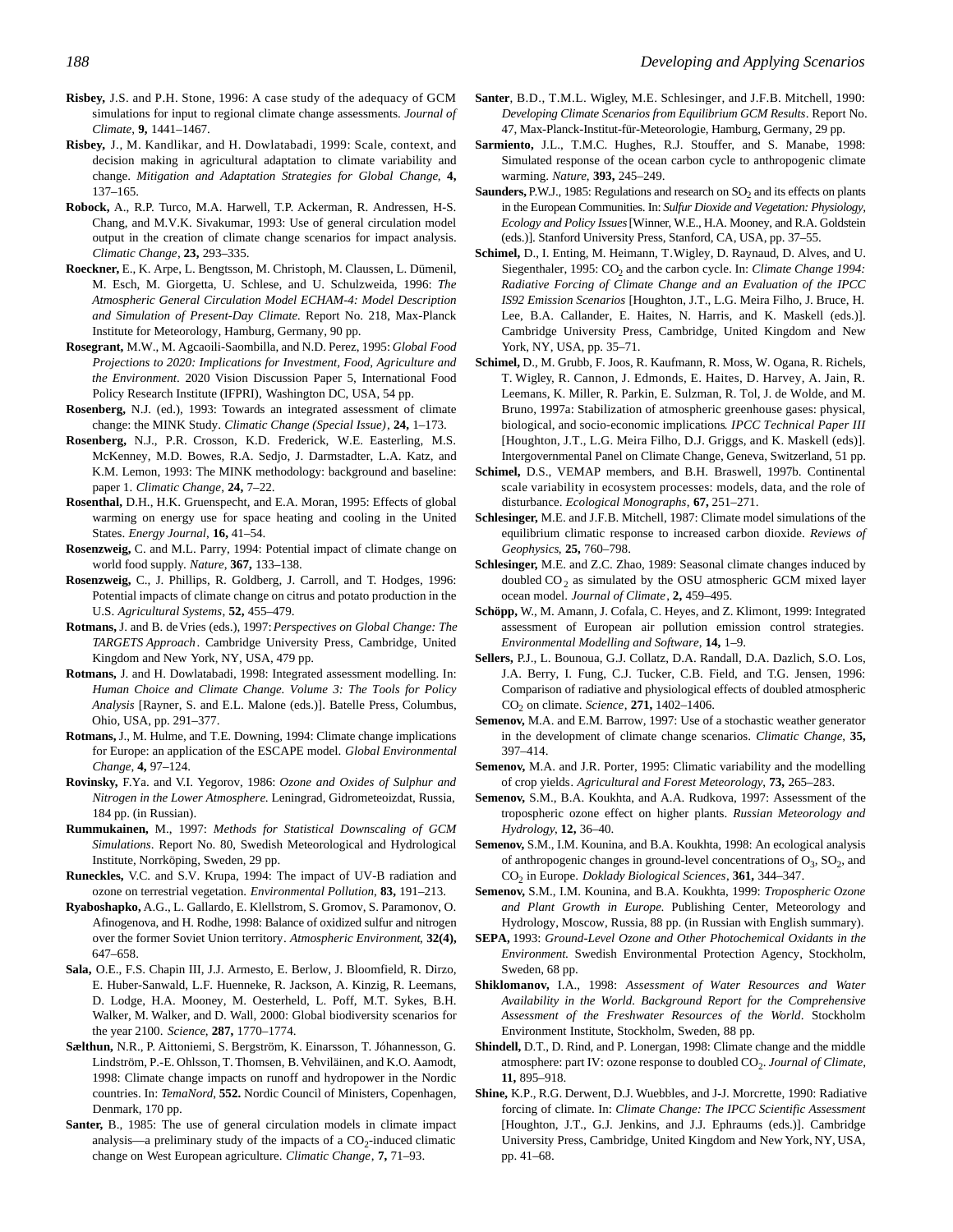- **Simpson,** D., 1992: Long-period modelling of photochemical oxidants in Europe: calculations for July 1985. *Atmospheric Environment*, **26A,** 1609–1634.
- **Simpson,** D., 1995a: Hydrocarbon reactivity and ozone formation in Europe. *Journal of Atmospheric Chemistry*, **20,** 163–177.
- **Simpson,** D., 1995b: Biogenic emissions in Europe 2: implications for ozone control strategies. *Journal of Geophysical Research*, 100(D11), 22891–22906.
- **Simpson,** D., A. Guenther, C.N. Hewitt, and R. Steinbrecher, 1995: Biogenic emissions in Europe 1; estimates and uncertainties. *Journal of Geophysical Research*, **100(D11),** 22875–22890.
- **Simpson,** D., K. Olendrzynski, A. Semb, E. Støren, and S. Unger, 1997: *Photochemical Oxidant Modelling in Europe: Multi-Annual Modelling and Source-Receptor Relationships*. EMEP/MSC-W Report 3/97, Norwegian Meteorological Institute, Oslo, Norway.
- Sirotenko, O.D., E.V. Abashina, and V.N. Pavlova, 1995: Sensitivity of agriculture of Russia to changes in climate, chemical composition of the atmosphere and soil fertility. *Meteorology and Hydrology*, **4,** 107–114 (in Russian).
- **Skole, D.** and C. Tucker, 1993: Tropical deforestation and habitat fragmentation in the Amazon: satellite data from 1978 to 1988. *Science*, **260**, 1905-1910.
- **Spencer,** N.E., and P.L. Woodworth, 1993: *Data Holdings of the Permanent Service for Mean Sea Level*. Permanent Service for Mean Sea Level, Bidston, Birkenhead, United Kingdom, 81 pp.
- **Smith,** I.N., 1998: Estimating mass balance components of the Greenland ice sheet from a long-term GCM simulation. *Global and Planetary Change* , **20,** 19–32.
- **Smith,** J.B. and M. Hulme, 1998: Climate change scenarios. In: *UNEP Handbook on Methods for Climate Change Impact Assessment and Adaptation Studies*[Burton, I., J.F. Feenstra, J.B. Smith, and R.S.J. Tol (eds.)]. Version 2.0, United Nations Environment Programme and Institute for Environmental Studies, Vrije Universiteit, Amsterdam, pp. 3-1 to 3-40. Available online at http://www.vu.nl/english/o\_o/instituten/IVM/ research/climatechange/Handbook.htm
- **Smith,** J.B. and D.A. Tirpak (eds.), 1989: *The Potential Effects of Global Climate Change on the United State*s. Report to Congress, United States Environmental Protection Agency, EPA-230–05–89–050, Washington, DC, USA, 409 pp.
- **Smith,** J.B., S. Huq, S. Lenhart, L.J. Mata, I. Nemesová, and S. Toure (eds.), 1996: *Vulnerability and Adaptation to Climate Change. Interim Results from the U.S. Country Studies Program*. Kluwer Academic Publishers, Dordrecht, The Netherlands, 366 pp.
- Smith, I.N., W.F. Budd, and P. Reid, 1998: Model estimates of Antarctic accumulation rates and their relationship to temperature changes. *Annals of Glaciology*, **27,** 246–250.
- **Sokolov,** A.P. and P.H. Stone, 1998: A flexible climate model for use in integrated assessments, *Climate Dynamics*, 14, 291-303.
- **Sokolov,** A., C. Wang, G. Holian, P. Stone, and R. Prinn, 1998: Uncertainty in the oceanic heat and carbon uptake and its impact on climate projections. *Geophysical Research Letters*, **25,** 3603–3606.
- **Spencer**, N.E. and P.L. Woodworth, 1993: *Data Holdings of the Permanent Service for Mean Sea Level (November 1993)*. Permanent Service for Mean Sea Level, Bidston, Birkenhead, United Kingdom, 81 pp.
- Stevenson, D.S., C.E. Johnson, W.J. Collins, R.G. Derwent, and J.M. Edwards, 2000: Future tropospheric ozone radiative forcing and methane turnover—the impact of climate change. *Geophysical Research Letters*, **27,** 2073–2076.
- **Stocker,** T.F. and A. Schmittner, 1997: Influence of CO<sub>2</sub> emission rates on the stability of the thermohaline circulation. *Nature*, **388,** 862–865.
- **Strain,** B.R. and J.D. Cure (eds.), 1985: *Direct Effects of Increasing Carbon Dioxide on Vegetation*. DOE/ER-0238, U.S. Department of Energy, Office of Energy Research, Washington, DC, USA, 286 pp.
- **Strzepek,** K.M., S.C. Onyeji, M. Saleh, and D. Yates, 1995: An assessment of integrated climate change impact on Egypt. In: *As Climate Changes: International Impacts and Implications* [Strzepek, K.M. and J. Smith (eds.)]. Cambridge University Press, Cambridge, United Kingdom and New York, NY, USA, pp. 180–200.
- **Sullivan,** J.H., 1997: Effects of increasing UV-B radiation and atmospheric  $CO<sub>2</sub>$  on photosynthesis and growth: implications for terrestrial ecosystems. *Plant Ecology*, **128,** 195–206.
- Terjung, W.H., D.M. Liverman, J.T. Hayes, P.A. O'Rourke, and P.E. Todhunter, 1984: Climatic change and water requirements for grain corn in the North American Great Plains. *Climatic Change*, **6,** 193–220.
- **Texier,** D., N. de Noblet, S.P. Harrison, A. Haxeltine, D. Jolly, S. Joussaume, F. Laarif, I.C. Prentice, and P. Tarasov, 1997: Quantifying the role of biosphere-atmosphere feedbacks in climate change: a coupled model simulation for 6000 yr BP and comparison with paleodata for northern Eurasia and northern Africa. *Climate Dynamics*, **13,** 865–881.
- **Thompson,** S.L. and D. Pollard, 1995: A global climate model (GENESIS) with a land-surface-transfer scheme (LSX): part II:  $CO_2$  sensitivity. *Journal of Climate*, **8,** 1104–1121.
- **Thompson,** S.L. and D. Pollard, 1997: Greenland and Antarctic mass balances for present and doubled  $CO<sub>2</sub>$  from the GENESIS version 2 global climate model. *Journal of Climate*, **10,** 871–900.
- **Titus,** J. and V. Narayanan, 1996: The risk of sea level rise: a delphic Monte Carlo analysis in which twenty researchers specify subjective probability distributions for model coefficients within their respective areas of expertise. *Climatic Change*, 33(2), 151–212.
- **Tol,** R., 1998: Socio-economic scenarios. In: *UNEPHandbook on Methods for Climate Change Impact Assessment and Adaptation Studies* [Burton, I., J.F. Feenstra, J.B. Smith, and R.S.J. Tol (eds.)]. Version 2.0, United Nations Environment Programme and Institute for Environmental Studies, Vrije Universiteit, Amsterdam, The Netherlands, Chapter 2, pp. 1–19. Available online at http://www.vu.nl/english/o\_o/instituten/ IVM/research/climatechange/Handbook.htm.
- Trenberth, K.E. and T.J. Hoar, 1997: El Niño and climate change. *Geophysical Research Letters*, **24,** 3057–3060.
- **Tsyban,** A.V., 1997: Ecological problems associated with human activities affecting the World Ocean. In: *Proceedings of the Annual Meeting of the Oceanographic Society of Japan*. Oceanographic Society of Japan, Tsukuba, Japan, pp. 58–68.
- **Turner,** B.L., D.L. Skole, S. Sanderson, G. Fischer, L. Fresco, and R. Leemans, 1995: *Land-Use and Land-Cover Change: Science/Research Plan*. IGBP Report No. 35 and HDP Report No. 7, International Geosphere-Biosphere Programme and Human Dimensions of Global Environmental Change Programme, Stockholm, Sweden, 132 pp.
- **UK-DETR,** 1999: *Climate Change and its Impacts: Stabilisation of CO<sup>2</sup> in the Atmosphere*. United Kingdom Department of the Environment, Transport and the Regions, The Met Office, Bracknell, UK, 28 pp.
- **UK National Foresight Programme,** 1999: *Environmental Futures*. Office of Science and Technology, Department of Trade and Industry, London, United Kingdom, 24 pp.
- **UN/ECE,** 1998: *Integrated Assessment Modelling*. Document EB.AIR/1998/1, UN Economic Commission for Europe, Geneva, Switzerland, 27 pp.
- **UNEP/GEMS,** 1995: *Water Quality of World River Basins* [Fraser, A.S., M. Meybeck, and E.D. Ongley (eds.)]. UNEPEnvironment Library No. 14, United Nations Environment Programme, Nairobi, Kenya, 40 pp.
- Unsworth, M.H. and W.E. Hogsett, 1996: Combined effects of changing CO<sub>2</sub>, temperature, UV-B radiation and O<sub>3</sub> on crop growth. In: *Global Climate Change and Agricultural Production: Direct and Indirect Effects of Changing Hydrological, Pedological and Plant Physiological Processes* [Bazzaz, F. and W. Sombroek (eds.)]. John Wiley and Sons, Chichester, United Kingdom, pp. 171–197.
- **Van de Wal,** R.S.W. and J. Oerlemans, 1997: Modelling the short-term response of the Greenland ice-sheet to global warming. *Climate Dynamics*, **13,** 733–744.
- **van der Sluijs,** J.P., 1997: *Anchoring Amid Uncertainty. On the Management of Uncertainties in Risk Assessment of Anthropogenic Climate Change*. Diss. University of Utrecht, The Netherlands, 260 pp.
- **Van Latesteijn,** H.C., 1995: Assessment of future options for land use in the European Community. *Ecological Engineering*, **4,** 211–222.
- **VEMAP** members, 1995: Vegetation/ecosystem modeling and analysis project: comparing biogeography and biogeochemistry models in a continental-scale study of terrestrial ecosystem responses to climate change and CO<sup>2</sup> doubling. *Global Biogeochemical Cycles*, **9,** 407–437.
- **Vitousek,** P.M., J.D. Aber, R.W. Howarth, G.E. Likens, P.A. Matson, D.W. Schindler,W.H. Schlesinger, and D.G. Tilman, 1997: Human alteration of the global nitrogen cycle: sources and consequences. *Ecological Applications*, **7,** 737–750.